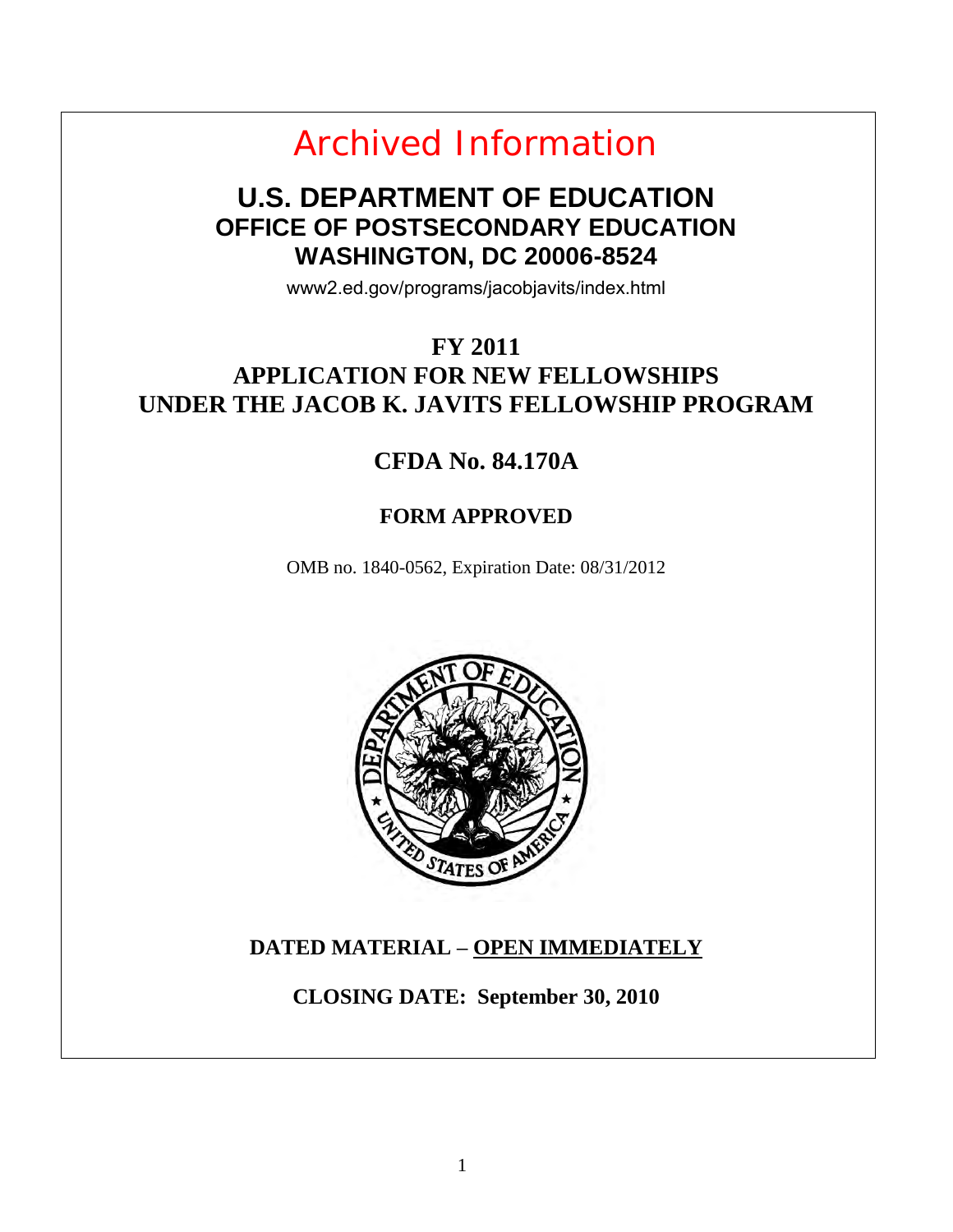#### **Paperwork Burden Statement**

According to the Paperwork Reduction Act of 1995, no persons are required to respond to a collection of information unless such collection displays a valid OMB control number. The valid OMB control number for this information collection is 1840-0562. The time required to complete this information collection is estimated to average 5 hours per response, including the time to review instructions, search existing data resources, gather the data needed, and complete and review the information collection. **If you have any comments concerning the accuracy of the time estimate(s) or suggestions for improving this form, please write to:** U.S. Department of Education, Washington, D.C. 20202-4537. **If you have comments or concerns regarding the status of your individual submission of this form, write directly to:** Jacob K. Javits Fellowship Program, U.S. Department of Education, 1990 K Street, N.W., 6<sup>th</sup> floor, Washington, DC 20006-8524. Fax: (202) 502-7859.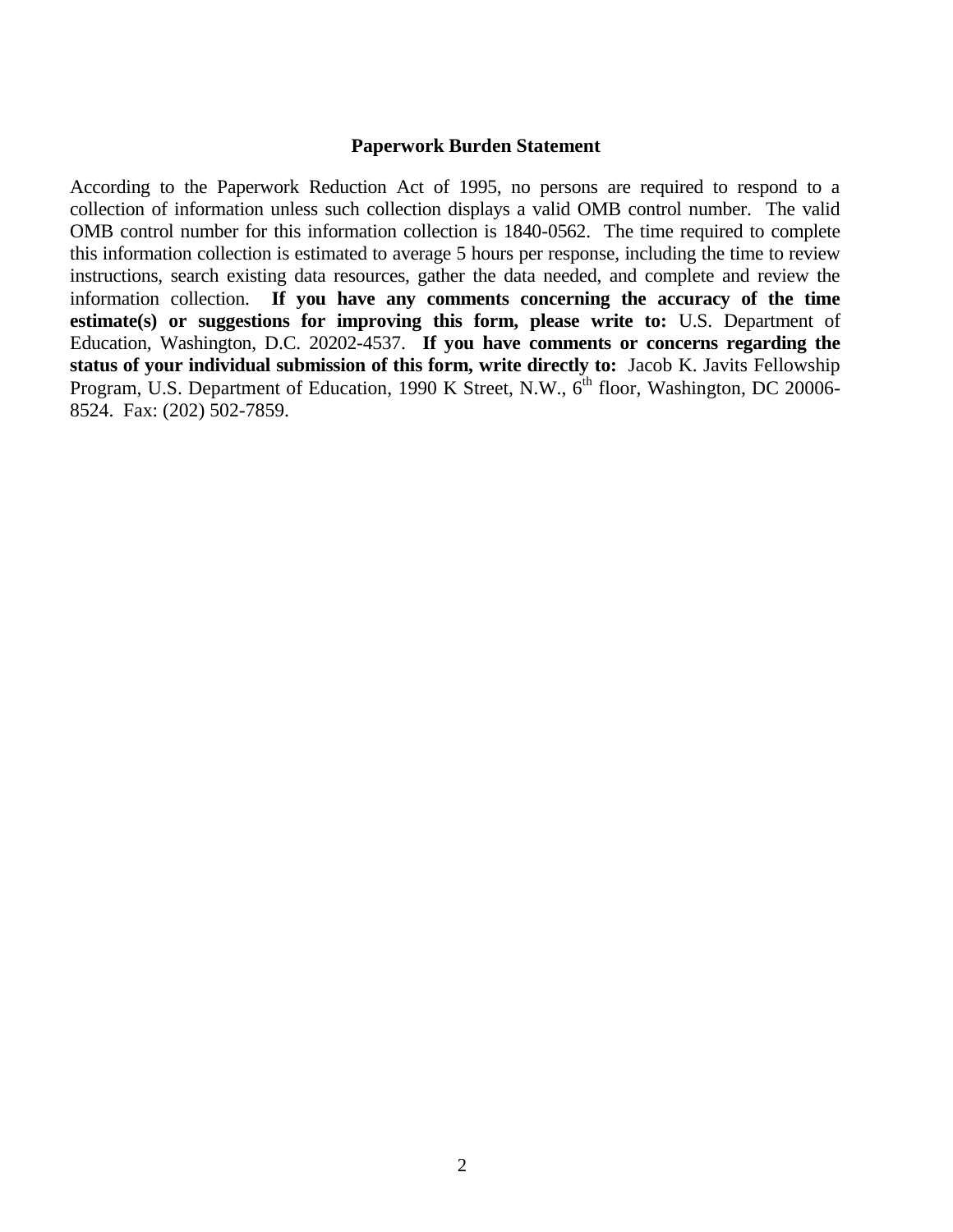## **APPLICATION FOR GRANTS UNDER THE JACOB K. JAVITS FELLOWSHIP PROGRAM TABLE OF CONTENTS**

| Notice to Applicants: The Government Performance and Results Act (GPRA)49        |  |
|----------------------------------------------------------------------------------|--|
| Important Notice to Prospective Participants in ED Contract and Grant Programs50 |  |
|                                                                                  |  |
|                                                                                  |  |
|                                                                                  |  |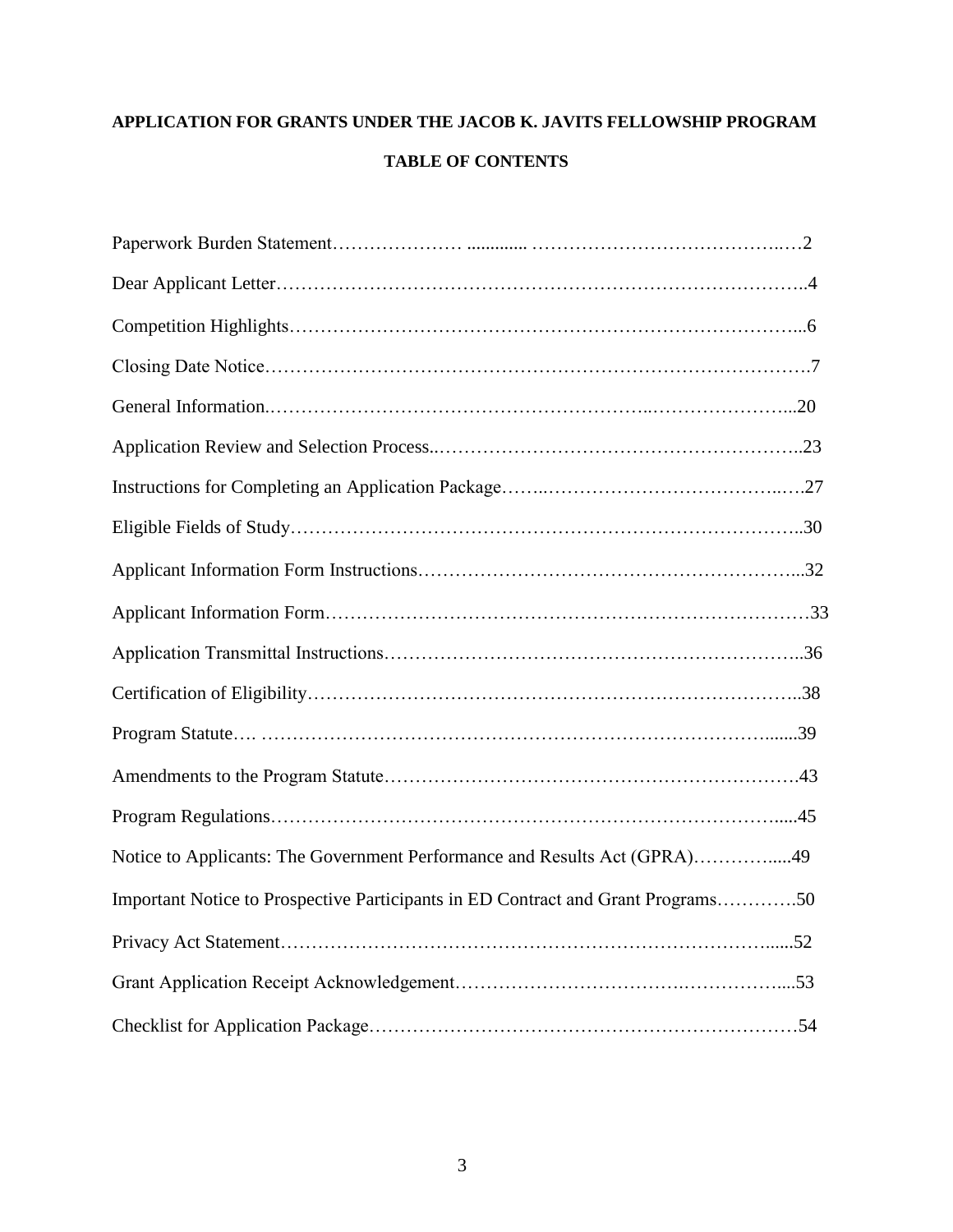### Dear Applicant:

I am pleased to provide the application booklet for the Fiscal Year 2011 Jacob K. Javits Fellowship Program competition.

The U.S. Department of Education's Office of Higher Education Programs administers the Jacob K. Javits Fellowship Program, which is authorized under Title VII, Part A, Subpart 1 of the Higher Education Act of 1965, as amended (HEA). The Jacob K. Javits Fellowship Board (Board), composed of distinguished scholars appointed by the Secretary of Education, establishes the policies for the program.

The Jacob K. Javits Fellowship Program assists students to undertake graduate study in eligible fields of the arts, humanities and social sciences leading to a doctoral degree, or to a Master of Fine Arts degree. Students must demonstrate (1) superior ability and achievement, (2) exceptional promise, and (3) financial need. The eligible fields of study are determined by the Board and are listed in this booklet.

Please note that the Notice Inviting Applications for New Awards published in the Federal Register is the official document describing the requirements for applying for a Javits fellowship and provides application submission procedures. Applicants should not rely upon any information that is inconsistent with the guidance contained within the official document.

Eligibility is limited to individuals who, at the time of application, are: eligible to receive a federal grant, loan or work assistance pursuant to section 484 of the Higher Education Act of 1965, as amended (HEA); intend to pursue a doctoral or Master of Fine Arts degree in an eligible field of study selected by the Board at an accredited U.S. institution of higher education; and are a U.S. citizen or national, a permanent resident of the United States, in the United States for other than a temporary purpose and intending to become a permanent resident, or a citizen of any one of the Freely Associated States. Applicants must also either: be entering into a doctoral program in academic year 2011-2012 in an eligible field of study or have not yet completed the first full year in the doctoral program, in an eligible field of study for which they are seeking support; or be entering a Master of Fine Arts program in academic year 2011-2012, or have not yet completed the first full year in the Master of Fine Arts program for which they are seeking support.

A Javits application will not be considered complete unless all information is provided in the Applicant Information Form on page 34 of the application booklet as required. Eligible applications will be read and rated by panels of academic scholars in the arts, humanities, and social sciences on the basis of demonstrated scholarly achievements, and exceptional promise. Also, a Javits applicant must complete and submit the Free Application for Federal Student Aid (FAFSA) for the academic year 2011-2012 so that their financial need eligibility may be determined.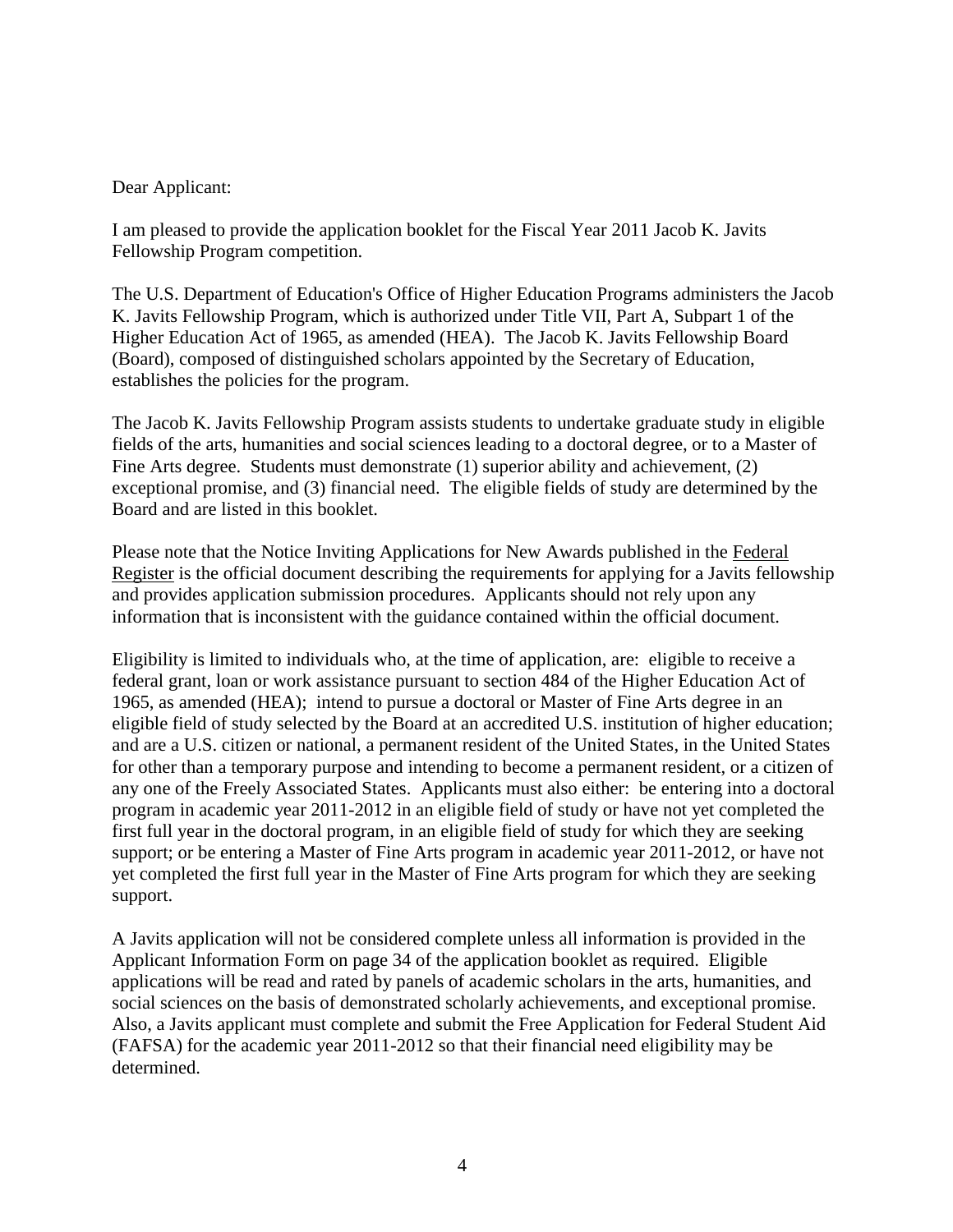Applicants may obtain a copy of the FAFSA at the Internet address: [http://www.fafsa.ed.gov](http://www.fafsa.ed.gov/) or from their institution's financial aid office. **The FAFSA will become available on January 3, 2011. Applicants must submit the FAFSA, via mail or electronic filing, on or before January 31, 2011.** 

We encourage students to submit the FAFSA electronically since electronic filing is 7 to 14 days faster than filing via mail. To expedite the electronic application process, applicants may obtain the required signature pin number in advance at<http://pin.ed.gov/PINWebApp/pinindex.jsp>. However, applicants must be sure to retain this pin number for use once the FAFSA becomes available in 2011. Applicants may provide estimates of income tax information if they have not received income documentation prior to the January 31, 2011 FAFSA submission deadline. Please be aware that the applicant does not need to specify a Federal school code for the Javits Program on the FAFSA because the Javits Program will have direct access to the financial information provided by each applicant.

**Please Note:** All Arts applicants are required to submit supporting materials along with the other required components in a consolidated application package. **Materials mailed through the U.S. Postal Service may be subject to damage due to irradiation processes. Therefore, all Arts applicants are required to send their applications by commercial carrier.** 

The Higher Education Programs' Graduate Team is available to assist all applicants. The Graduate Team may be reached by e-mail at ope javits  $program@ed.gov$  or by telephone at (202) 502-7542.

**Please Note:** The consolidated application package **must be submitted or postmarked no later than September 30, 2010.** Any applications received after the postmark deadline will not be accepted. The instructions for the transmitting the applications are located on pages 36 through 37 of this booklet.

On behalf of the Board and the Department, I wish you every success with your application and in your graduate studies.

Sincerely,

Lynn B. Mahaffie Acting Deputy Assistant Secretary Higher Education Programs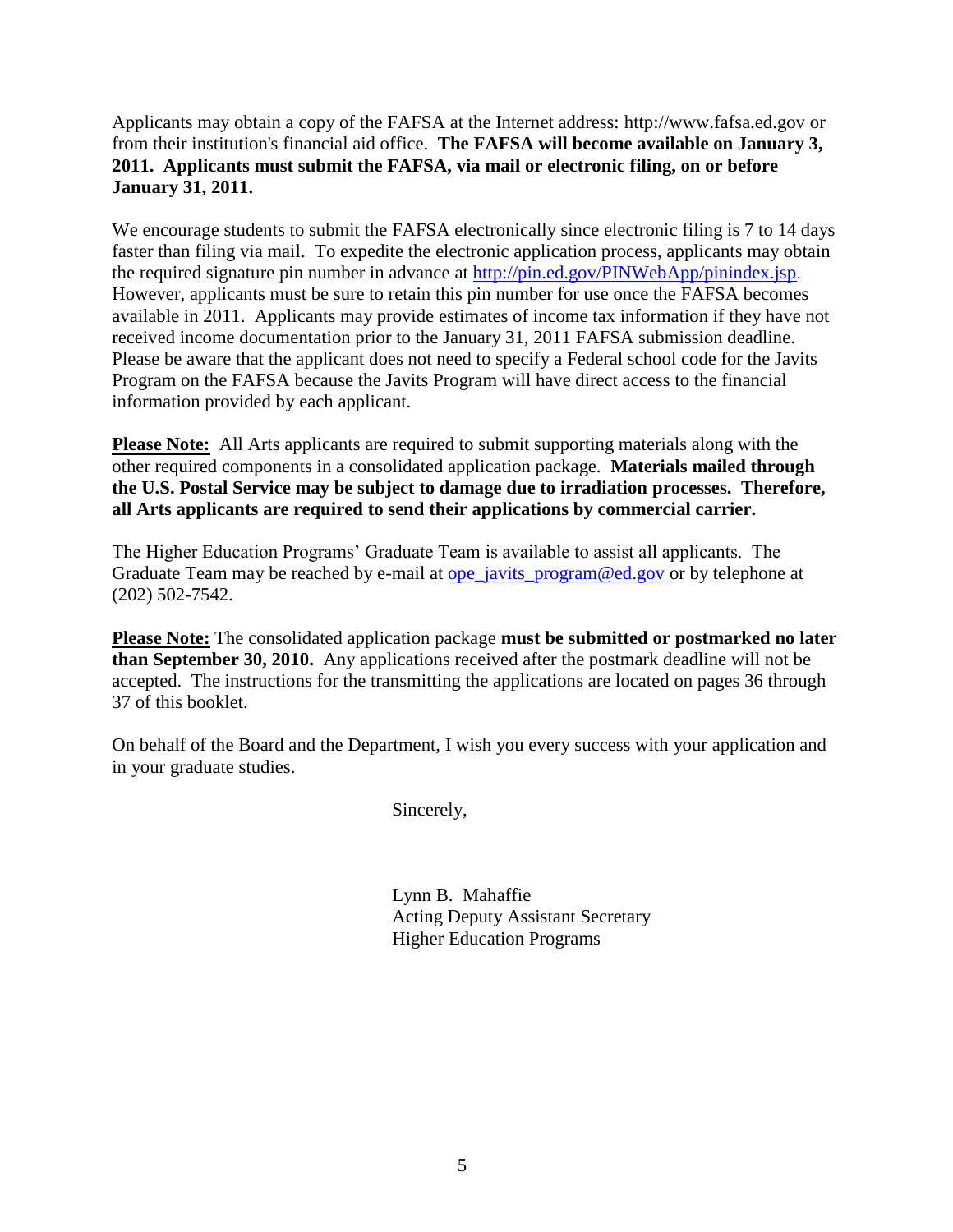# **COMPETITION HIGHLIGHTS**

- 1. Eligible applications will be read and evaluated by panels of academic scholars in the arts, humanities, and social sciences on the basis of demonstrated scholarly achievements and exceptional promise.
- 2. Applications are also evaluated on the basis of financial need based on information submitted in the Free Application for Federal Student Aid (FAFSA). The FAFSA will become available on January 3, 2011. **All applicants must submit the new 2011 FAFSA according to the instructions on the FAFSA, either by mail or electronic filing, on or before January 31, 2011. Please be advised that 2011 FAFSA submissions only will be accepted. Students who completed a FAFSA in prior years must submit a 2011 FAFSA for the purposes of the Javits Fellowship Program application.**
- 3. The consolidated application package must be hand delivered or postmarked no later than September 30, 2010. Applications submitted after this date will not be accepted. The Department is required to enforce the established deadline date to ensure fairness to all applicants.
- 4.All applicants are required to submit one original and two copies of the following application materials: (1) Applicant Information Form; (2) GRE scores (if applicable); (3) Official transcripts (photocopies are acceptable if legible); (4) Listing of honors and awards; (5) Certification of Eligibility Form; (6) Statement of Purpose.
- 5. All applicants are required to submit only originals of the following: (1) Letters of Recommendation; (2) Supporting art materials.
- 6. All portions of the application must be sent together, as one package. Materials sent separately from the hardcopy consolidated application package will not be accepted.
- 7. Based upon the availability of funds, the fellow(s) continued academic progress, and the financial need of the fellow, the Javits fellowship may be renewed annually for up to a period of four years, or until degree completion, whichever comes first.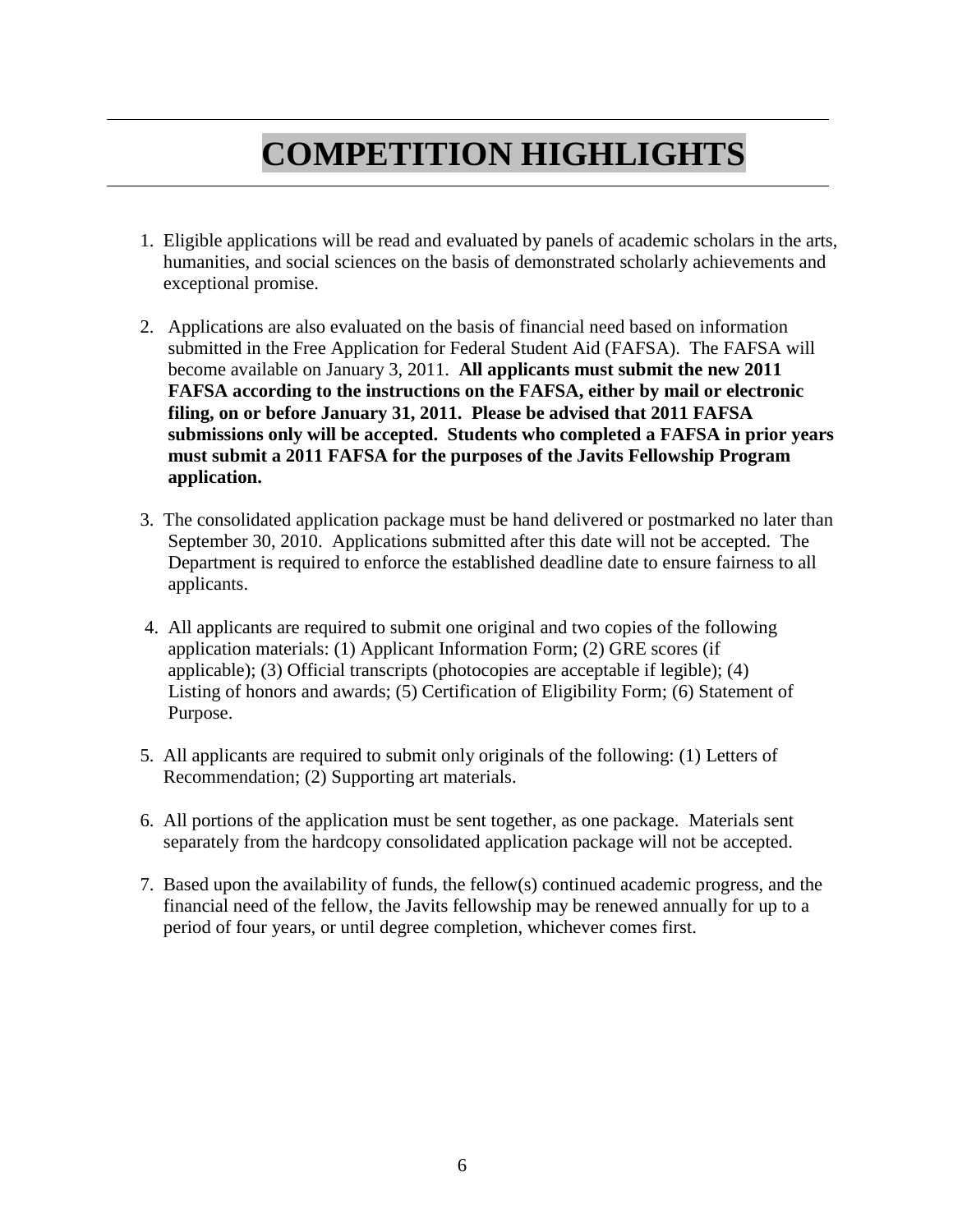#### 4000-01-U

DEPARTMENT OF EDUCATION

Office of Postsecondary Education

Overview Information

Jacob K. Javits Fellowship Program

Notice inviting applications for new awards for fiscal year (FY) 2011.

Catalog of Federal Domestic Assistance (CFDA) Number:

84.170A.

#### Dates:

Applications Available: August 13, 2010.

Deadline for Transmittal of Applications: September 30, 2010. Deadline for Transmittal of the Free Application for Federal Student Aid (FAFSA): January 31, 2011.

Full Text of Announcement

I. Funding Opportunity Description

Purpose of Program: The purpose of the Jacob K. Javits (JKJ) Fellowship Program is to award fellowships to eligible students of superior ability, selected on the basis of demonstrated achievement, financial need, and exceptional promise, to undertake graduate study in specific fields in the arts, humanities, and social sciences leading to a doctoral degree or to a master's degree in those fields in which the master's degree is the terminal highest degree awarded to the selected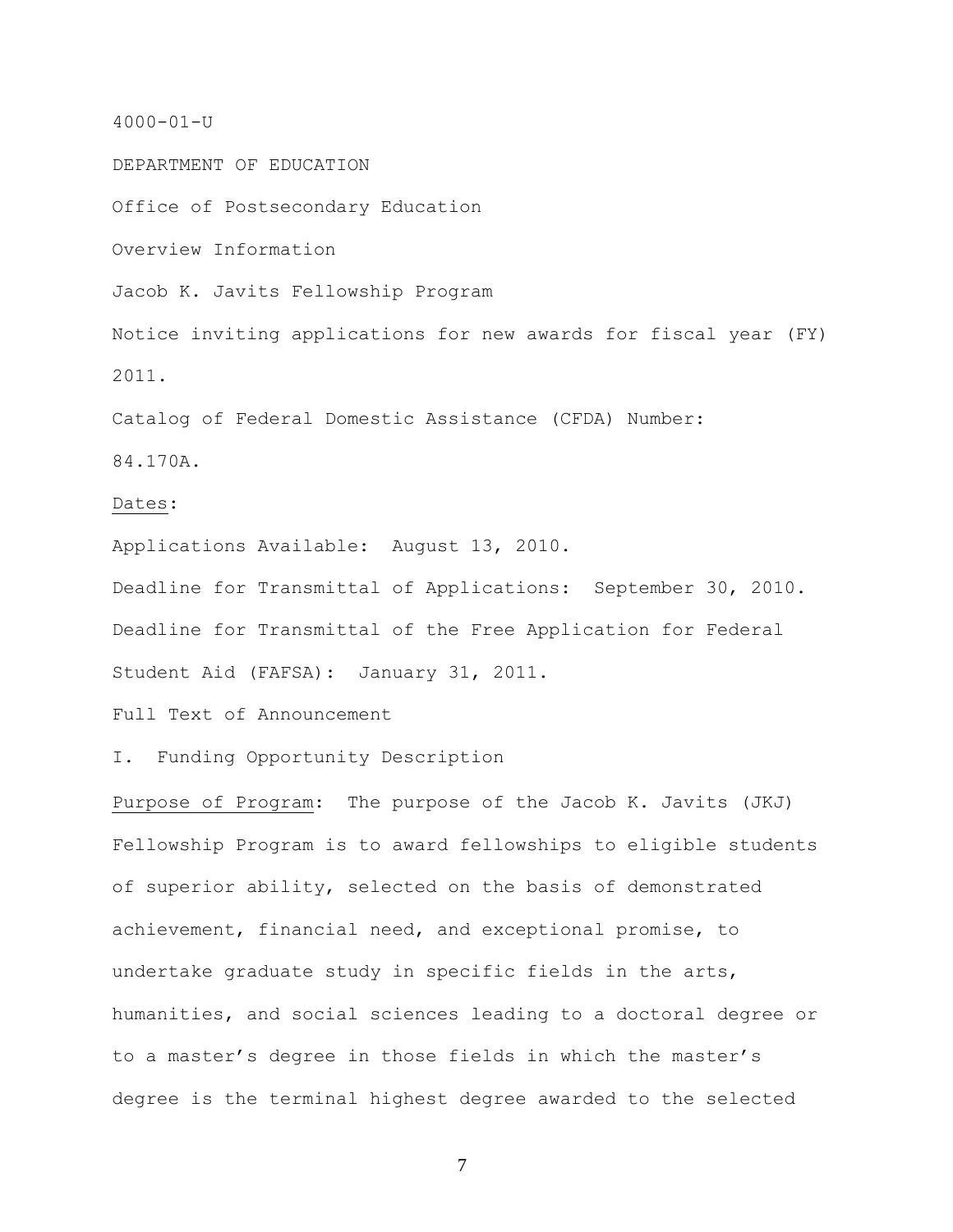field of study at accredited institutions of higher education. The selected fields in the arts are: creative writing, music performance, music theory, music composition, music literature, studio arts (including photography), television, film, cinematography, theater arts, playwriting, screenwriting, acting, and dance. The selected fields in the humanities are: art history (including architectural history), archeology, area studies, classics, comparative literature, English language and literature, folklore, folk life, foreign languages and literature, history, linguistics, philosophy, religion (excluding study of religious vocation), speech, rhetoric, and debate. The selected fields in the social sciences are: anthropology, communications and media, economics, ethnic and cultural studies, geography, political science, psychology (excluding clinical psychology), public policy and public administration, and sociology (excluding the master's and doctoral degrees in social work).

#### Program Authority: 20 U.S.C. 1134-1134d.

Applicable Regulations: (a) The Education Department General Administrative Regulations (EDGAR) in 34 CFR parts 74, 75 (except as provided in 34 CFR 650.3(b)), 77, 82, 84, 85, 86, 97, 98 and 99. (b) The regulations for this program in 34 CFR part 650.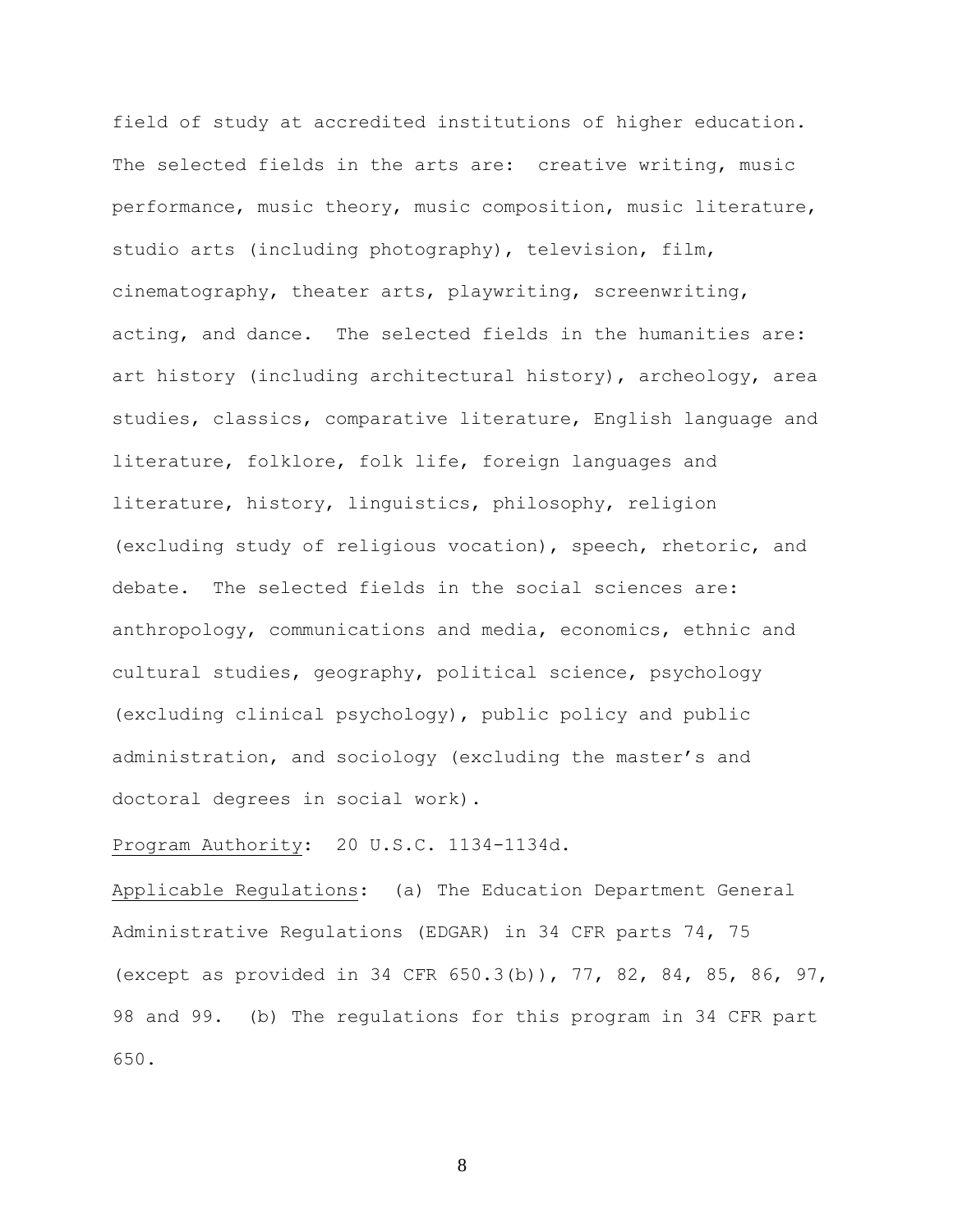II. Award Information

Type of Award: Discretionary grant.

Estimated Available Funds: \$1,451,637 for new awards.

Estimated Average Size of Awards: \$43,989.

Estimated Number of Awards: 33.

Note: The Department is not bound by any estimates in this notice.

Project Period: Up to 48 months.

III. Eligibility Information

1. Eligible Applicants: Individuals who, at the time of application: are eligible to receive a Federal grant, loan or work assistance pursuant to section 484 of the Higher Education Act of 1965, as amended (HEA); intend to pursue a doctoral or Master of Fine Arts degree in an eligible field of study selected by the Board at an accredited U.S. institution of higher education; and are a U.S. citizen or national, a permanent resident of the United States, in the United States for other than a temporary purpose and intending to become a permanent resident, or a citizen of any one of the Freely Associated States. Applicants must also either: be entering into a doctoral program in academic year 2011-2012, or have not yet completed the first full year in the doctoral program, in an eligible field of study for which they are seeking support; or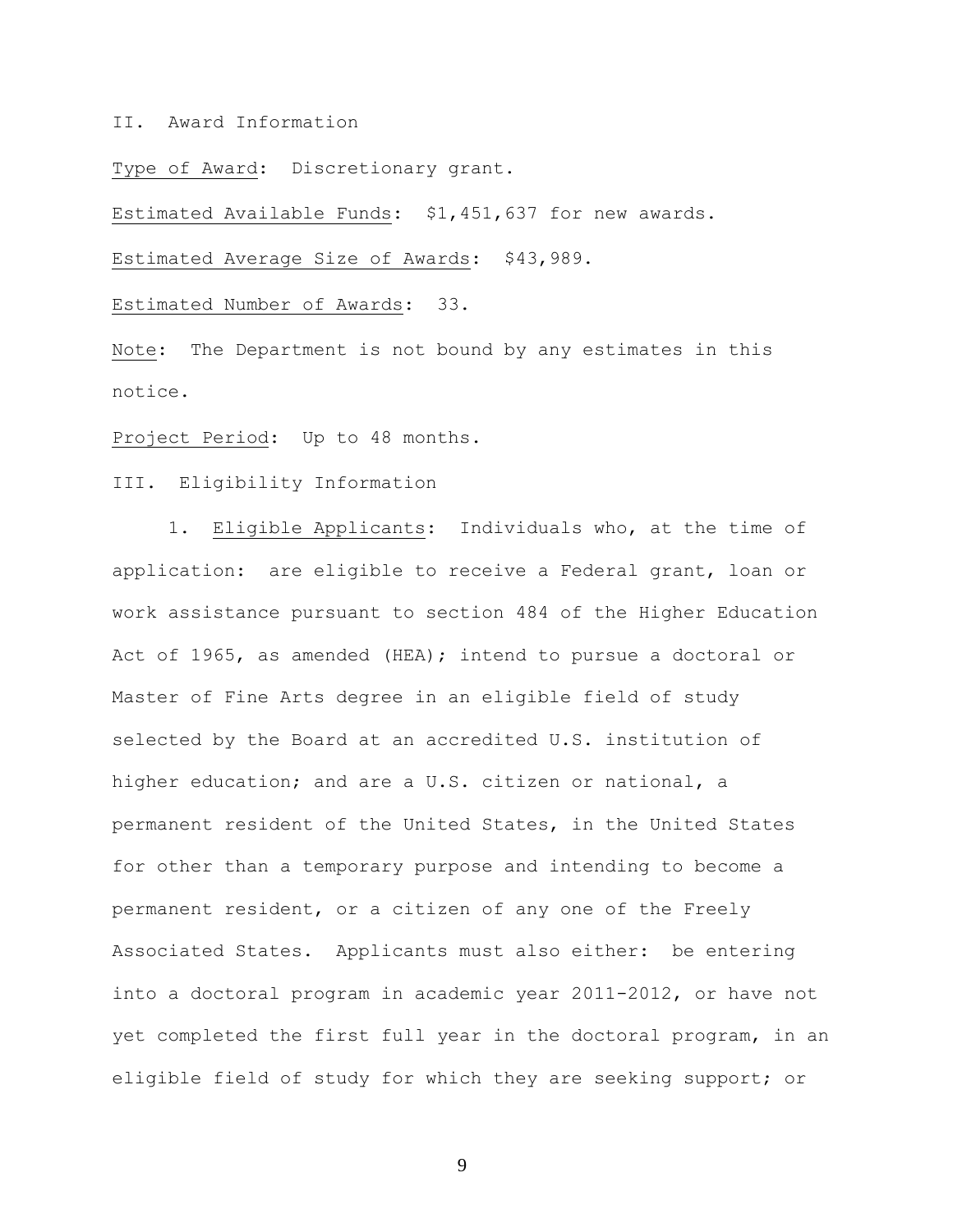be entering a Master of Fine Arts program in academic year 2011- 2012, or have not yet completed the first full year in the Master of Fine Arts program, in an eligible field of study for which they are seeking support.

 2. Cost Sharing or Matching: This program does not require cost sharing or matching.

IV. Application and Submission Information

#### 1. Address to Request Application Package:

You can obtain an application package via the Internet or from the Department. To obtain a copy via the Internet, use the following address for the JKJ Fellowship Program Web site: http://www2.ed.gov/programs/jacobjavits/index.html. To obtain a copy from the Department, write, fax, or call the following: Carmen Gordon or Sara Starke, Jacob K. Javits Fellowship Program, U.S. Department of Education, Teacher and Student Development Programs Service, 1990 K St., NW., room 6013, Washington, DC 20006-8524. Telephone: (202) 502-7542 or by email: ope javits program@ed.gov.

 If you use a telecommunications device for the deaf (TDD), call the Federal Relay Service (FRS), toll free, at 1-800-877- 8339.

 Individuals with disabilities can obtain a copy of the application package in an accessible format  $(e,q, f)$  braille,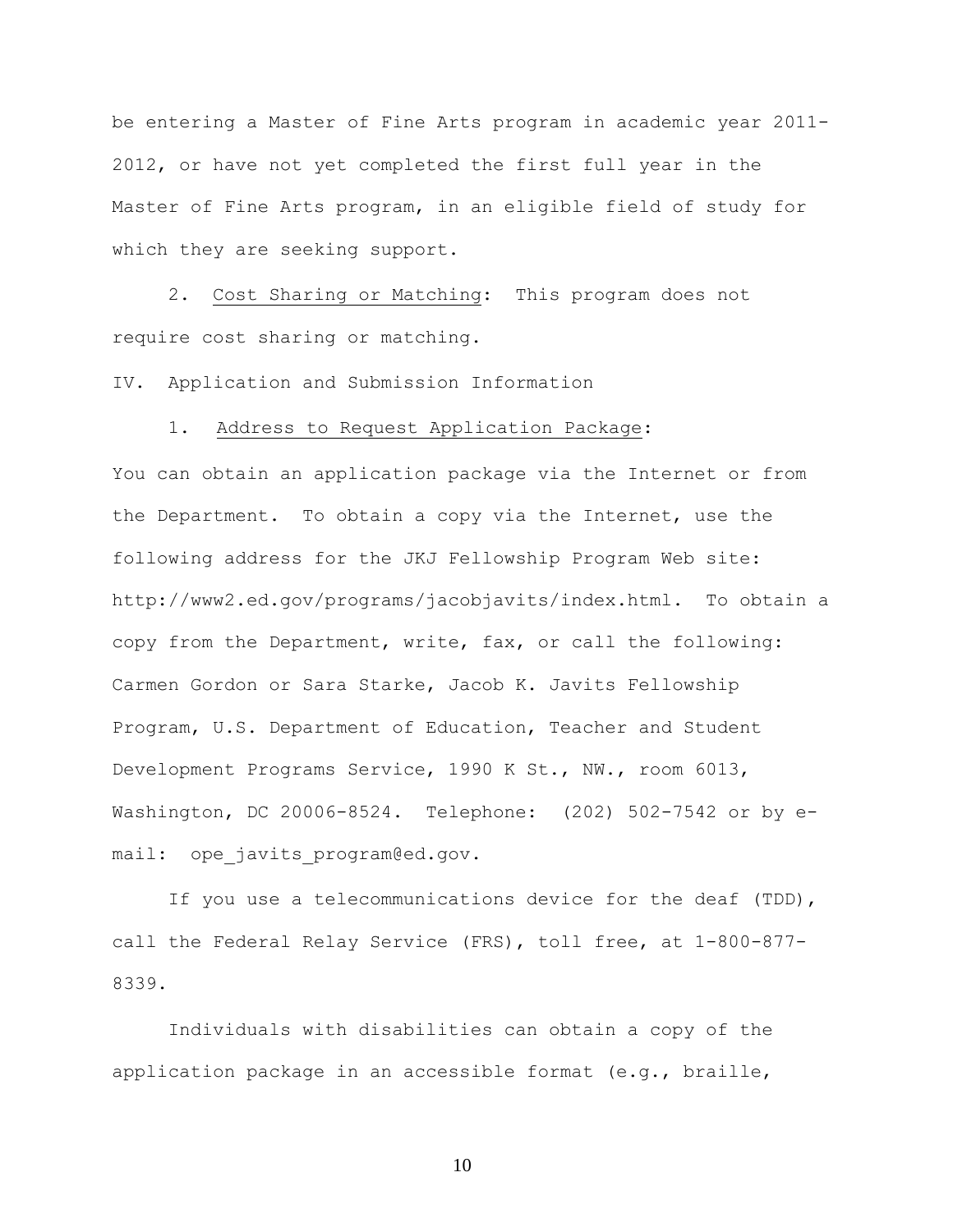large print, audiotape, or computer diskette) by contacting the person listed under For Further Information Contact in section VII of this notice.

Note: The FAFSA can be obtained from the institution of higher education's financial aid office or accessed at:

#### [www.fafsa.ed.gov.](http://www.fafsa.ed.gov/)

#### 2. Content and Form of Application Submission:

Requirements concerning the content of an application, together with the forms you must submit, are in the application package for this program.

#### 3. Submission Dates and Times:

Applications Available: August 13, 2010.

Deadline for Transmittal of Applications: September 30, 2010. Deadline for Transmittal of the FAFSA: January 31, 2011.

 Applications for grants under this program must be submitted in paper format by mail or hand delivery. For information (including dates and times) about how to submit your application by mail or hand delivery, please refer to section

### IV. 7. Other Submission Requirements of this notice.

 We do not consider an application that does not comply with the deadline requirements.

 Individuals with disabilities who need an accommodation or auxiliary aid in connection with the application process should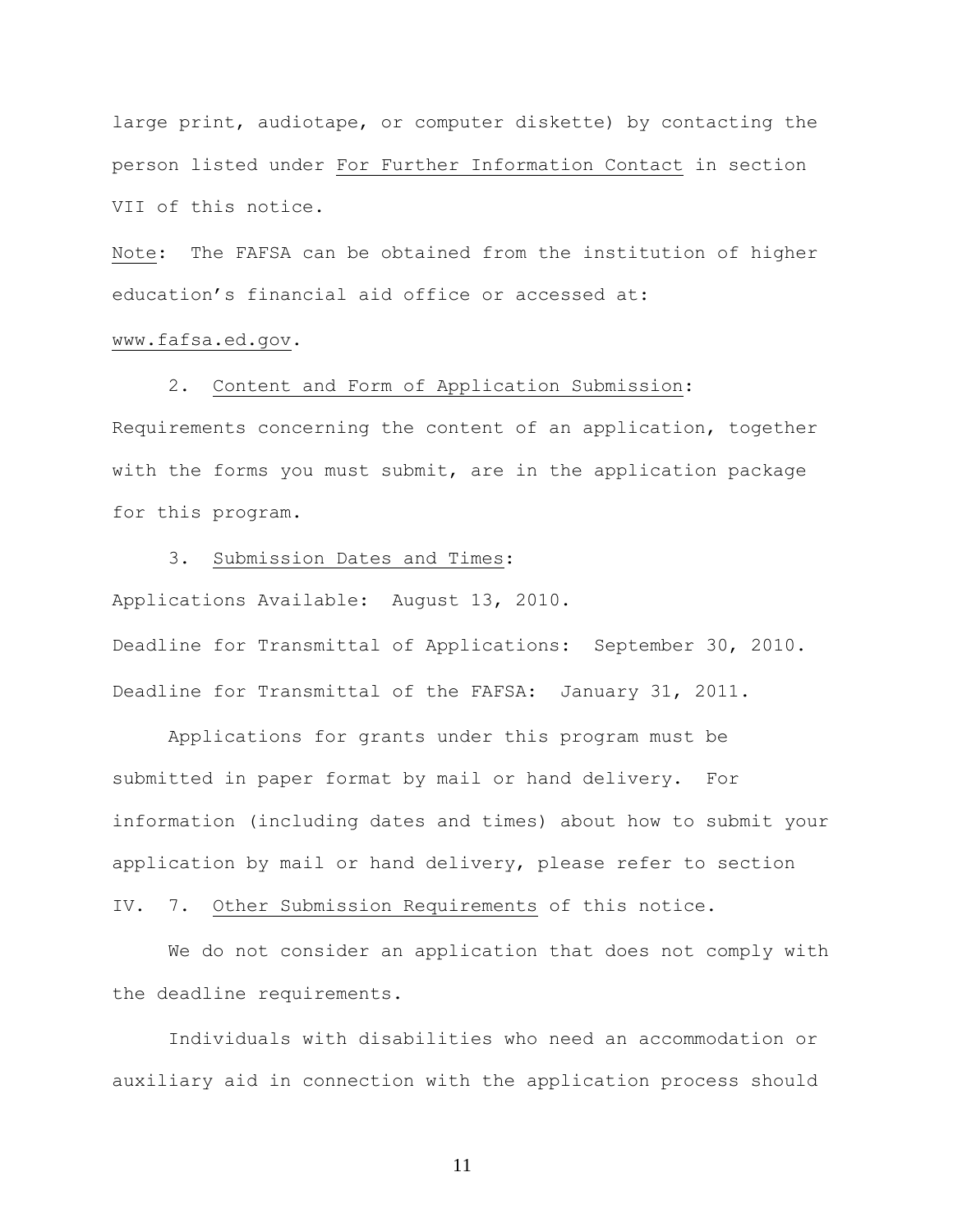contact the person listed under For Further Information Contact in section VII in this notice. If the Department provides an accommodation or auxiliary aid to an individual with a disability in connection with the application process, the individual's application remains subject to all other requirements and limitations of this notice.

 4. Intergovernmental Review: This program is not subject to Executive Order 12372 and the regulations in 34 CFR part 79.

 5. Funding Restrictions: We reference regulations outlining funding restrictions in the Applicable Regulations section of this notice.

6. Data Universal Numbering System Number, Taxpayer Identification Number, and Central Contractor Registry: To do business with the Department of Education, (1) you must have a Data Universal Numbering System (DUNS) number and a Taxpayer Identification Number (TIN); (2) you must register both of those numbers with the Central Contractor Registry (CCR), the Government's primary registrant database; and (3) you must provide those same numbers on your application.

 You can obtain a DUNS number from Dun and Bradstreet. A DUNS number can be created within one business day.

 If you are a corporate entity, agency, institution, or organization, you can obtain a TIN from the Internal Revenue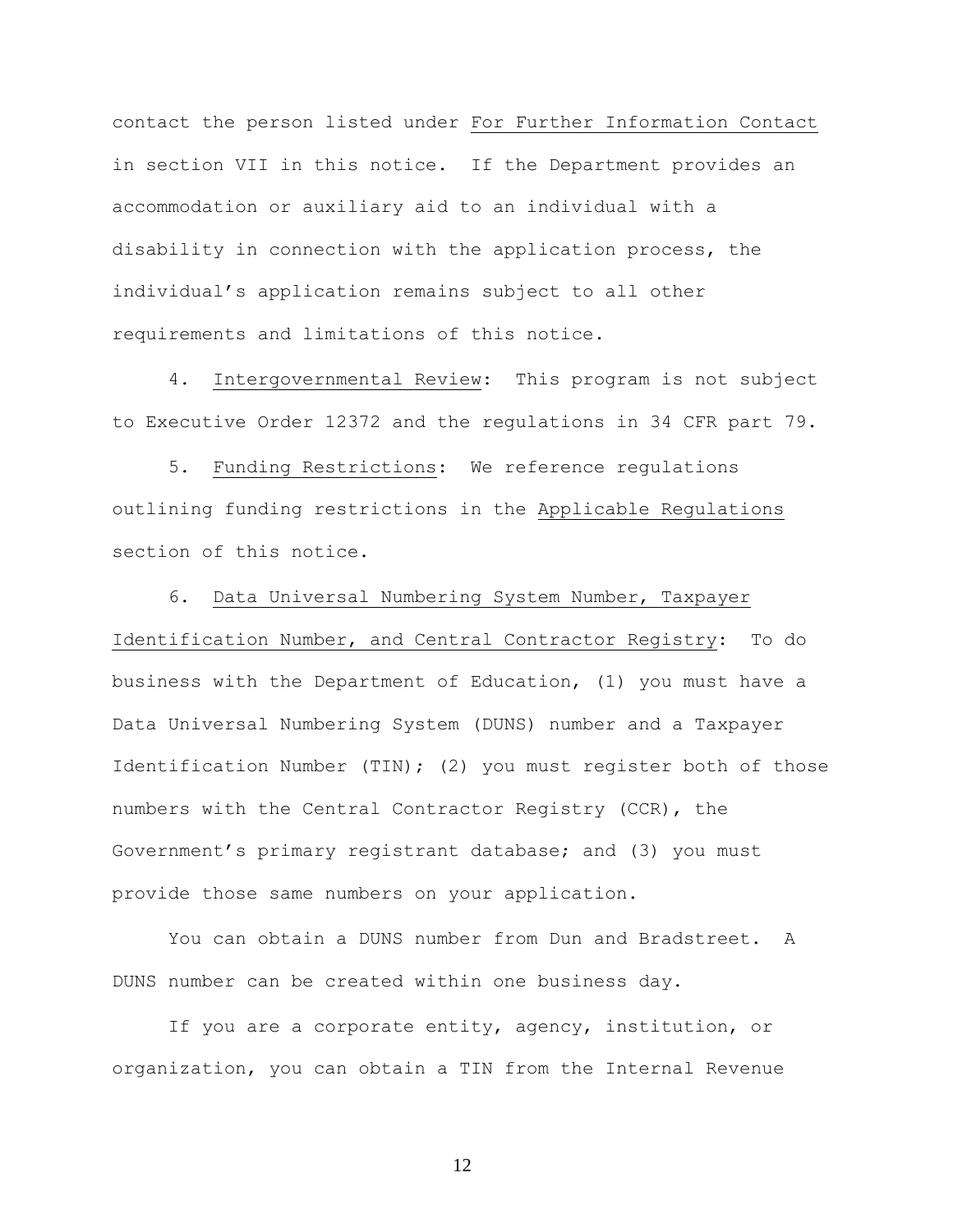Service. If you are an individual, you can obtain a TIN from the Internal Revenue Service or the Social Security Administration. If you need a new TIN, please allow 2-5 weeks for your TIN to become active.

The CCR registration process may take five or more business days to complete. If you are currently registered with the CCR, you may not need to make any changes. However, please make certain that the TIN associated with your DUNS number is correct. Also note that you will need to update your CCR registration on an annual basis. This may take three or more business days to complete.

 7. Other Submission Requirements: Applications for grants under this program must be submitted in paper format by mail or hand delivery.

a. Submission of Applications by Mail.

 If you submit your application by mail (through the U.S. Postal Service or a commercial carrier), you must mail the original and two copies of your application, on or before the application deadline date, to the Department at the following address:

U.S. Department of Education Application Control Center Attention: (CFDA Number 84.170A) LBJ Basement Level 1 400 Maryland Avenue, SW. Washington, DC 20202-4260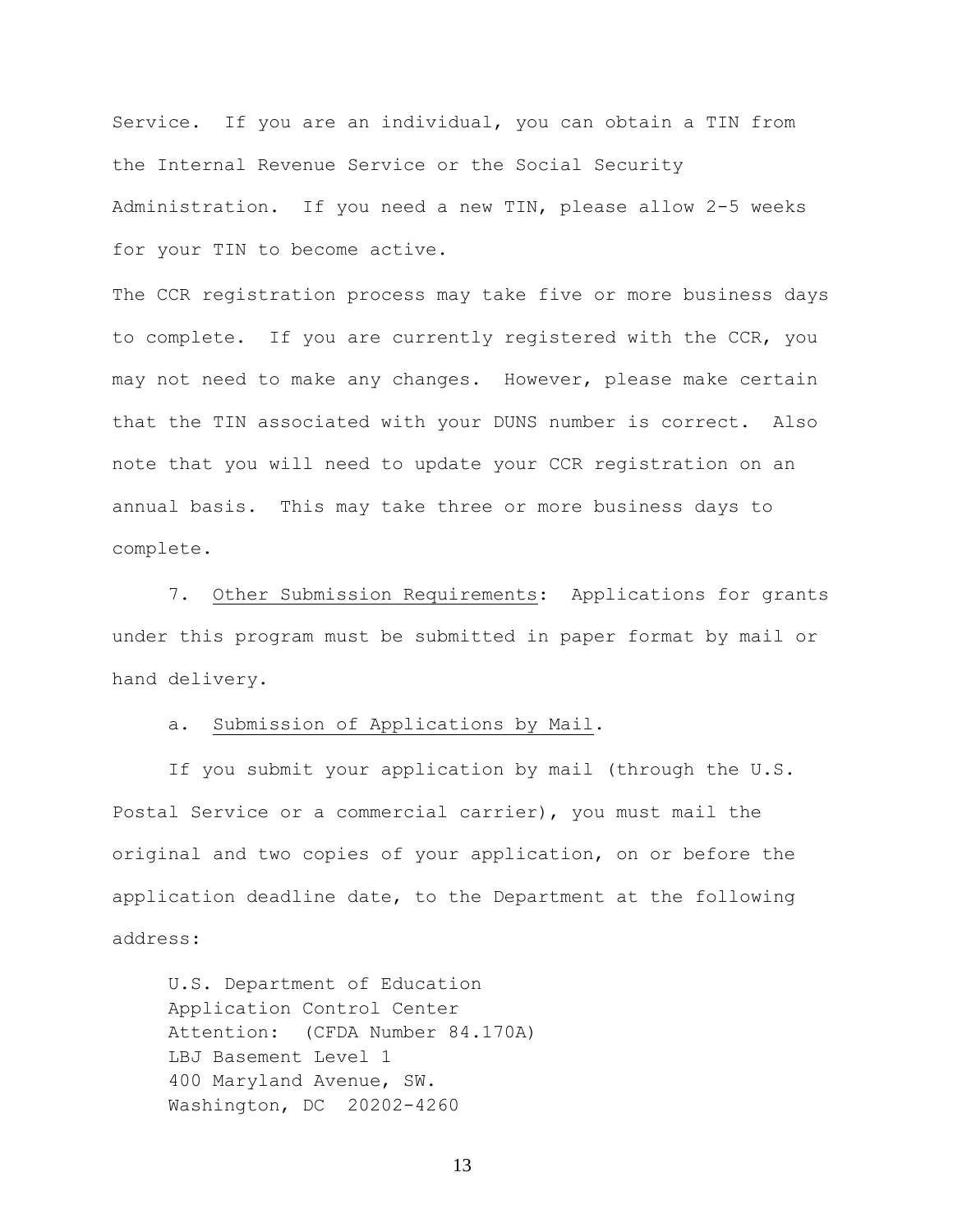You must show proof of mailing consisting of one of the following:

(1) A legibly dated U.S. Postal Service postmark.

 (2) A legible mail receipt with the date of mailing stamped by the U.S. Postal Service.

 (3) A dated shipping label, invoice, or receipt from a commercial carrier.

 (4) Any other proof of mailing acceptable to the Secretary of the U.S. Department of Education.

 If you mail your application through the U.S. Postal Service, we do not accept either of the following as proof of mailing:

(1) A private metered postmark.

 (2) A mail receipt that is not dated by the U.S. Postal Service.

 If your application is postmarked after the application deadline date, we will not consider your application.

Note 1: The U.S. Postal Service does not uniformly provide a dated postmark. Before relying on this method, you should check with your local post office.

Note 2: Materials mailed through the U.S. Postal Service may be subject to damage due to irradiation processes. Therefore, Arts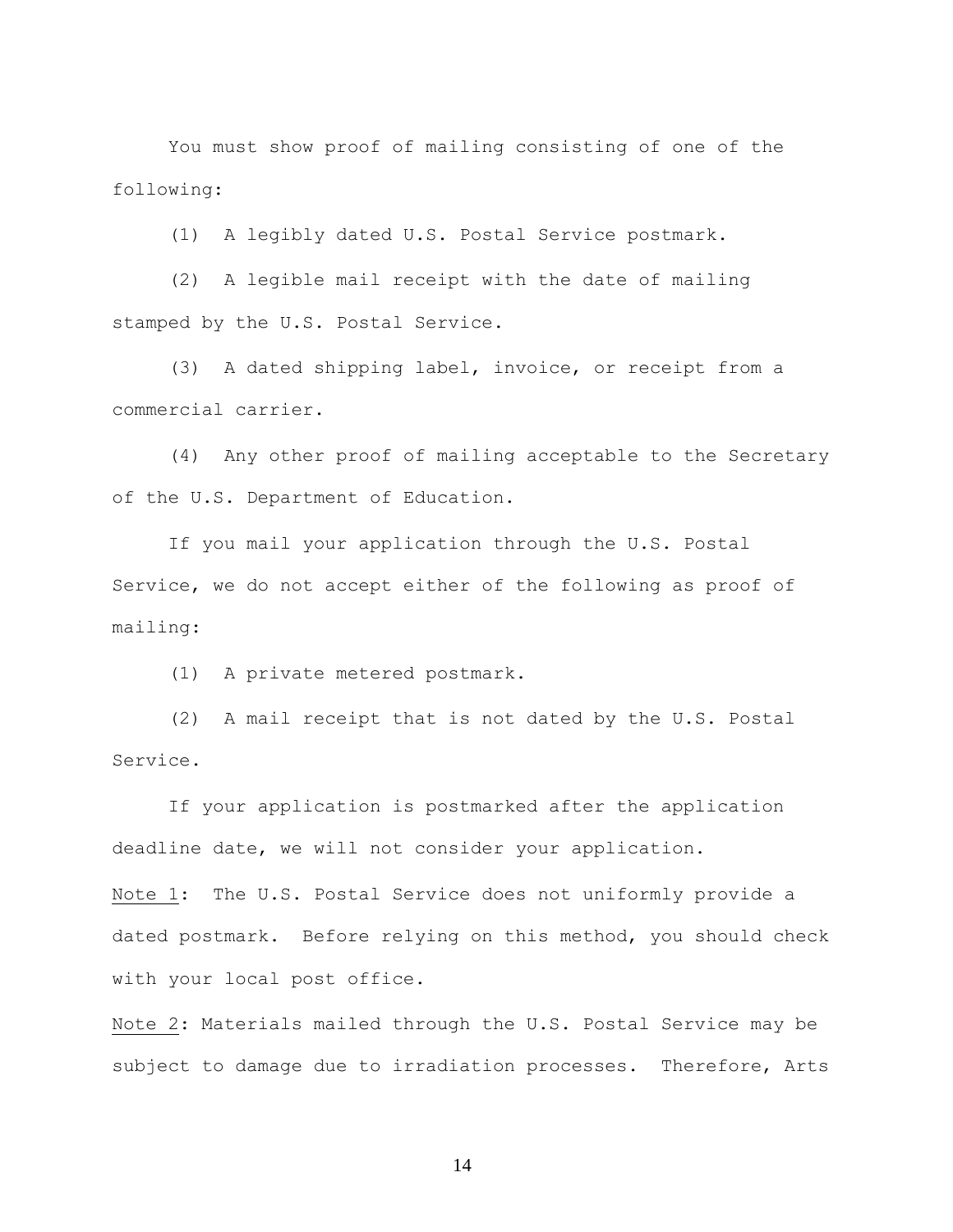applicants are required to send their applications by commercial carrier.

#### b. Submission of Applications by Hand Delivery.

 If you submit your application by hand delivery, you (or a courier service) must deliver the original and two copies of your application by hand, on or before the application deadline date, to the Department at the following address:

 U.S. Department of Education Application Control Center Attention: (CFDA Number 84.170A) 550 12th Street, SW. Room 7041, Potomac Center Plaza Washington, DC 20202-4260

The Application Control Center accepts hand deliveries daily between 8:00 a.m. and 4:30:00 p.m., Washington, DC time, except Saturdays, Sundays, and Federal holidays.

Note for Mail or Hand Delivery of Paper Applications: If you mail or hand deliver your application to the Department--

 (1) You must indicate on the envelope and--if not provided by the Department--in Item 11 of the SF 424 the CFDA Number, including suffix letter, if any, of the competition under which you are submitting your application; and

 (2) The Application Control Center will mail to you a notification of receipt of your grant application. If you do not receive this notification within 15 business days from the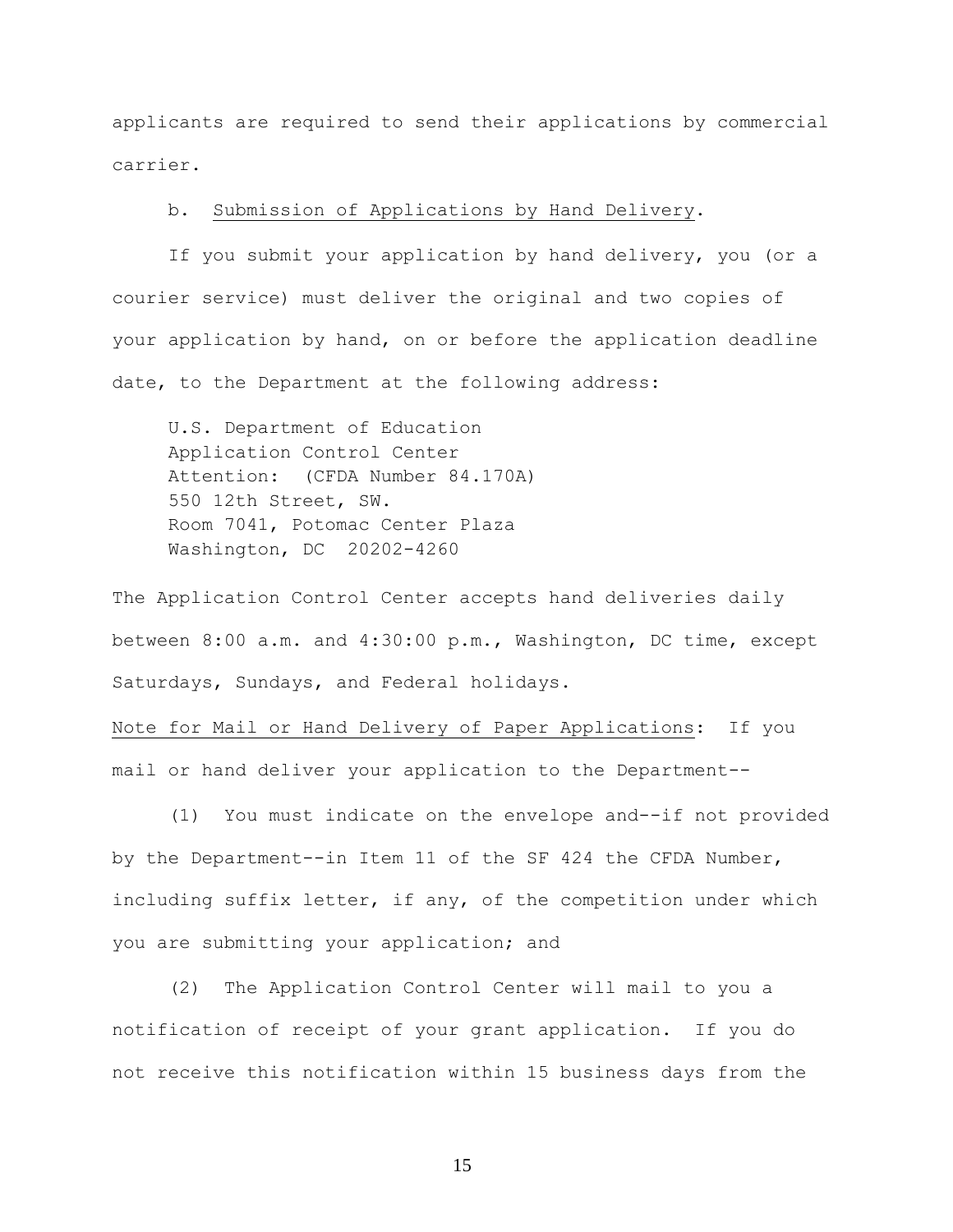application deadline date, you should call the U.S. Department of Education Application Control Center at (202) 245-6288.

#### V. Application Review Information

 1. Selection Criteria: The selection criteria for this program are established by the JKJ Program Fellowship Board, pursuant to section  $702(a)(2)$  of the HEA and 34 CFR  $650.20(a)$ . The selection criteria for applications in the humanities and social sciences are: (a) Statement of purpose (150 points); (b) Letters of recommendation (100 points); (c) Academic record (100 points); and (d) Scholarly awards/honors (50 points). The selection criteria for applications in the arts are: (a) Statement of purpose (100 points); (b) Letters of recommendation (100 points); (c) Academic record (50 points); (d) Scholarly awards/honors (50 points); and (e) Supporting arts materials (100 points).

2. Review and Selection Process: The review and selection process for the JKJ Fellowship Program consists of a two-part process. Eligible applications are read and rated by a panel of distinguished scholars and academics in the arts, humanities, and social sciences on the basis of demonstrated scholarly achievements and exceptional promise. The second part of the evaluation is a determination of financial need.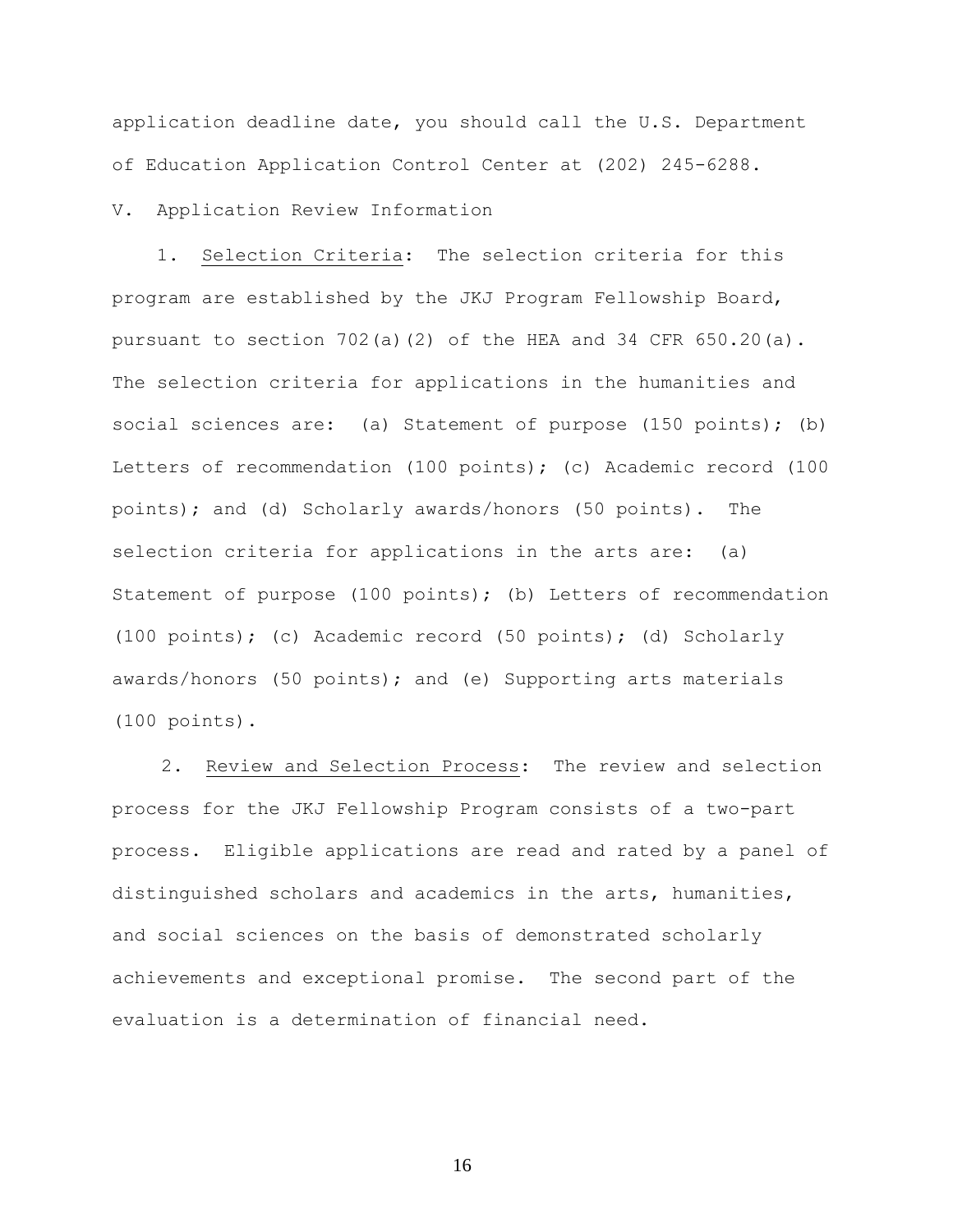VI. Award Administration Information

 1. Award Notices: If your application is successful, we will notify you by telephone and we will send a Grant Award Notice (GAN) directly to the institution you will be attending.

 If your application is not evaluated or not selected for funding, we notify you.

 2. Administrative and National Policy Requirements: We identify administrative and national policy requirements in the application package and reference these and other requirements in the Applicable Regulations section in this notice.

 We reference the regulations outlining the terms and conditions of an award in the Applicable Regulations section of this notice and include these and other specific conditions in the GAN. The GAN also incorporates your approved application as part of your binding commitments under the grant.

 3. Reporting: On an annual basis, fellows must submit their FAFSA to the Javits Program Coordinator at their institutions, as directed by the Secretary, pursuant to 34 CFR 650.37. In addition, Javits fellows are required to submit an annual performance report. The Department will contact fellows regarding the completion of the annual performance report.

 4. Performance Measures: The effectiveness of the JKJ Fellowship Program will be measured by graduate completion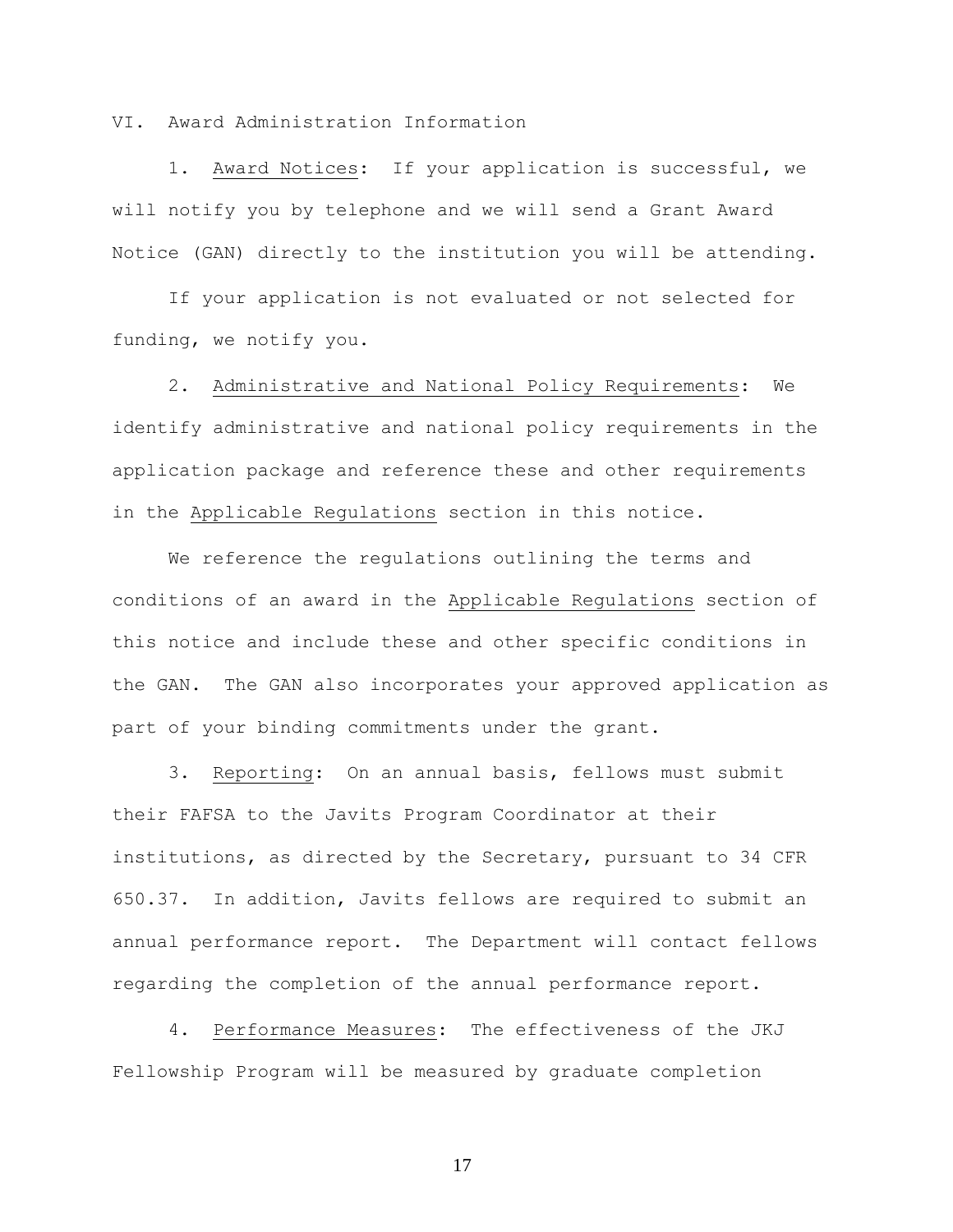rates, time-to-degree completion rates, and the costs per Ph.D or master's degree of talented graduate students with demonstrated financial need who are pursuing the highest degree available in their designated fields of study. Institutions of higher education in which the fellows are enrolled are required to submit an annual report documenting the fellows' satisfactory academic progress and the determined financial need. Javits fellows are also required to submit an annual performance report to assist program staff in tracking time-to-degree completion rates, graduation rates, as well as the employment status of individual fellows. The Department will use the reports to assess the program's success in assisting fellows in completing their course of study and receiving their degree.

VII. Agency Contacts

For Further Information Contact: Carmen Gordon or Sara Starke, Jacob K. Javits Fellowship Program, U.S. Department of Education, Teacher and Student Development Programs Service, 1990 K St., NW., room 6013, Washington, DC 20006-8524. Telephone: (202) 502-7542 or e-mail: ope javits program@ed.gov. [mailto:ope\\_javits\\_program@ed.gov](mailto:ope_javits_program@ed.gov)

 If you use a TDD, call the FRS, toll free, at 1-800-877- 8339.

VIII. Other Information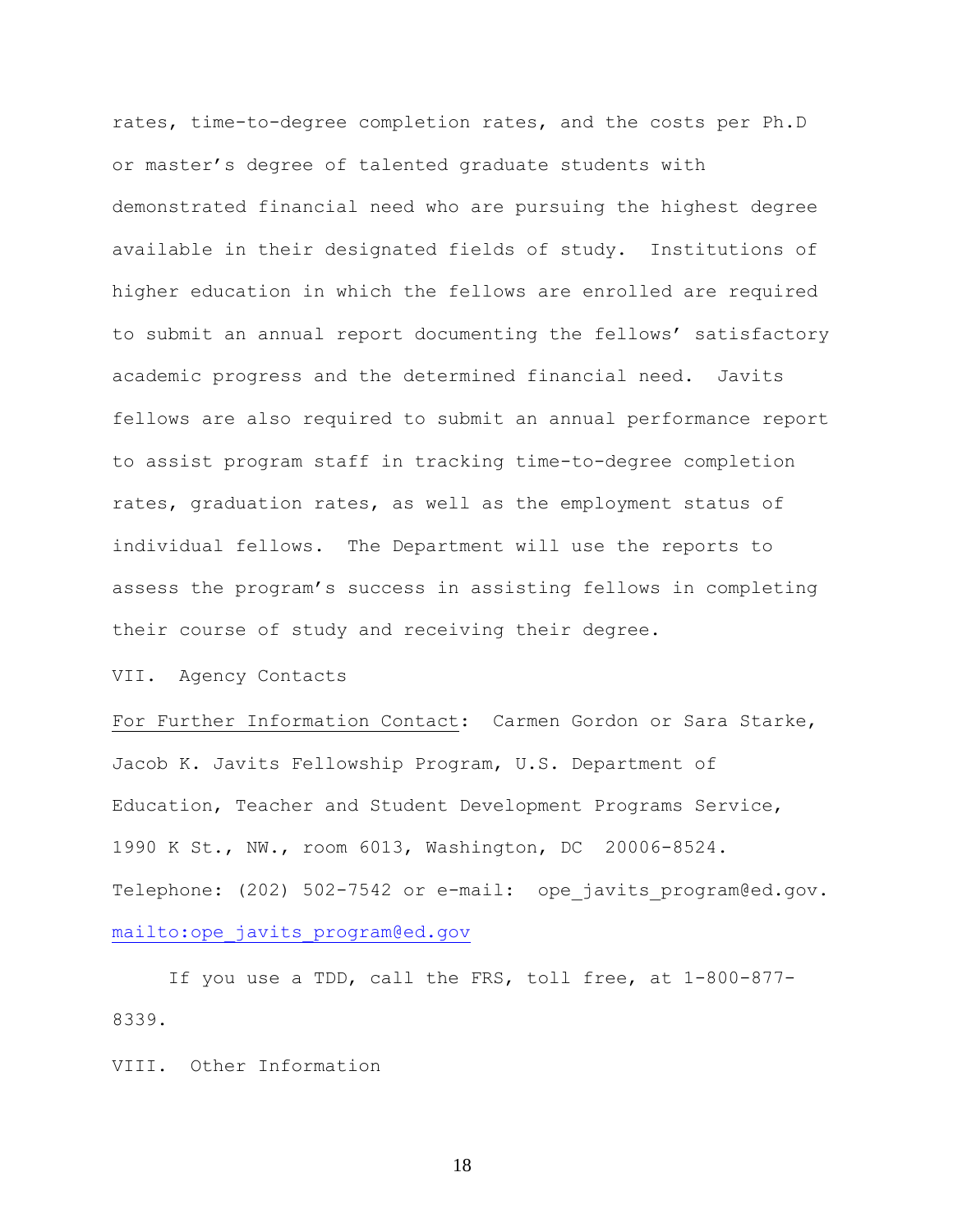Accessible Format: Individuals with disabilities can obtain this document and a copy of the application package in an accessible format (e.g., braille, large print, audiotape, or computer diskette) on request to the program contact person listed under For Further Information Contact in section VII of this notice.

Electronic Access to This Document: You can view this document, as well as all other documents of this Department published in the Federal Register, in text or Adobe Portable Document Format (PDF), on the Internet at the following site: [www.ed.gov/news/fedregister.](http://www.ed.gov/news/fedregister) To use PDF, you must have Adobe Acrobat Reader, which is available free at this site. Note: The official version of this document is the document published in the Federal Register. Free Internet access to the official edition of the Federal Register and the Code of Federal Regulations is available on GPO Access at: www.gpoaccess.gov/nara/index.html.

Dated: August 10, 2010

 Eduardo M. Ochoa, Assistant Secretary for Postsecondary Education.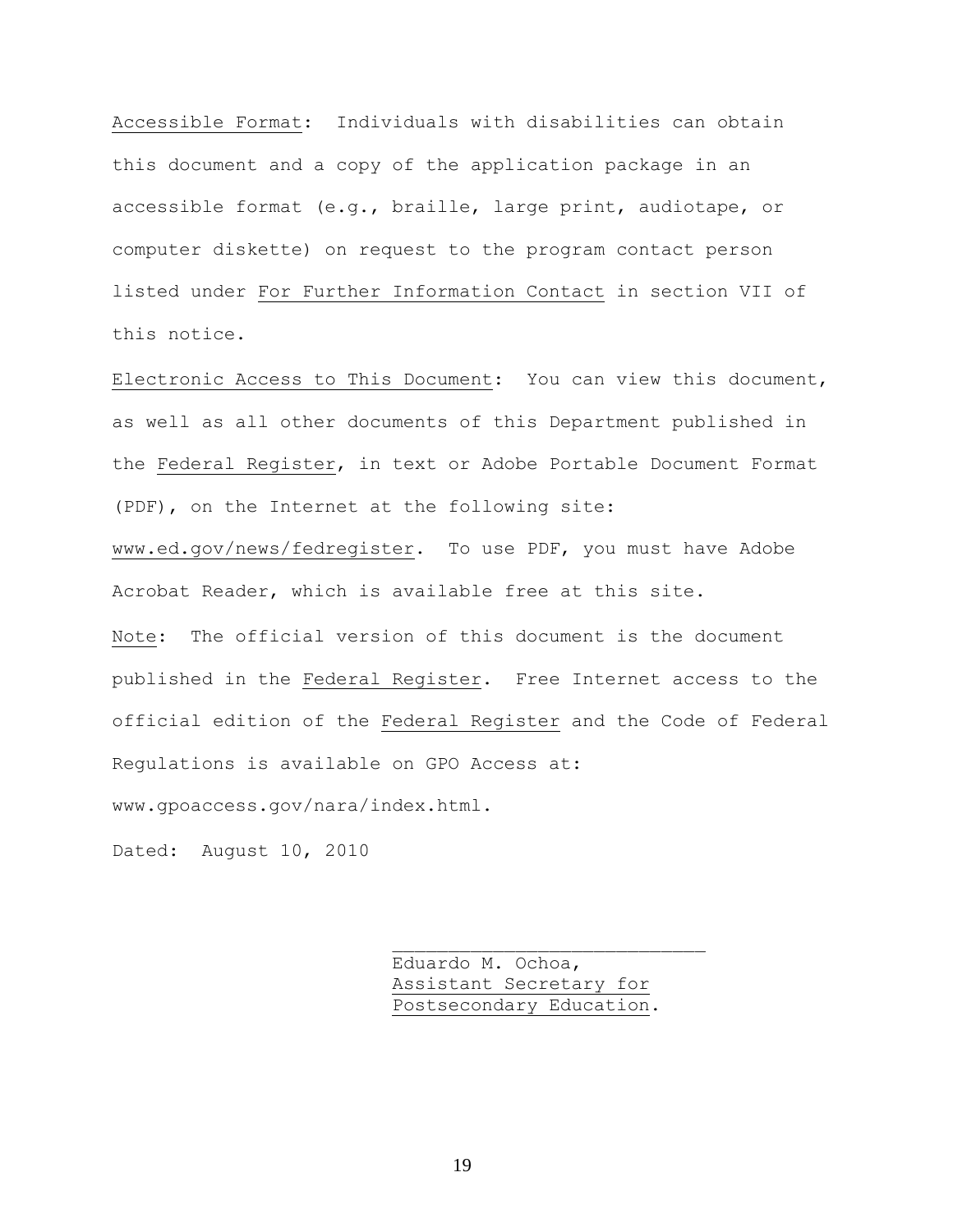## **GENERAL INFORMATION**

### **Applicants will only be able to access the FY 2011 Javits application by electronically downloading it from the program website at [www.ed.gov/programs/jacobjavits/index.html.](http://www.ed.gov/programs/jacobjavits/index.html)**

An applicant who is unable to obtain an electronic copy of the application package may submit a written request to obtain a hardcopy. In the request, the applicant should explain the reason or reasons that prevent the applicant from using the Internet to obtain a copy of the application. If you mail your written statement to the Department, it must be postmarked no later than two weeks before the application deadline date. If you fax your written statement to the Department, we must receive the faxed statement no later than two weeks before the application deadline date.

Address and mail or fax your statement to: Jacob K. Javits Fellowship Program, U.S. Department of Education, 1990 K Street, N.W.,  $6^{th}$  floor, Washington, DC 20006-8524. Fax: (202) 502-7859.

Individuals with disabilities may obtain the application package in an alternative format (e.g., Braille, large print, audiotape, or computer diskette) by contacting the above-referenced program contact person.

**You may complete and submit the Free Application for Student Financial Aid (FAFSA) online at [http://www.fafsa.ed.gov/](http://www.fafsa.gov/)**.

### **To request a hard copy of the FAFSA, please contact: Federal Student Aid Information Center, P.O. Box 84, Washington, DC 20044-0084; or call: 1 (800) 433-3243.**

If you have any questions regarding the Javits application**,** please contact Carmen Gordon or Sara Starke by telephone at 202-502-7542. **You may also e-mail us at [ope\\_javits\\_program@ed.gov.](mailto:ope_javits_program@ed.gov)** 

### **Purpose**

The Jacob K. Javits Fellowship Program provides financial assistance to students who have demonstrated superior academic ability and achievement, financial need, and exceptional promise to undertake graduate study in the arts, humanities and social sciences leading to a doctoral degree or a Master of Fine Arts degree in an eligible field of study.

### **History**

The program was originally designated the National Graduate Fellowship Program (NGFP) and was introduced into law by U.S. Senator Jacob K. Javits (R-NY). Senator Javits, long recognized for his support of education and the arts during his 24 years in the U.S. Senate, died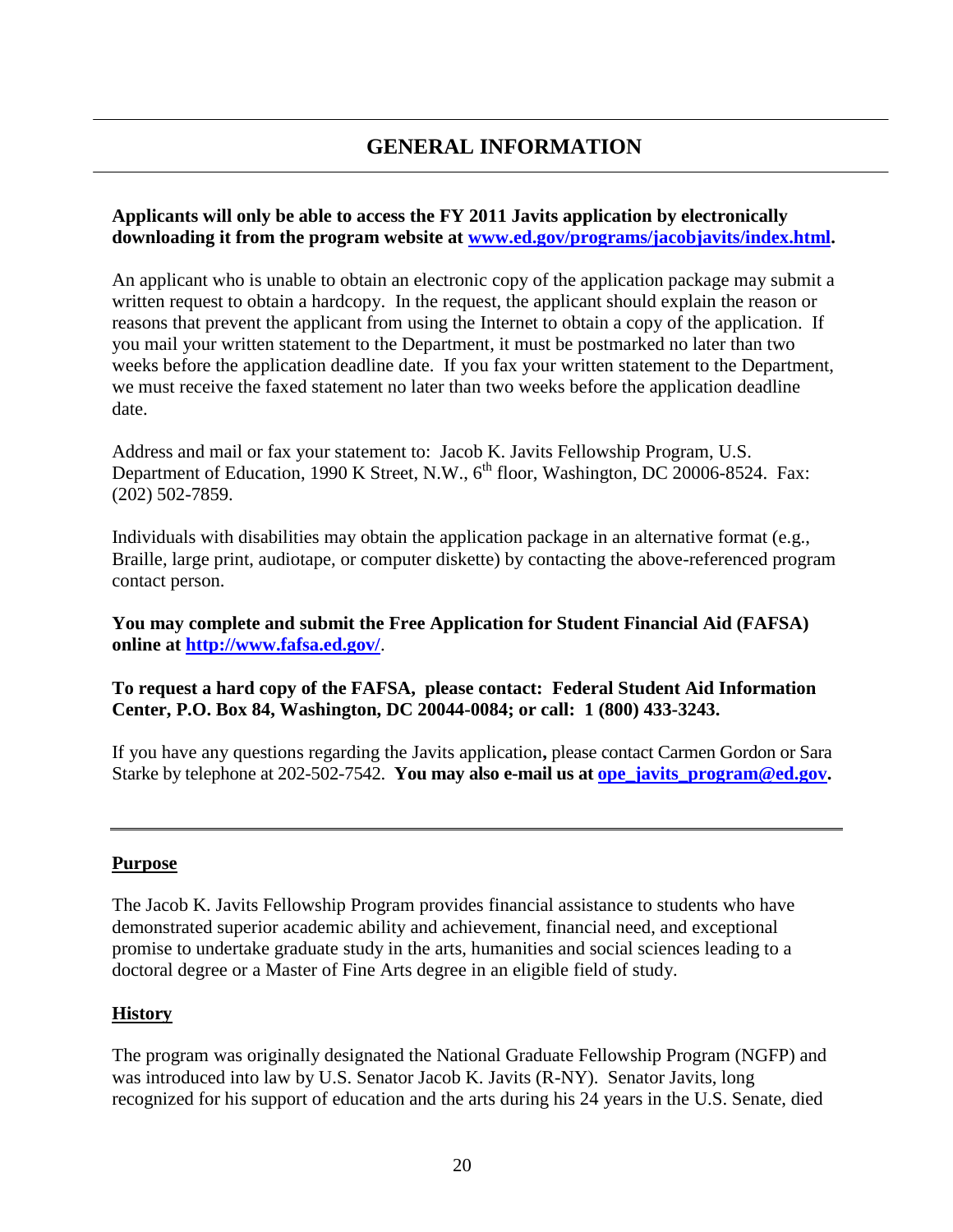on March 7, 1986. His Congressional colleagues honored him in 1986 by renaming the NGFP the Jacob K. Javits Fellowship Program.

### **Authorization**

The program is authorized by Title VII, Part A, Subpart 1 of the Higher Education Act of 1965, as amended (HEA).

### **Eligible Applicants**

Eligibility is limited to individuals who, at the time of application, are: eligible to receive a federal grant, loan or work assistance pursuant to section 484 of the Higher Education Act of 1965, as amended (HEA); intend to pursue a doctoral or Master of Fine Arts degree in an eligible field of study selected by the Board at an accredited U.S. institution of higher education; and are a U.S. citizen or national, a permanent resident of the United States, in the United States for other than a temporary purpose and intending to become a permanent resident, or a citizen of any one of the Freely Associated States. Applicants must also either: be entering into a doctoral program in academic year 2011-2012 in an eligible field of study or have not yet completed the first full year in the doctoral program, in an eligible field of study for which they are seeking support; or be entering a Master of Fine Arts program in academic year 2011-2012, or have not yet completed the first full year in the Master of Fine Arts program for which they are seeking support.

**Applicants must demonstrate financial need by completing the 2011 Free Application for Federal Student Aid (FAFSA) by January 31, 2011. Please be advised that the new 2011 FAFSA will be available on January 3, 2011. Please be advised that 2011 FAFSA submissions only will be accepted. Students who completed a FAFSA in prior years must submit a 2011 FAFSA for the purposes of the Javits Fellowship Program application.**  We encourage students to submit the FAFSA electronically since electronic filing is faster (as much as 7 to 14 days faster) than filing a paper FAFSA. Applicants are encouraged to provide estimates of income tax information if they have not received income documentation prior to the January 31, 2011 FAFSA deadline. Do not send the FAFSA to the Javits Fellowship Program. The Javits Fellowship Program has direct access to the financial information provided on each applicant's FAFSA. The applicant does not need to specify a Federal school code for the Javits Fellowship Program.

Eligible applicants must be United States citizens or nationals of the United States, permanent residents of the United States, in the United States for other than temporary purpose and intending to become permanent residents, or citizens of any one of the Freely Associated States. Javits Fellowships must be used at an accredited college or university within the United States.

A person is ineligible to apply for this fellowship if he or she has defaulted on a debt to the Federal Government on any previous non-procurement transaction with the Federal Government and has not made satisfactory arrangements to repay a defaulted debt, or has received sentencing under Section 5301 of the Anti-Drug Abuse Act of 1988. All applicants must complete the Certification of Eligibility on page 38 of this application.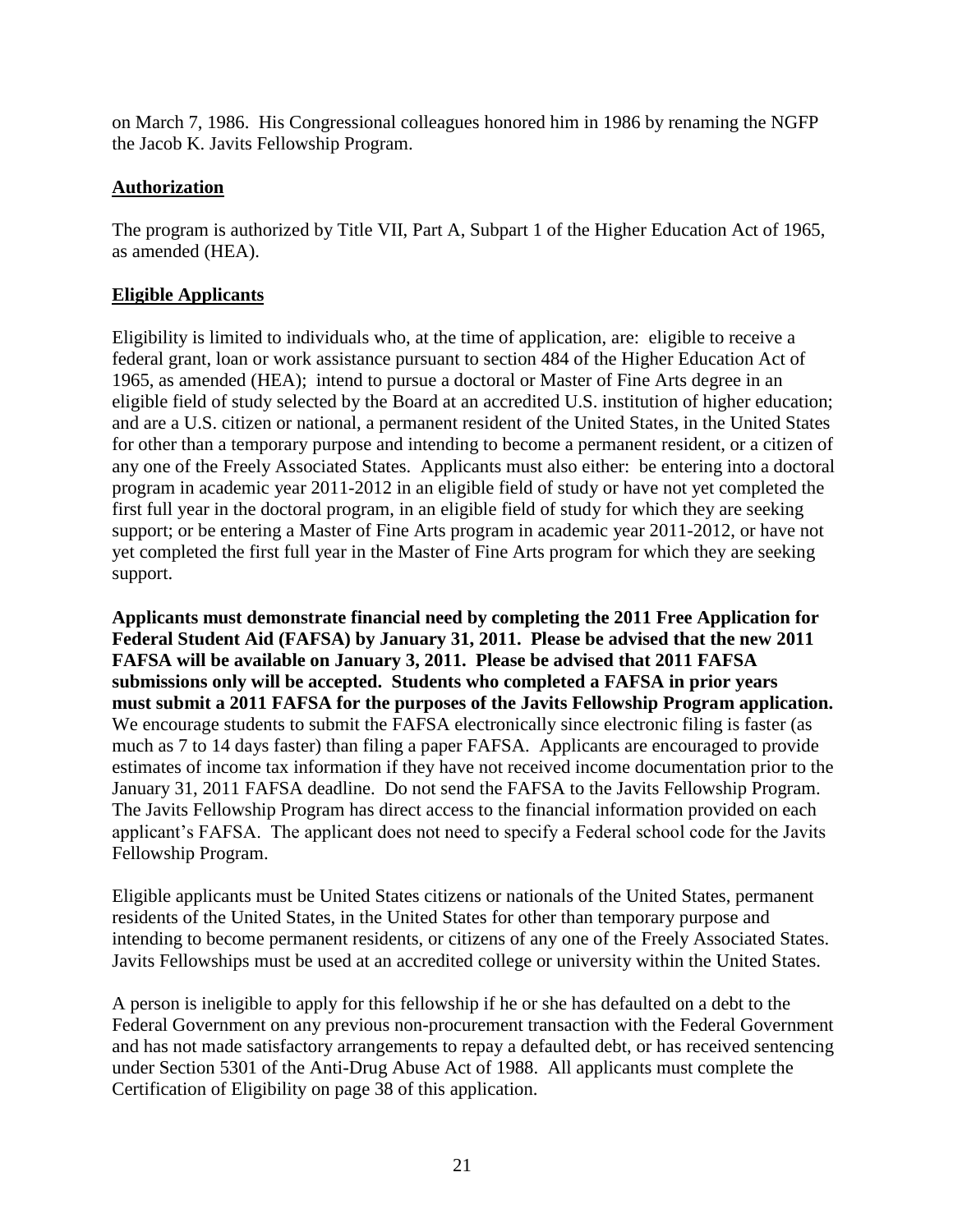### **Eligible Fields of Study**

The Board annually announces the eligible fields of study in which fellowships are to be awarded. The **only** eligible fields of study are those listed on pages 30-31 of this document. Applications submitted for study in fields not listed will be ruled ineligible and will not be reviewed. On the Applicant Information Form, all applicants must specify the eligible field of study in which they desire to have their application evaluated. Applications will be reviewed by experts in the eligible field of study indicated by the applicant. The applicant must be enrolled or plan to enroll in the degree program for the eligible field of study in which they have applied. **Please Note: The awarded fellowship will be directed to the selected field code in Block 6 of the Application Information Form.** 

### **Awards**

The award consists of two parts: a stipend to the fellow to cover living expenses and an institutional payment to cover the fellow's tuition and required fees.

The stipend awarded to new fellows commencing their fellowships in academic year 2011-2012, and thereafter on an annual basis, is set at a level of support equal to that provided by the National Science Foundation (NSF) graduate fellowships as of February 1st. No stipend award, however, may exceed the fellow's demonstrated level of need according to measurements set forth in Part F of Title IV of the HEA.

The institutional payment is accepted by the institution of higher education at which a fellow is in attendance in lieu of all tuition and fees normally charged to students in a similar course of study. The Secretary will adjust the institutional payment amount prior to the issuance of grant awards based on the Department of Labor's consumer price index (CPI) for calendar year 2011. The payment will continue to be adjusted annually in accordance with inflation as determined by the Department of Labor's CPI.

The institutions of higher education that Javits fellows have chosen to attend administer all awards. In order for a fellow to receive his or her fellowship, the institution the fellow is attending must agree to accept the grant and to administer the fellowship in compliance with the regulations governing this program, including the disbursement of stipends and the application for continued annual support of the fellow.

### **Award Condititons and Restrictions**

 A recipient of a fellowship must be enrolled or planning to enroll as a full-time student in a graduate program leading to a doctoral degree or a Master of Fine Arts degree. The fellowship must be used in an eligible field of study within the arts, humanities or social sciences at an institution of higher education accredited by an accrediting agency recognized by the Secretary of Education. The Javits fellowship is not deferrable. **Fellows must commence their graduate study in the academic year of the grant award.**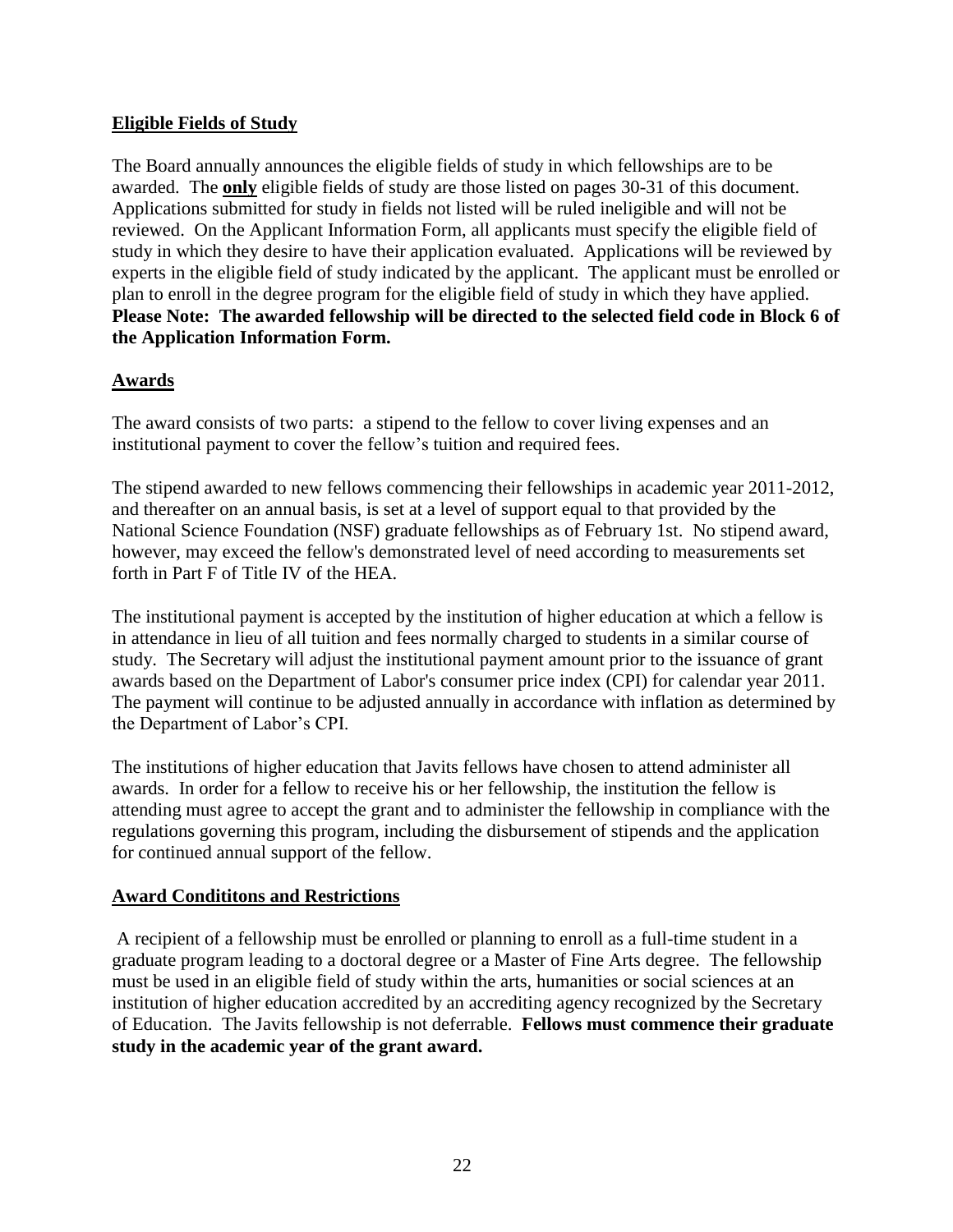The Javits fellowship may be renewed annually for up to four years, or until degree completion, whichever comes first. Continued support beyond the initial year will be contingent upon: (1) the availability of funds as appropriated by the U.S. Congress; (2) satisfactory academic progress as determined by the graduate institution; (3) the fellow's continued financial need, and (4) eligibility factors that may result from policies and priorities enacted by the Board. A fellow may not engage in gainful employment during the term of the fellowship other than part-time employment at his or her graduate institution in teaching, research, or similar activities approved by the Secretary of Education. Any income earned during the fellow's term of parttime employment must be reported on the FAFSA and may impact the level of need determined for the fellow's next academic year.

Fellowship recipients may request one Interruption of Study during their fellowship tenure, for the purposes of work, travel, or independent study away from the campus (if such independent study is supportive of the fellow's academic program), illness of the recipient or the recipient's immediate family (spouse, parent or child), or active military service. The duration of the Interruption of Study must be no more than 12 months, or, in the case of active military service, for the duration of the tour of duty. Fellowship recipients will not receive a stipend during the Interruption of Study. **Any such Interruption of Study must be approved by the Secretary of Education in advance.** Interruptions of study may not be taken in the first year of the fellowship.

Javits Fellowships are portable awards. Fellows may transfer to other institutions during the course of the fellowship and still retain the fellowship. Requests to change a fellow's institution or graduate program must be approved in advance by the Department of Education. Such requests should be addressed to the Javits program officers.

### **Fellow Reporting Requirements**

Fellowship recipients must complete two reports annually:

- the Annual Student Activity Report (ASAR) every Spring; and
- a new Free Application for Federal Student Aid (FAFSA) which is released every January  $1<sup>st</sup>$  and may also be filed online at: [http://www.fafsa.ed.gov/.](http://www.fafsa.ed.gov/)

Failure to file these reports in a timely fashion could delay the processing of a fellow's award for the next academic year.

## **APPLICATION REVIEW AND SELECTION PROCESS**

The evaluation of applications will be done in two parts. First, eligible applications will be read and rated by panels of academic scholars in the arts, humanities, and social sciences on the basis of demonstrated scholarly achievements and exceptional promise.

Reviewers are selected for their expertise in the approved fields of study listed in this application. The field of study code (Item No. 5 on the Applicant Information Form) is used to assign applications to reviewers who have expertise appropriate to that field of study. Therefore, applicant selection of the appropriate field of study code is very important. Using the correct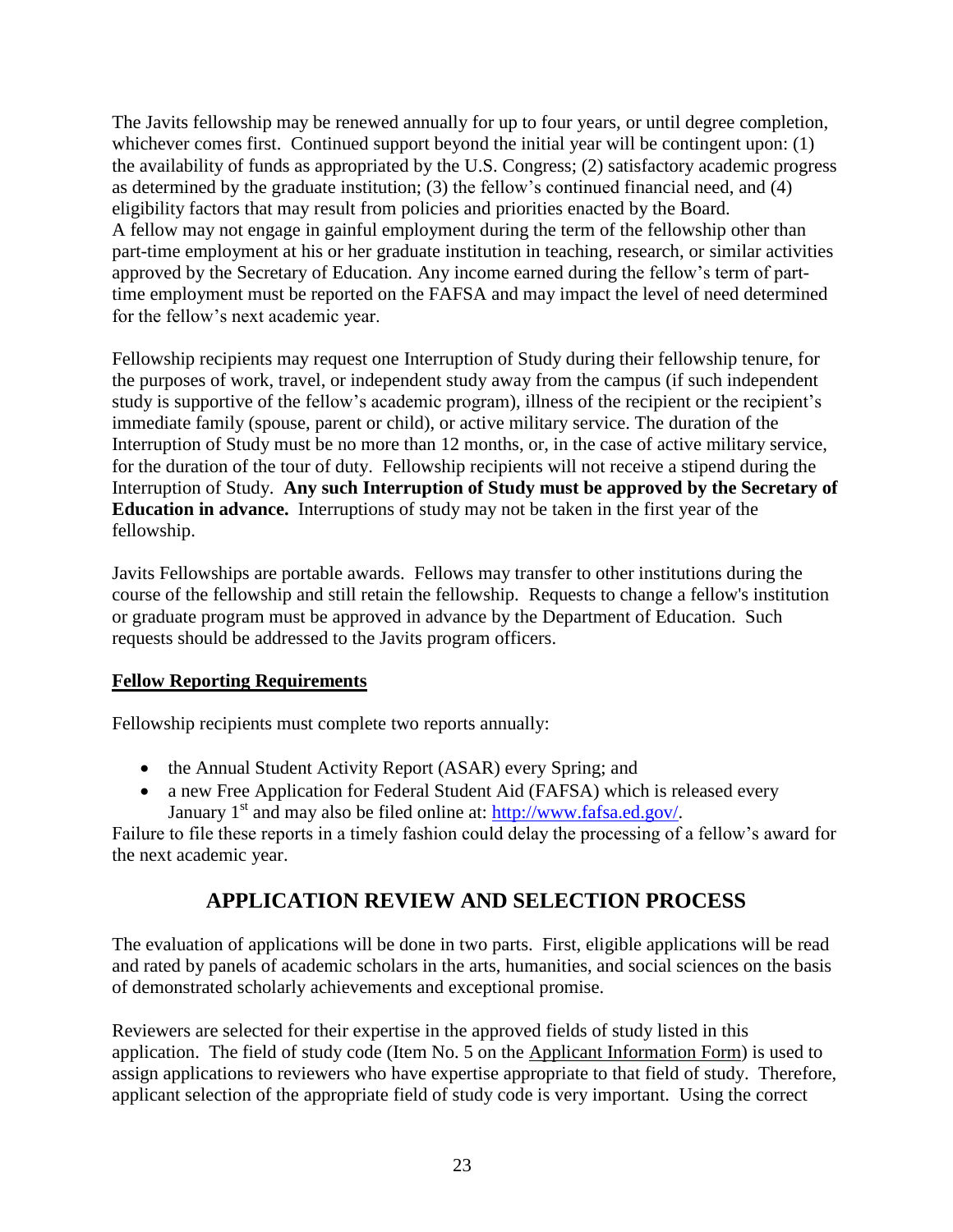code assures that individuals who review an application have expertise in that field. **Students planning to enroll in an interdisciplinary program must select one field of study code in which they wish to be evaluated.** 

The second part of the evaluation is a determination of financial need. Applications are also evaluated on the basis of financial need based on information submitted in the FAFSA. **The new 2011 FAFSA will become available on January 3, 2011. All applicants must submit the new FAFSA according to the instructions on the FAFSA, either by mail or electronic filing, on or before January 31, 2011. Any FAFSA submission prior to 2011 is unacceptable, and will render the student ineligible for a fellowship.** 

**IMPORTANT:** Applications that do not contain all required information will be ruled technically incomplete, and will not be reviewed.

### **SELECTION CRITERIA**

**Applications for students in the humanities fields (201-215) and the social sciences fields (301-310) will be scored on the basis of 400 points, allocated as follows**: see page 30 of this document for a listing of the field codes.

### **Statement of Purpose - 150**.

The applicant's statement will be evaluated to determine a sense of purpose, professional objectives and an understanding of, and commitment to, scholarly activity. It should describe the applicant's proposed plan of study and how that study will enable the applicant to achieve his or her professional objectives. If the applicant is not currently attending school, it should describe the individual's activities since completing his or her last degree.

### **Letters of Recommendation - 100**.

Three letters of recommendation are required and will be evaluated to determine the applicant's potential to excel in graduate study in his or her chosen field; potential to do the original work required by the dissertation; indications of creativity and originality; academic commitment and breadth of knowledge; and general academic achievement and personal accomplishment. The letters must be included in the application package and not sent separately or directly from the letter's author. The author of a letter of recommendation should discuss items such as the applicant's breadth of academic knowledge, intellectual curiosity, communication skills (both oral and written), research skills, motivation, perseverance, creativity and originality.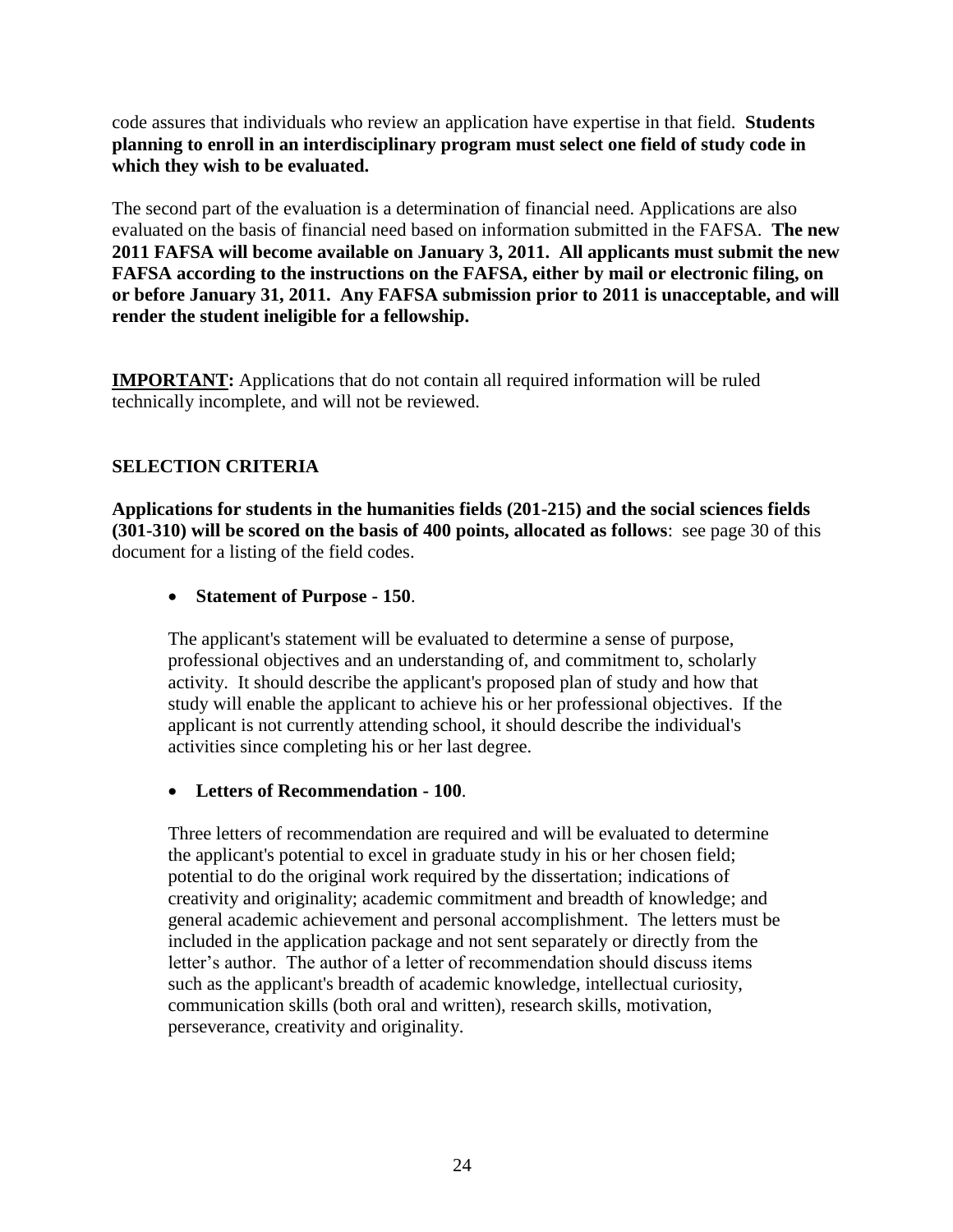### **Academic record - 100**.

The applicant's academic record will be evaluated to determine the depth and breadth of education to date, including academic performance in the applicant's major field of study, overall grade point average, quality of curriculum and, to a lesser degree, scores from the Graduate Record Examination.

### **Awards and honors - 50**.

The applicant's record will be evaluated for honors and awards (national, state, or local) and activities not reflected on official transcripts, such as publications, presentations at colloquia, scholastic and professional awards, exhibitions, and leadership distinctions.

### **Applications for students in the arts fields (101-105) will be scored on the basis of 400 points, allocated as follows:**

### **Statement of Purpose - 100**.

The applicant's statement will be evaluated to determine a sense of purpose and professional objectives and an understanding of, and commitment to, scholarly activity. It should describe the applicant's proposed plan of study and how that study will enable the applicant to achieve his or her professional objectives. If the applicant is not currently attending school, it should describe the individual's activities since completing his or her last degree.

### **Supporting materials in the arts – 100.**

The applicant's supporting materials will be evaluated to determine the applicant's potential to excel in graduate study in his or her chosen field; potential to do original work in the applicant's field; and indications of creativity and originality. **Note: a list of acceptable materials may be found in the "For Applicants in the Arts Only" section on pages 28-29 of this document.** 

### **Letters of Recommendation - 100**.

Three letters of recommendation are required and will be evaluated to determine the applicant's potential to excel in graduate study in his or her chosen field; potential to do the original work required by the discipline; indications of creativity and originality; academic commitment and breadth of knowledge; and general academic achievement and personal accomplishment. The author of a letter of recommendation should discuss items such as the applicant's breadth of academic knowledge, intellectual curiosity, communication skills (both oral and written), research skills, motivation, perseverance, creativity and originality.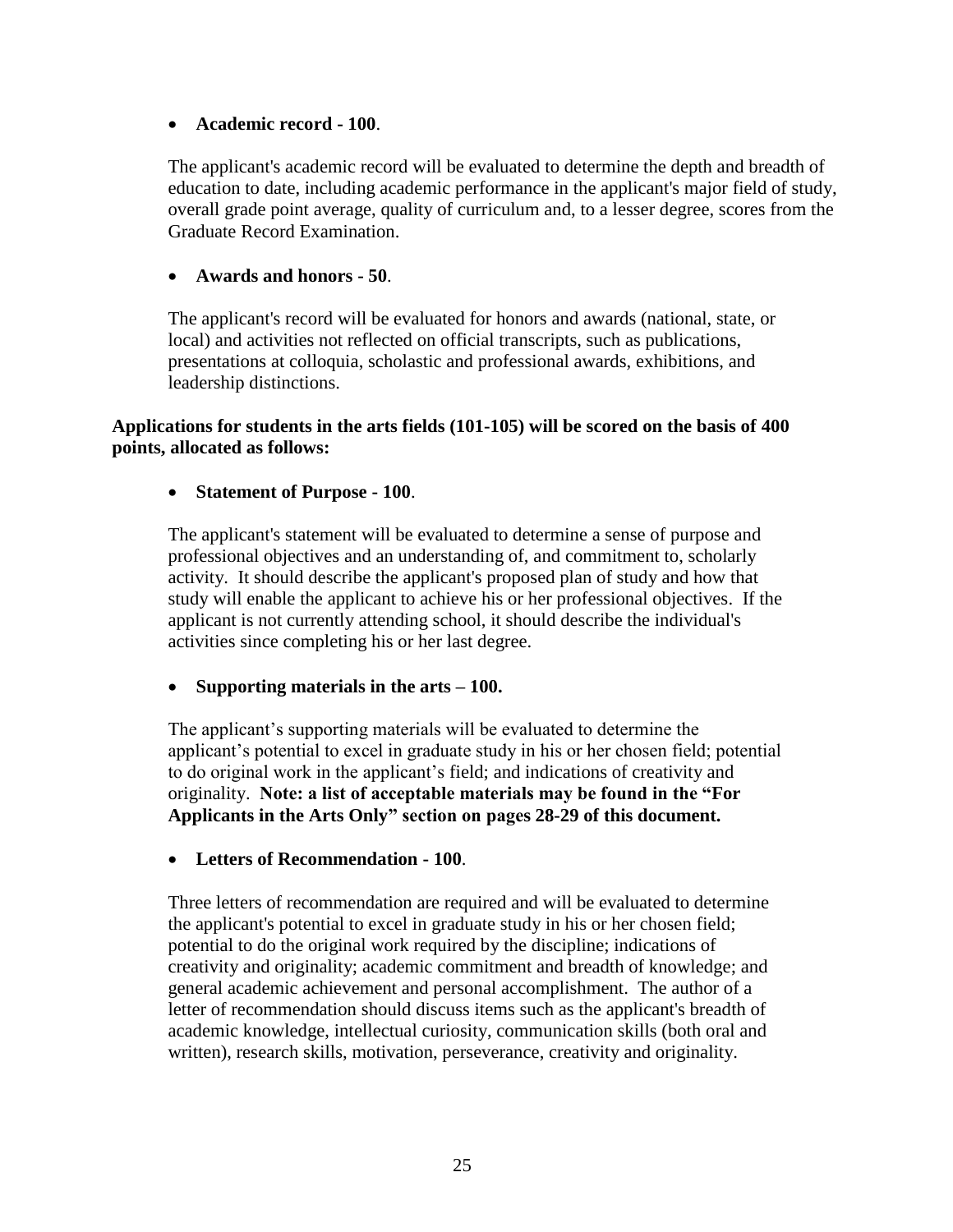### **Academic record - 50**.

The applicant's academic record will be evaluated to determine the depth and breadth of education to date including academic performance in the applicant's major field of study, overall grade point average, quality of curriculum and, to a lesser degree, scores from the Graduate Record Examination if applicable.

### **Awards and honors - 50**.

The applicant's record will be evaluated for honors and awards (national, state, or local) and activities not reflected on official transcripts, such as publications, presentations at colloquia, scholastic and professional awards, exhibitions, and leadership distinctions.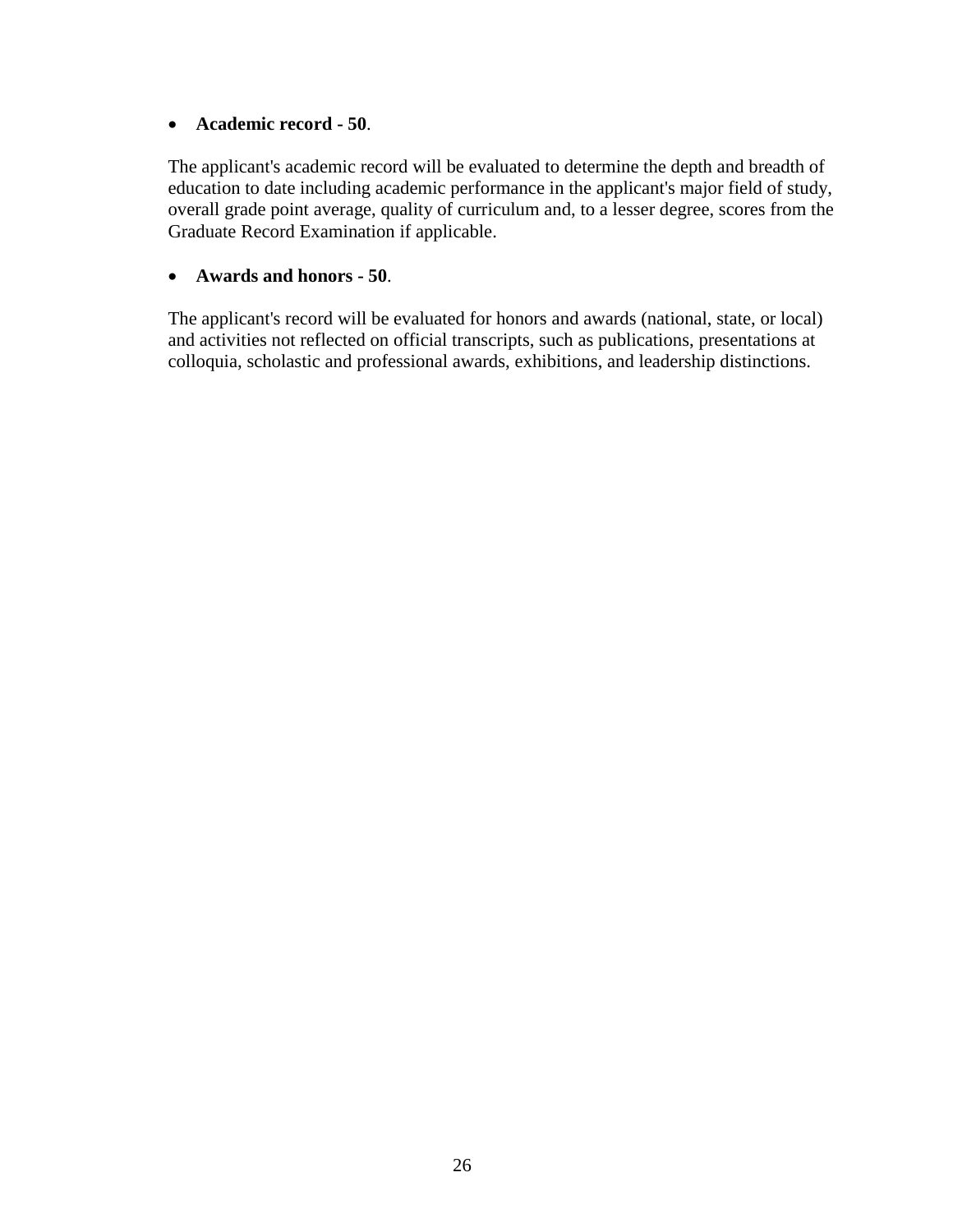### **INSTRUCTIONS FOR COMPLETING AN APPLICATION PACKAGE FOR THE JACOB K. JAVITS FELLOWSHIP PROGRAM**

**IMPORTANT: All portions of the application must be sent in one package. Do not mail any materials separate from the application package to the Department of Education. Applications must contain all required materials when submitted to the Department of Education. Applications that do not contain all required materials will not be reviewed. Application requirements for the Javits Fellowship Program will be strictly enforced. No exceptions will be made.** 

1. A complete hardcopy application package must contain the following items or it will not be reviewed:

### **Applicant Information Form**

Please print or type all items to complete the Applicant Information Form. The Application Information Form is located on page 33 of this booklet. Use the instructions on page 32 of this document to complete each item on the application form. **Applicants must remember to sign the form after completing it.** 

### **•** Transcripts

**Only official transcripts, legible photocopies and transcripts "issued to student" from each college or university attended will be accepted.** Applications containing transcripts generated from any other source will not be reviewed. Transcripts do not have to be sealed. **Transcripts sent directly from an institution to the Department of Education will not be accepted.** 

### **Graduate Record Examination Scores (GRE)**

Official GRE score reports or legible photocopies are required of all applicants in field codes 101(creative writing), 102 (music), 201-214 (humanities) and 301-310 (social sciences). These score reports must be submitted regardless of whether or not they were required for admission to the applicant's graduate program. Unofficial GRE score reports generated from any other source will not be reviewed. **GRE score reports sent separately to the Department of Education will not be accepted.** 

### **Statement of Purpose**

A statement of purpose must be provided. The statement should be no more than two, one-sided typewritten pages. There is no required form or format for the statement of purpose. Each applicant must sign his or her statement of purpose. **Statements of purpose sent separately to the Department of Education will not be accepted.**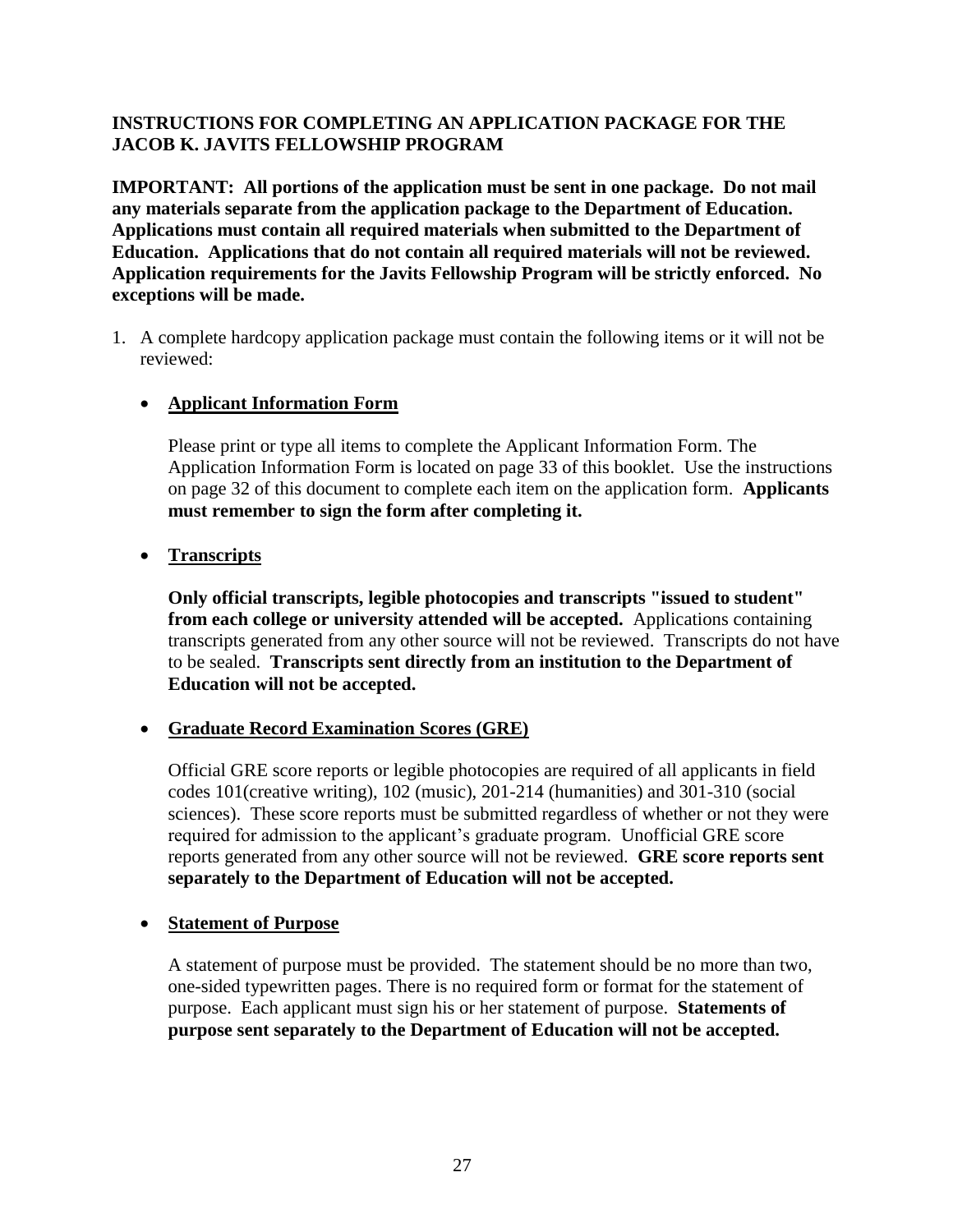### **Letters of Recommendation**

Three letters of recommendation must accompany the original application**.** Three faculty members who are well acquainted with an applicant's work, academic merit and promise, and are, preferably, from the applicant's proposed field of study, should complete the letters. Faculty members providing the applicant with letters of recommendation should be reminded that their letters must: (1) be signed and enclosed in a sealed envelope: (2) be signed across the seal of the envelope; and (3) bear the applicant's full name printed across the front of the envelope (applicants must not sign the envelope); and (4) be returned to the applicant for inclusion in the original application package. **Letters of recommendation sent separately to the Department of Education will not be accepted.** 

There is no required form or format for letters of recommendation.

Note: The Department of Education will treat recommendation comments in strict confidence. This information, however, is subject to release to the applicant under provisions in the Privacy Act of 1974. Those providing references will be informed if their letters are sent to an applicant.

### **Certifications and Assurances**

 All applicants must sign the Certification of Eligibility (ED Form 80-0016) and submit it with the application. **Certifications sent separately to the Department of Education will not be accepted.** 

### **For Applicants in the Arts Only**

In addition to the previous items required of all applicants, applications in the arts should include supporting materials in the appropriate format or their application will not be reviewed. **Materials mailed through the U.S. Postal Service may be subject to damage due to irradiation processes. Therefore, Arts applicants are required to send their applications by commercial carrier.**

### **Only the following types and quantities of materials are acceptable:**

 **Compact Disk/ Digital Video Disk** containing no more than 5 minutes of performance time. Applicants submitting art material in digital formats should include at least "jpeg" versions of each still work and "mpeg" versions of any time-based works or documentations.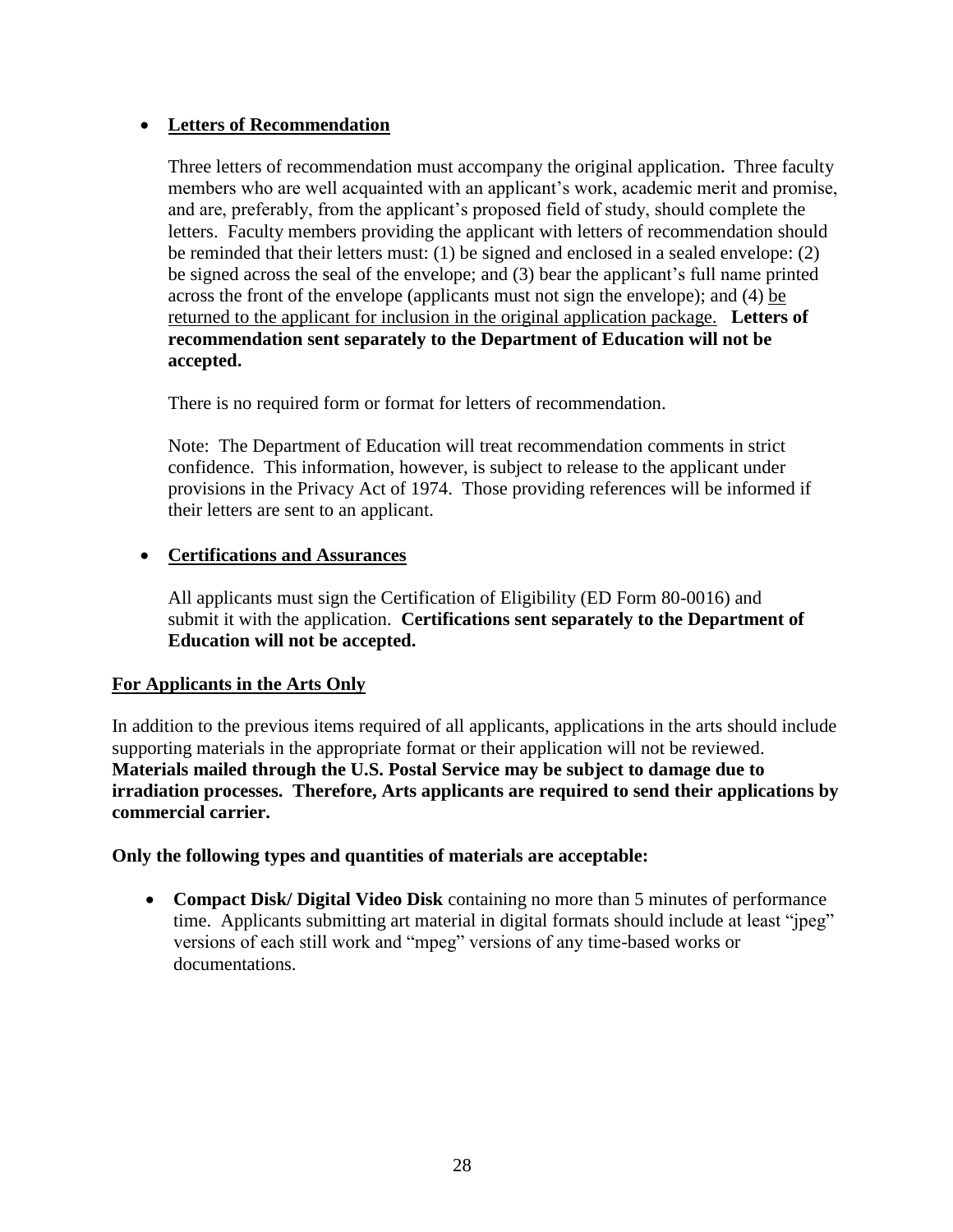• **Slides:** No more and no less than twenty 35 mm-slides inserted in one standard plastic slide sleeve. Please be sure to: -Label each slide with applicant's name. -Number each slide 1-20. -Place a dot on the slide holder to mark the lower left hand corner of the image. -Prepare a slide identification sheet with slides listed 1-20 with name of

applicant. For each slide provide the slide title (if any) and date.

- **Photographs** are limited to no more than twenty 5x7" or 8.5x11" B&W or color prints (print your name on the back).
- **Manuscripts** are limited to a maximum of 25 double-spaced pages (print or type your name on each page).
- **Research Papers:** All applicants in musicology and ethnomusicology must provide a summary of the research paper not to exceed 10 double-spaced pages.

All applicants within the field of Studio Arts (field code 103) are required to specify the medium they are submitting in Block 6 of the Applicant Information Form. They must also submit an image list with basic details about their images to include title, date, medium, and size. Please note: reviewers will not have access to Macintosh computers. Therefore, do not send materials formatted for Macintosh computers.

### *MATERIALS SUBMITTED AS PART OF THIS APPLICATION PACKAGE WILL NOT BE RETURNED.*

- 2. Applicants must submit **one original and two photocopies** of the following application materials: (1) Applicant Information Form; (2) GRE scores; (3) Transcripts (photocopies are acceptable if legible); (4) Listing of honors and awards; (5) Certification of Eligibility form; and (6) Statement of Purpose.
- 3. Applicants must submit only originals of the following: (1) Letters of recommendation and (2) Supporting art materials.

We must receive every part of a hardcopy application submission in a single, consolidated package. **Materials sent separately from the hardcopy application submission package will not be accepted.** 

4. Applicants must file the new 2011 Free Application for Federal Student Aid no later than January 31, 2011. **Please be advised that 2011 FAFSA submissions only will be accepted.** 

**NOTE: Failure to provide complete and accurate information necessary to determine eligibility or to evaluate qualifications will result in the disqualification of your application. The provision of fraudulent information on your application may result in the withdrawal of a Javits fellowship, even after the award has been made.**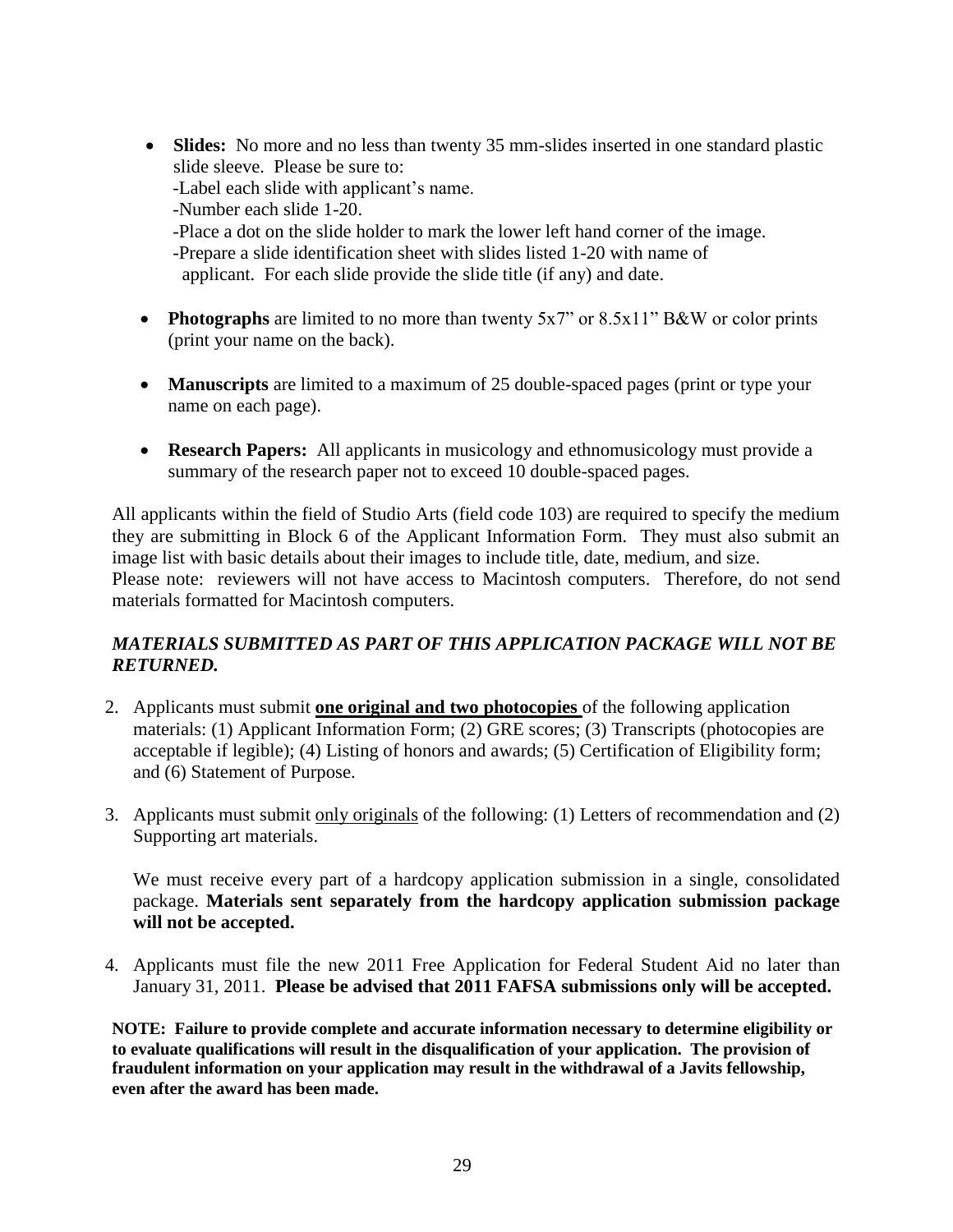## **ELIGIBLE FIELDS OF STUDY**

### **FIELD CODES ARTS**

- 101 Creative Writing
- 102 Music Performance, Theory, Composition, and Literature
- 103 Studio Arts (including Photography)
- 104 Television, Film, and Cinematography
- 105 Theater Arts, Playwriting, Screenwriting, Acting, and Dance

## **HUMANITIES**

- 201 Archaeology
- 202 Area Studies
- 203 Classics
- 204 Comparative Literature
- 205 English Language and Literature
- 206 Folklore, Folklife
- 207 Foreign Languages and Literature (languages **not** listed under 208)
- 208 Less Commonly Taught Languages

**Arabic** 

**Chinese** 

### **Japanese**

## **Korean**

**Russian** 

**Indic family** -- Hindi, Urdu, Sinhala, Bengali, Nepali, Punjabi, Marathi, Gujarati, Oriya, Assamese, etc.

**Iranian family** -- Dari, Farsi, Tajiki, Kurdish, Pashto, Balochi, etc.

**Turkic family** -- Turkish, Azerbaijani/Azeri, Kazakh, Kyrgyz, Turkmen, Uzbek, Uyghur, etc.

- 209 History
- 210 Linguistics
- 211 Philosophy
- 212 \*Religion
- 213 Speech, Rhetoric, and Debate
- 214 Art History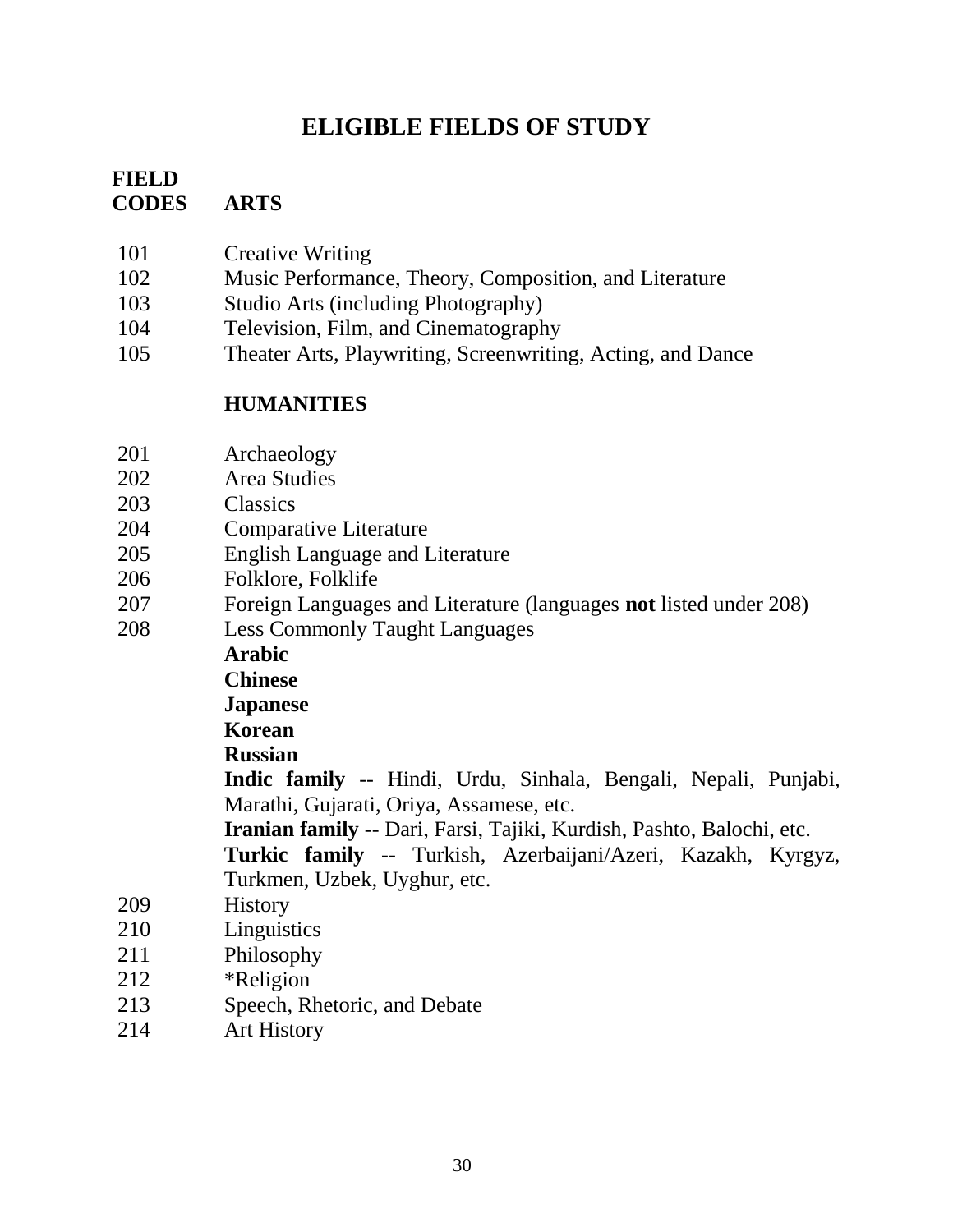## **ELIGIBLE FIELDS OF STUDY [CONT'D]**

## **FIELD CODES SOCIAL SCIENCES**

- 301 Anthropology
- 302 Communications and Media
- 304 Economics
- 305 Ethnic and Cultural Studies
- 306 Geography
- 307 Political Science
- 308 \*Psychology
- 309 Public Policy, and Public Administration
- 310 \*Sociology

**\*Fellowships cannot be used for students studying for a religious vocation, or for study for a Master's degree or Ph.D. in clinical psychology or social work.**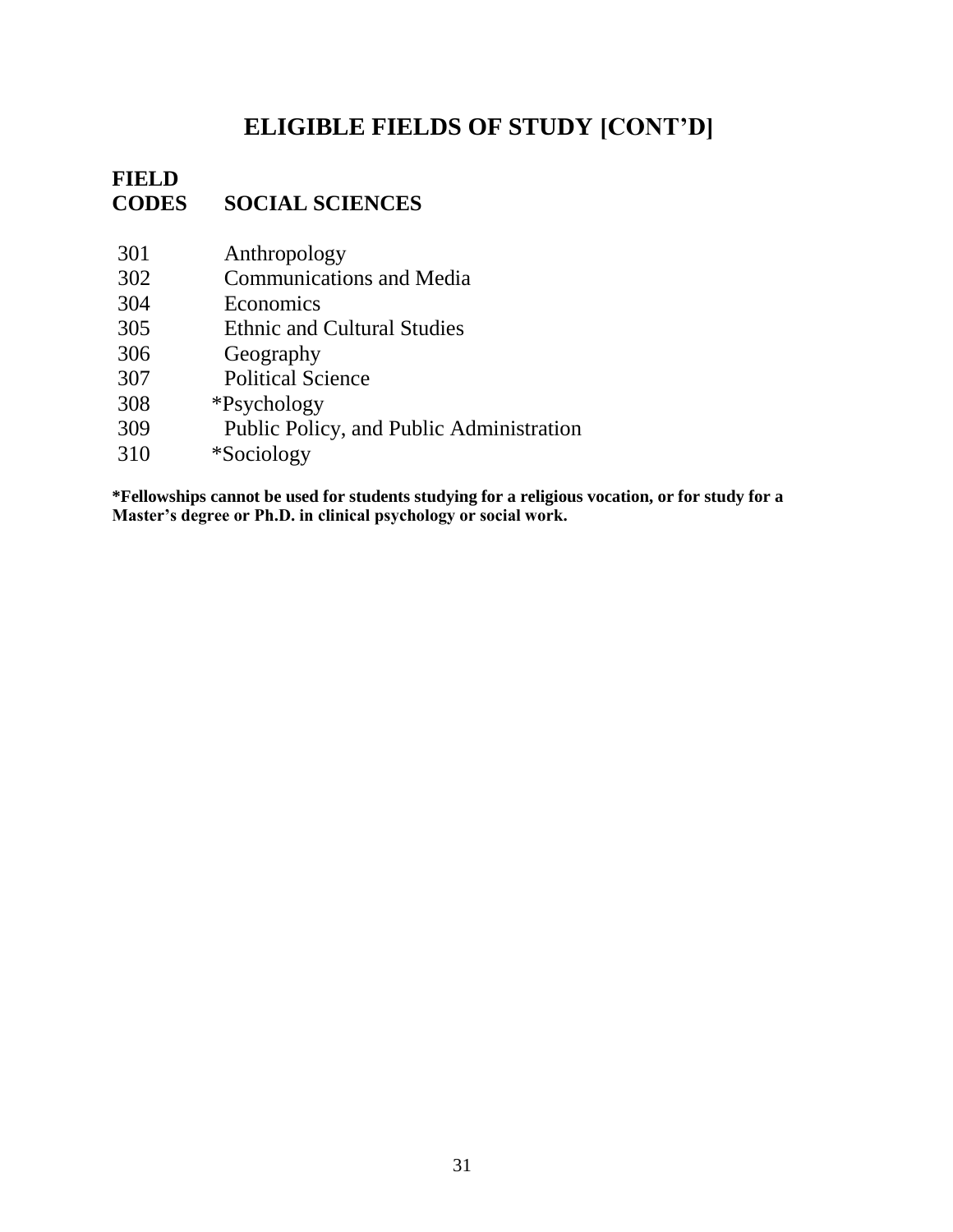### **INSTRUCTIONS FOR COMPLETING THE APPLICANT INFORMATION FORM PRINT OR TYPE**

- Item 1. **Name**: Each applicant must print or type his or her last name, first name and middle initial.
- Item 2: **E-Mail Address**: Each applicant must print or type his or her electronic mailing address.
- Item 3. **Current Address and Phone Number**: Each applicant must indicate where they may be contacted by mail and phone until at least June 30, 2011. Applicants should **contact the program office should their current address or phone number change between the submission of application and June 30, 2011.**
- Item 4. **Permanent Address and Phone Number:** Each applicant must indicate where they may be contacted by mail and phone any time. Applicants should **contact the program office should their permanent address or phone number change between the submission of application and June 30, 2011.**
- Item 5. **Nationality:** Each applicant must indicate whether or not he or she is a U.S. citizen. If not, they must indicate if he or she is a permanent resident of the United States or one of the Freely Associated States**. NOTE: An application that fails to provide nationality information as requested will be disqualified.**
- Item 6. **Field of Study Code Number:** Each applicant must indicate the code as listed on pages 30 through 31 of this document. Any applicant planning to pursue an interdisciplinary study program must list the field in which he or she desires to have their application evaluated. **They must use one code only.**
- Item 7. **Studio Arts Medium:** Each applicant within the field code of Studio Arts (field code 103) must also specify the medium they are submitting.
- Item 8. **Educational Status:** Each applicant must check the status that best describes his or her current level of graduate study. **They must check only one.**
- Item 9. **Degree Completion:** Each applicant must indicate the degree he or she expects to pursue under the Javits Fellowship and the anticipated graduation date.
- Item 10. **A listing, in chronological order, of all institutions of higher education attended:** Each applicant must provide all information requested under this section.
- Item 11. **Academic honors:** Each applicant must list all academic honors and identify if they are local, regional, or national. Attach an explanatory sheet, if necessary.
- Item 12. **Certification**: Each applicant must sign his or her name and date the form.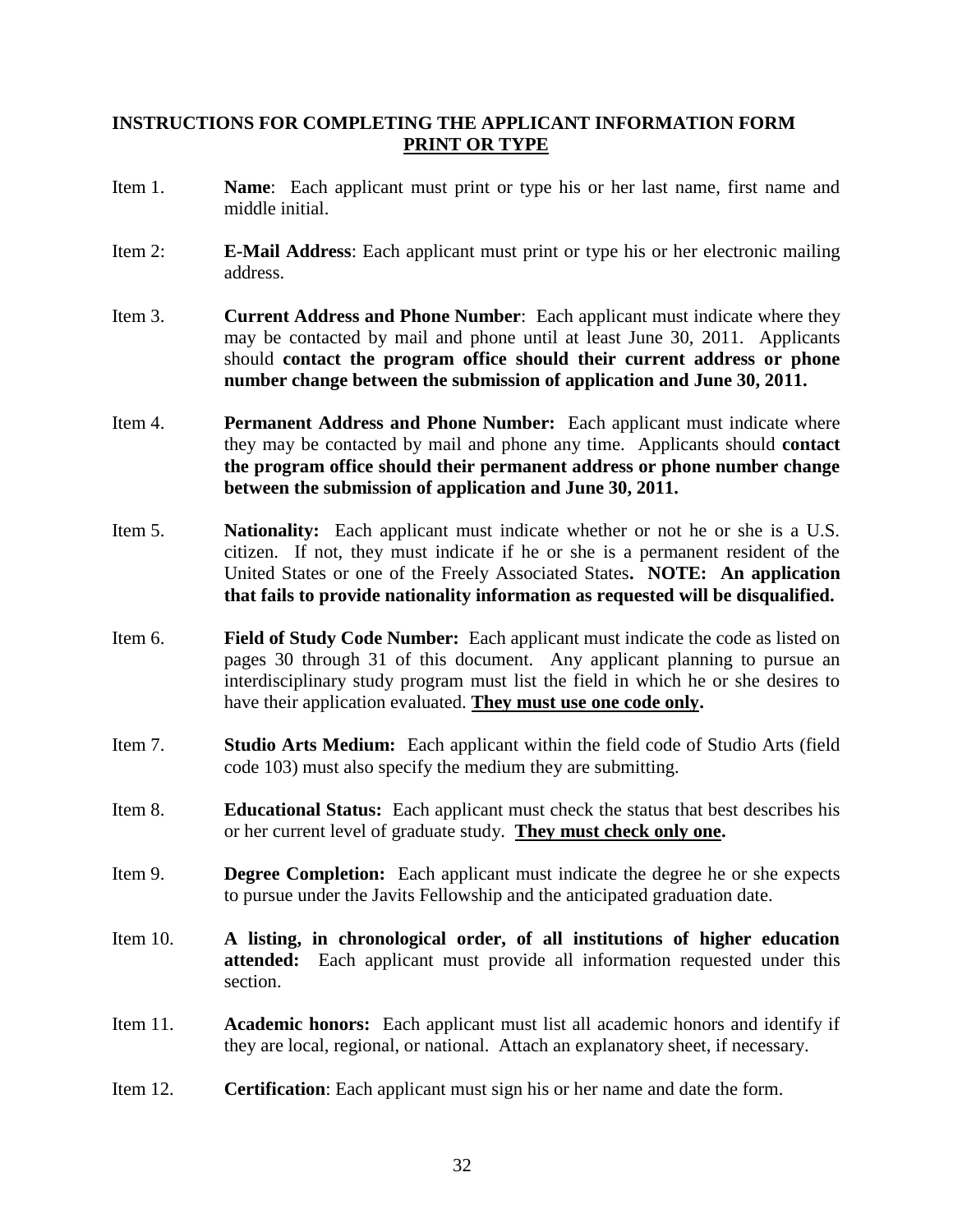#### **JACOB K. JAVITS FELLOWSHIP PROGRAM (CFDA 84.170A) APPLICANT INFORMATION FORM (Refer to page 32 for instructions for completion)**

| 1.             | <b>LAST NAME:</b>                                                                                                                                     | <b>FIRST NAME</b>                                                                                                                                                                                                                            | MI:                     |
|----------------|-------------------------------------------------------------------------------------------------------------------------------------------------------|----------------------------------------------------------------------------------------------------------------------------------------------------------------------------------------------------------------------------------------------|-------------------------|
|                |                                                                                                                                                       |                                                                                                                                                                                                                                              |                         |
| $\overline{2}$ | <b>E-MAIL ADDRESS:</b>                                                                                                                                |                                                                                                                                                                                                                                              |                         |
| 3.             |                                                                                                                                                       | CURRENT STREET ADDRESS (Include city, state, and zip code):<br><b>CURRENT PHONE:</b>                                                                                                                                                         |                         |
| 4.             |                                                                                                                                                       | PERMANENT STREET ADRESS (Include city, state, and zip code):                                                                                                                                                                                 | <b>PERMANENT PHONE:</b> |
| 5.             | NATIONALITY(CIRCLE APPROPRIATE RESPONSE):<br><b>U.S. CITIZEN</b><br>PERMANENT RESIDENT OF U.S<br><b>CITIZEN OF FREELY ASSOCIATED</b><br><b>STATES</b> |                                                                                                                                                                                                                                              |                         |
| 6.             | FIELD OF STUDY (Use ONE code only. If no code corresponds to your field of study, it is not an eligible field.                                        |                                                                                                                                                                                                                                              |                         |
| 7.             | FOR STUDIO ARTS APPLICANTS ONLY: Please specify the medium you are submitting.                                                                        |                                                                                                                                                                                                                                              |                         |
| 8.             | EDUCATIONAL STATUS (Check one):                                                                                                                       | <b>Beginning Graduate:</b> A student who, at the time of application, has earned no graduate credits and plans to enter a<br>graduate program leading to a doctoral degree or to a Master of Fine Arts degree in an eligible field of study. |                         |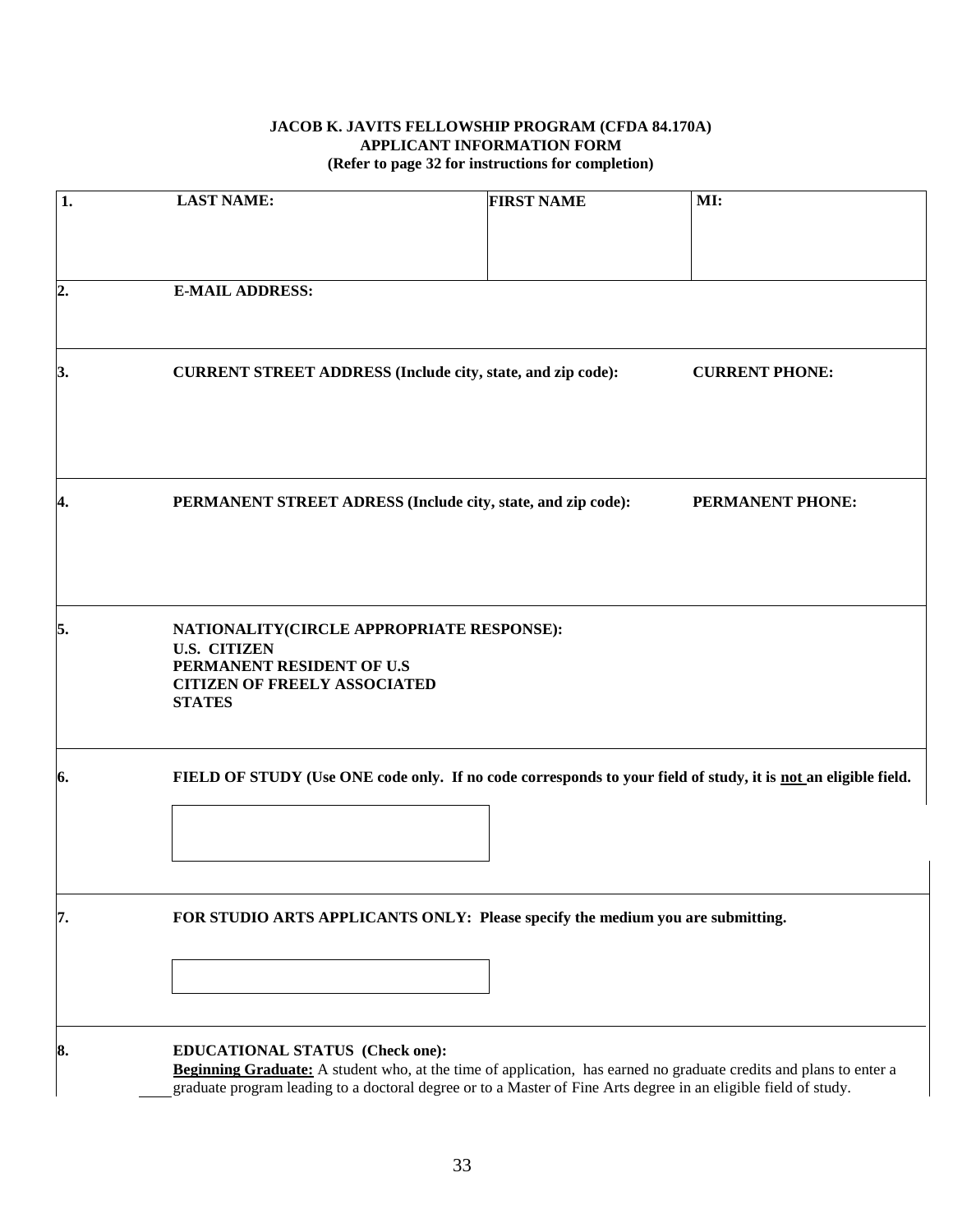|     | <b>Continuing Graduate:</b> A student who, at the time of application, has earned graduate credits and plans to enter a<br>graduate program leading to a doctoral degree or to a Master of Fine Arts degree in an eligible field of study.                                                                                      |
|-----|---------------------------------------------------------------------------------------------------------------------------------------------------------------------------------------------------------------------------------------------------------------------------------------------------------------------------------|
| 9.  | DEGREE COMPLETION (Please indicate the degree you expect to pursue as a Javits Fellow):<br><b>Master of Fine Arts (2-year program)</b><br>Master of Fine Arts (3-year program)<br><b>PhD</b>                                                                                                                                    |
|     | Anticipated Graduation Date ________________<br>(month/year)                                                                                                                                                                                                                                                                    |
| 10. | EDUCATIONAL HISTORY (Please list, in chronological order, all institutions of higher education you have<br>attended, beginning with the current or most recently attended institution. Include the name of each institution,<br>state, dates attended, major, degree earned/expected, date awarded/expected, credits, and GPA): |
|     | 1.                                                                                                                                                                                                                                                                                                                              |
|     | 2.                                                                                                                                                                                                                                                                                                                              |
|     | 3.                                                                                                                                                                                                                                                                                                                              |
| 11. | ACADEMIC HONORS (List academic honors, awards, distinctions, prizes, scholarships, and                                                                                                                                                                                                                                          |
|     | other notable leadership experiences. Attach additional sheets if necessary.                                                                                                                                                                                                                                                    |
|     |                                                                                                                                                                                                                                                                                                                                 |
|     |                                                                                                                                                                                                                                                                                                                                 |
|     |                                                                                                                                                                                                                                                                                                                                 |
|     |                                                                                                                                                                                                                                                                                                                                 |
|     |                                                                                                                                                                                                                                                                                                                                 |
|     |                                                                                                                                                                                                                                                                                                                                 |
|     |                                                                                                                                                                                                                                                                                                                                 |
|     |                                                                                                                                                                                                                                                                                                                                 |

**12. CERTIFICATION: I hereby certify that the above information is complete, truthful, and accurate.**

**Signature Date**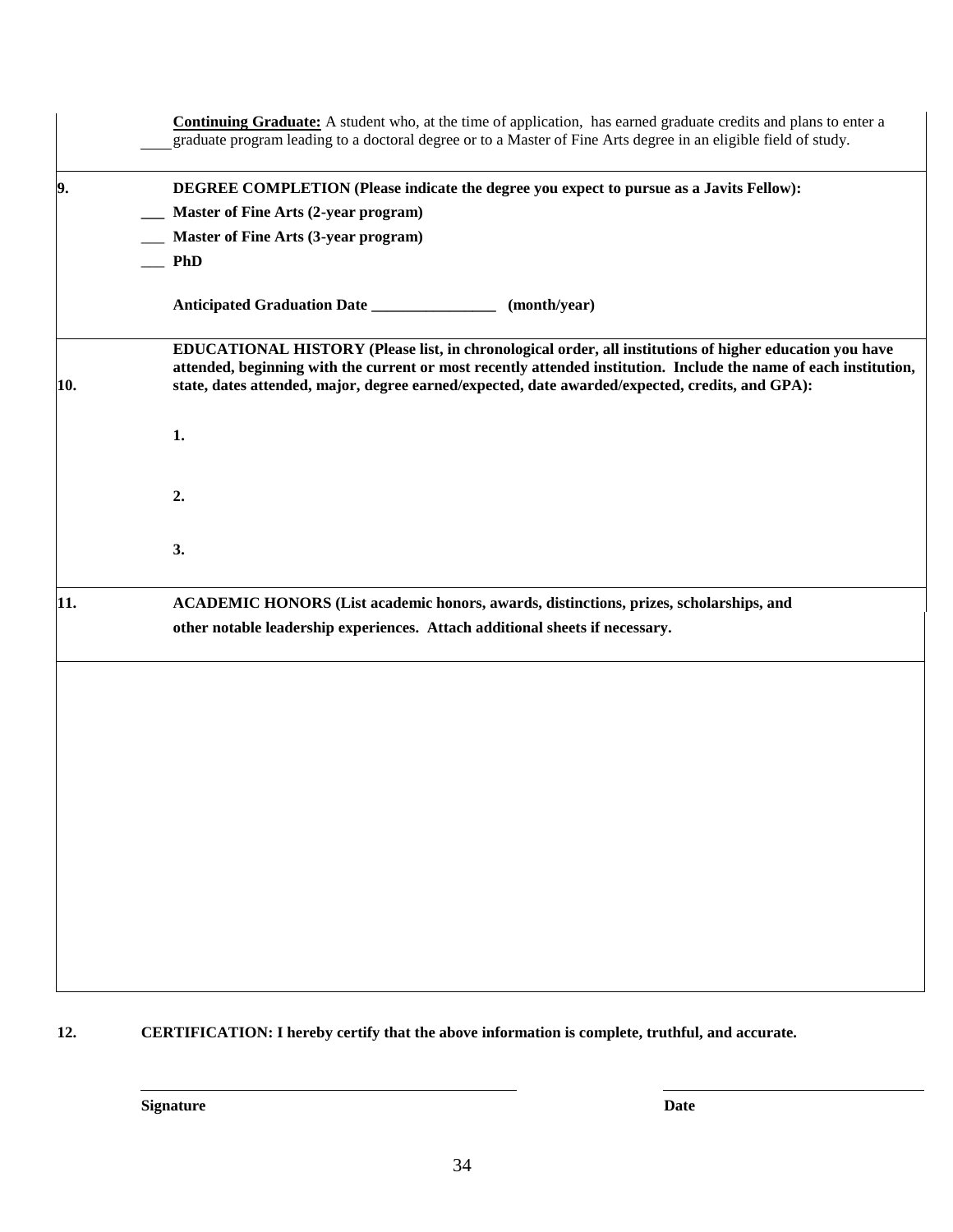#### **SOCIAL SECURITY NUMBER**

**NOTE: Social Security Numbers are required in order to access a student's FAFSA information to determine a student's financial need. If program staff cannot evaluate a student's financial need, that student cannot receive a fellowship.** 

> **In the space provided, please print or type your Social Security Number. Please be advised that the U.S. Department of Education will treat your Social Security Number in strict confidence.**

**Social Security Number: \_\_\_\_\_\_\_\_\_\_\_\_\_\_\_\_\_\_\_\_\_\_\_\_\_**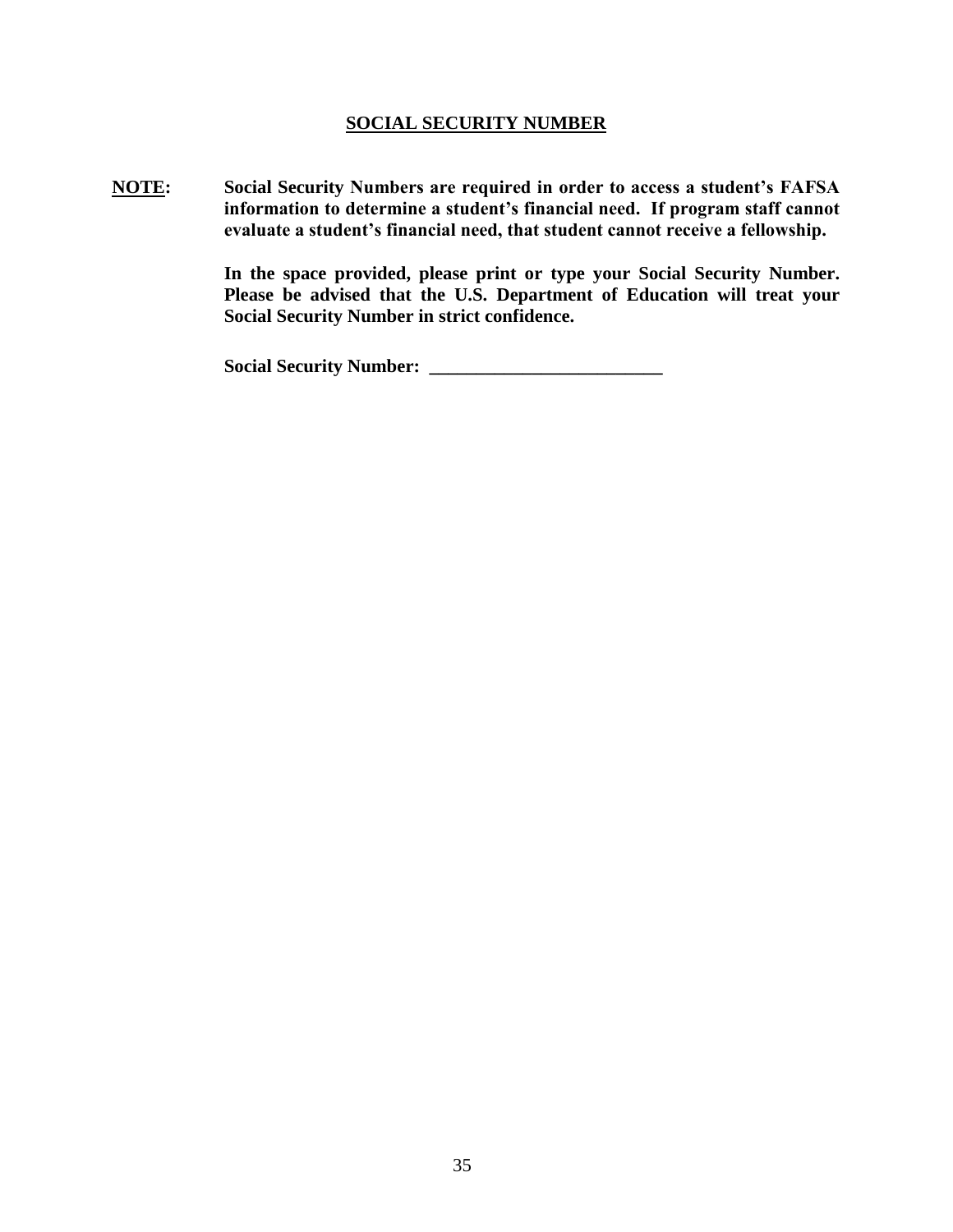#### **INSTRUCTIONS FOR TRANSMITTING APPLICATIONS**

 Note: Some of the procedures in these instructions for transmitting applications differ from those in the Education Department General Administrative Regulations (EDGAR) (34 CFR 75.102). Under the Administrative Procedure Act (5 U.S.C. 553) the Department generally offers interested parties the opportunity to comment on proposed regulations. However, these amendments make procedural changes only and do not establish new substantive policy. Therefore, under 5 U.S.C. 553(b)(A), the Secretary has determined that proposed rulemaking is not required.

### **Applications for grants under this program must be submitted in paper format by mail or hand delivery.**

#### **Submission of Applications by Mail**:

If you submit your application by mail (through the U.S. Postal Service or a commercial carrier) you must mail the original and three copies of your application, on or before the application deadline date, to the Department at the following address:

U.S. Department of Education Application Control Center Attention: (CFDA Number 84.170A) LBJ Basement Level 1 400 Maryland Avenue, S.W. Washington, DC 20202-4260

If you submit your application by mail, you must show proof of mailing consisting of one of the following:

(1) A legibly dated U.S. Postal Service postmark,

(2) A legible mail receipt with the date of mailing stamped by the U.S. Postal Service,

(3) A dated shipping label, invoice, or receipt from a commercial carrier, or

(4) Any other proof of mailing acceptable to the Secretary of the U.S. Department of Education.

If you mail your application through the U.S. Postal Service, we do **not** accept either of the following as proof of mailing:

(1) A private metered postmark, or

(2) A mail receipt that is not dated by the U.S. Postal Service.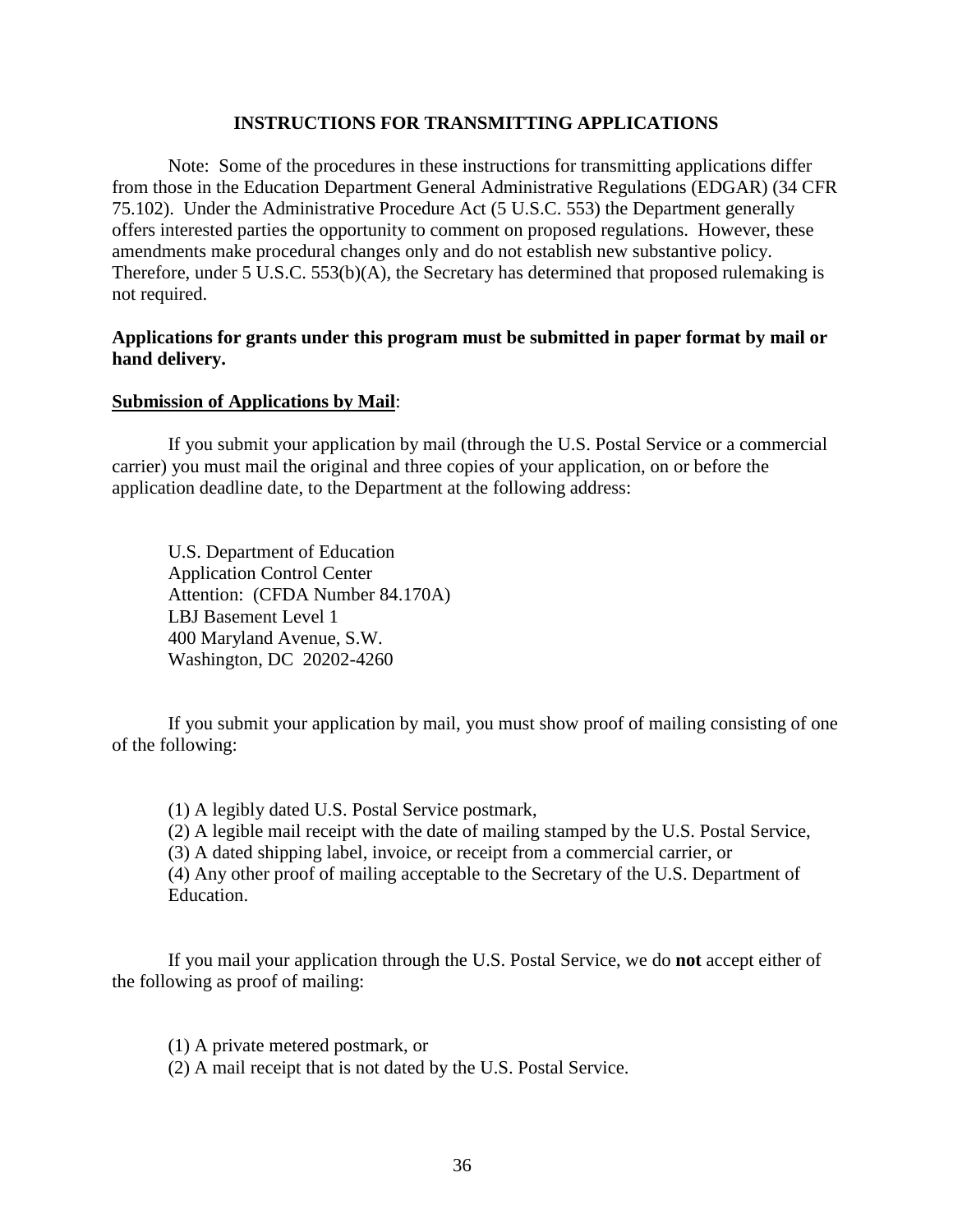If your application is postmarked after the application deadline date, we will **not** consider your application.

Note 1: The U.S. Postal Service does not uniformly provide a dated postmark. Before relying on this method, you should check with your local post office.

Note 2: Materials mailed through the U.S. Postal Service may be subject to damage due to irradiation processes. Therefore, Arts applicants are required to send their applications by commercial carrier.

### **Submission of Applications by Hand Delivery:**

If you submit your application in paper format by hand delivery, you (or a courier service) must deliver the original and three copies of the application, by hand, on or before the application deadline date, to the Department at the following address:

 U.S. Department of Education Application Control Center Attention: (CFDA Number 84.170A) 550 12th Street, S.W. Room 7041, Potomac Center Plaza Washington, DC 20202-4260

The Application Control Center accepts hand deliveries daily between 8:00 a.m. and 4:30 p.m., Washington, DC time, except Saturdays, Sundays, and Federal holidays.

**Note for Mail or Hand Delivery of Paper Applications:** If you mail or hand deliver your application to the Department--

- (1) You must indicate on the envelope the CFDA number, including suffix letter, of the competition under which you are submitting your application. **Note: The CFDA Number of the Javits competition, which is 84.170A, is listed at the top of the Applicant Information Form on page 33**.
- (2) The Application Control Center will mail a grant application receipt acknowledgment to you. If you do not receive the grant application receipt acknowledgment within 15 business days from the application deadline date, you should call the U.S. Department of Education Application Control Center at (202) 245-6288.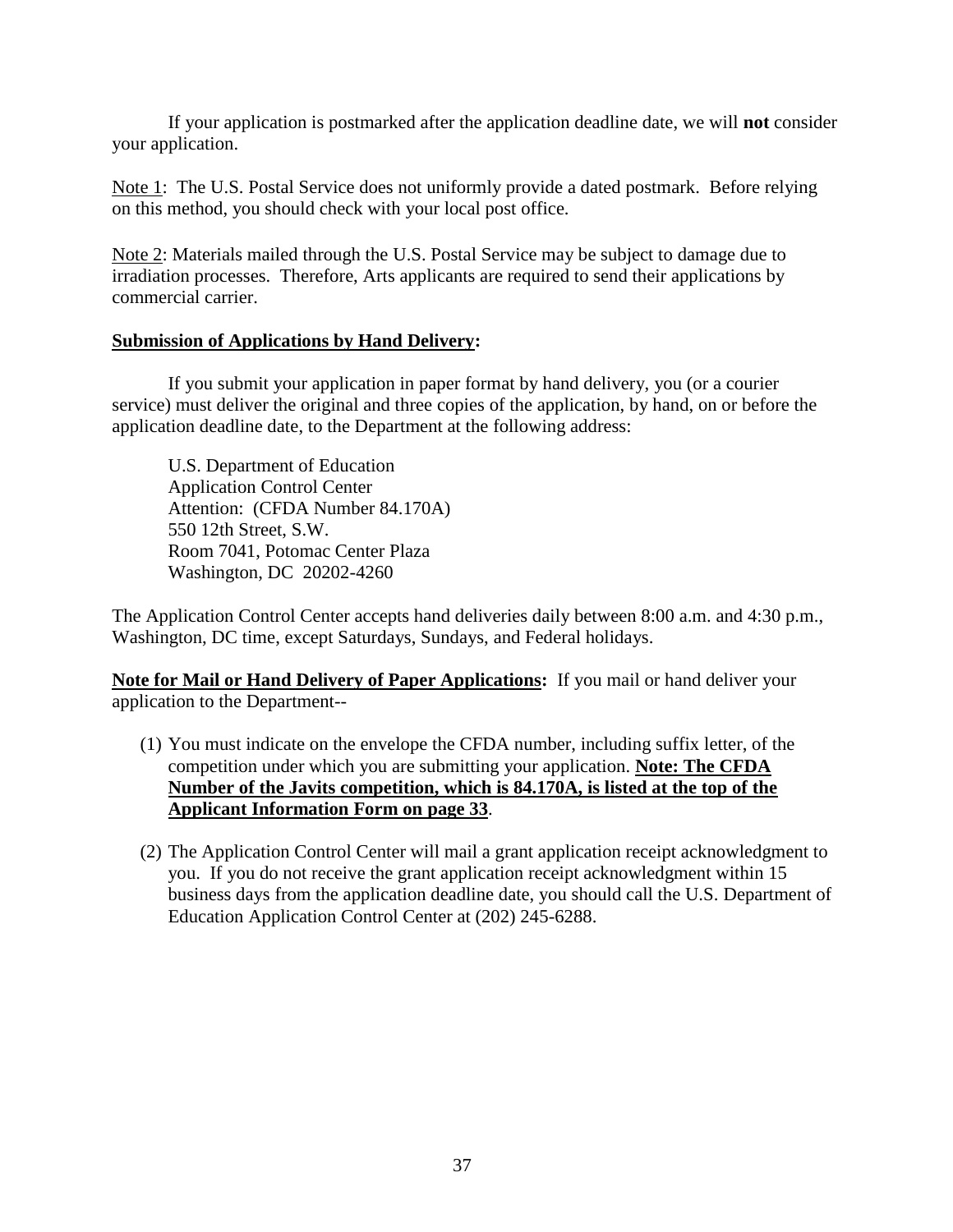

#### **Certification of Eligibility for Federal Assistance in Certain Programs\***

I understand that 34 CFR 75.60, 75.61, and 75.62 require that I make specific certifications of eligibility to the U.S. Department of Education (ED) as a condition of applying for Federal funds in certain programs and that these requirements are in addition to any other eligibility requirements that ED imposes under program regulations. Under 34 CFR 75.60 – 75.62:

#### I. I certify that:

- A. I do not owe a debt, or I am current in repaying a debt, or I am not in default (as that term is used at 34 CFR Part 668) on a debt:
	- 1. To the Federal Government under a nonprocurement transaction (e.g., a previous loan, scholarship, grant, or cooperative agreement); or
	- 2. For a fellowship, scholarship, stipend, discretionary grant, or loan in any program of ED that is subject to 34 CFR 75.60, 75.61, and 75.62, including:
		- Federal Pell Grant Program (20 U.S.C. 1070a, et seq.);\*
		- Federal Supplemental Educational Opportunity Grant (FSEOG) Program (20 U.S.C. 1070(b), et seq.):\*
		- Leveraging Educational Assistance Partnership (LEAP) 20 U.S.C. 1070c, et seq.);\*
		- Federal Perkins Loan Program (20 U.S.C. 1087aa, et seq.);\*
		- Federal Family Education Loan (FFEL) Program (20 U.S.C. 1071, et seq.);\*
		- William D. Ford Federal Direct Loan Program (20 U.S.C. 1087a, et. seq.);
		- Robert C. Byrd Honors Scholarship Program (20 U.S.C. 1070d-31, et seq.);
		- Jacob K. Javits Fellows Program (20 U.S.C. 1134-1134d);
		- Bilingual Education Fellowship Program (20 U.S.C. 3221-3262);
		- Rehabilitation Long-Term Training Program (29 U.S.C. 774(b));
		- Teacher Quality Enhancement Grants Program (20 U.S.C. 1021, et seq.);

#### **OR**

- B. I have made arrangements satisfactory to ED to repay a debt as described in A.1. or A.2. (above) on which I had not been current in repaying or on which I was in default (as that term is used in 34 CFR Part 668).
- II. I certify also that I have not been declared by a judge, as a condition of sentencing under section 5301 of the Anti-Drug Abuse Act of 1988 (21 U.S.C. 862), ineligible to receive Federal assistance for the period of this requested funding.

I understand that providing a false certification to any of the statements above makes me liable for repayment to ED for funds received on the basis of this certification, for civil penalties, and for criminal prosecution under 18 U.S.C. 1001.

\_\_\_\_\_\_\_\_\_\_\_\_\_\_\_\_\_\_\_\_\_\_\_\_\_\_\_\_\_\_\_\_\_\_\_\_\_\_\_\_\_\_\_\_ \_\_\_\_\_\_\_\_\_\_\_\_\_\_\_\_\_\_\_\_\_\_\_\_\_\_\_\_\_\_\_\_\_\_\_\_

(Signature) (Date)

(Typed or Printed Name)

**\_\_\_\_\_\_\_\_\_\_\_\_\_\_\_\_\_\_\_\_\_\_\_\_\_\_\_\_\_\_\_\_\_\_\_\_\_\_\_\_\_\_\_\_** 

Name or number of ED program under which this certification is being made: Jacob K. Javits Fellowship Program

<sup>\*</sup>Signing this document means that you do not owe a debt, or are current in repaying a debt, or are not in default to the following Student Financial Assistance Programs: Federal Pell Grants, Federal Supplemental Educational Opportunity Grants, Leveraging Educational Assistance Partnership, Federal Perkins Loans, Federal Family Education Loans, William D. Ford Federal Direct Loans. ED 80-0016 (Revised 8/01)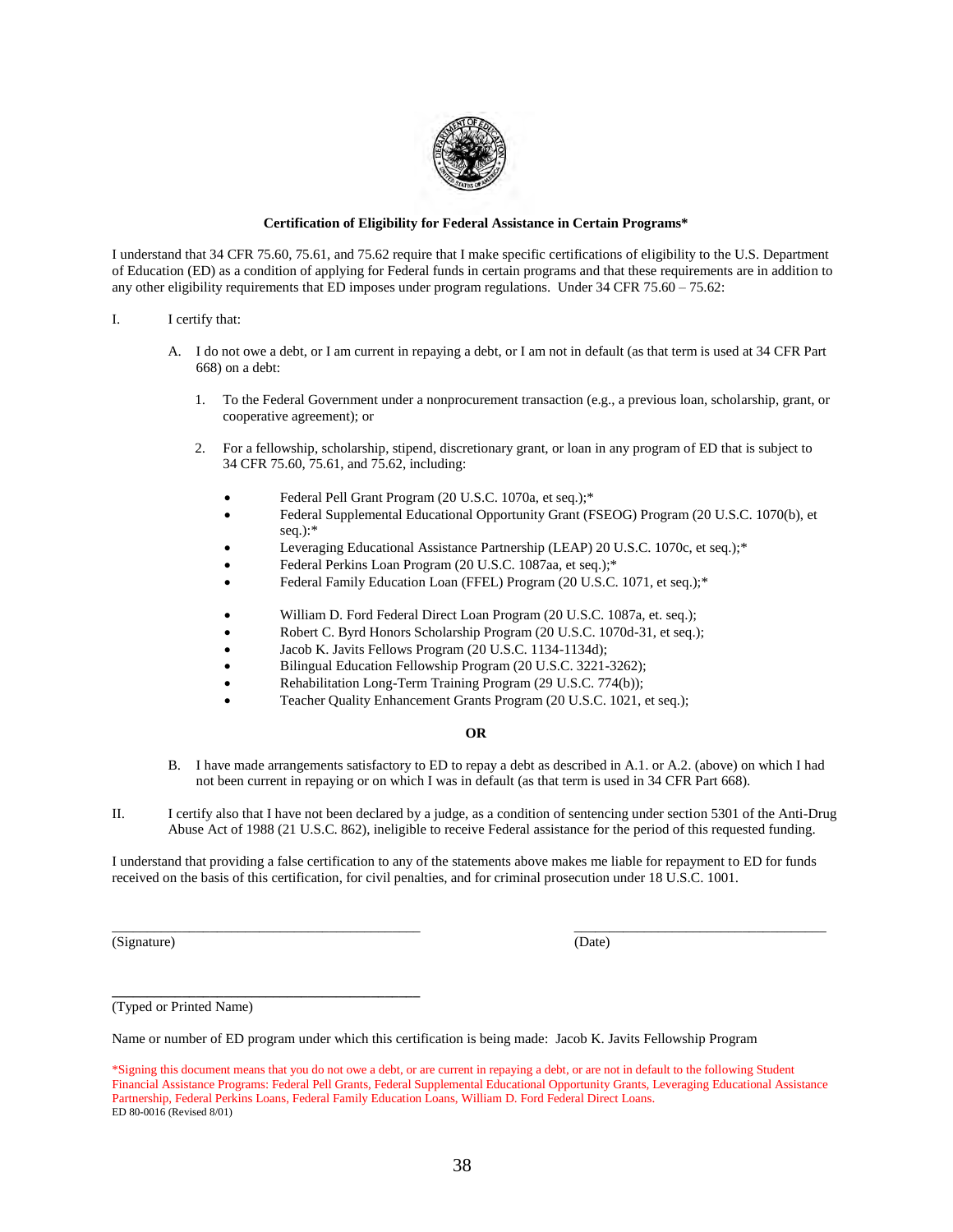# **The Higher Education Act of 1965, as amended**

#### **TITLE VII--GRADUATE AND POSTSECONDARY IMPROVEMENT PROGRAMS**

### **SEC. 701. REVISION OF TITLE VII.**

Title VII (20 U.S.C. 1132a et seq.) is amended to read as follows:

#### **TITLE VII--GRADUATE AND POSTSECONDARY IMPROVEMENT PROGRAMS**

### **SEC. 700. PURPOSE.**

It is the purpose of this title--

(1) to authorize national graduate fellowship programs--

(A) in order to attract students of superior ability and achievement, exceptional promise, and demonstrated financial need, into high-quality graduate programs and provide the students with the financial support necessary to complete advanced degrees; and

(B) that are designed to--

(i) sustain and enhance the capacity for graduate education in areas of national need; and

(ii) encourage talented students to pursue scholarly careers in the humanities, social sciences, and the arts; and

(2) to promote postsecondary programs.

### **PART A--GRADUATE EDUCATION PROGRAMS**

### **Subpart 1--Jacob K. Javits Fellowship Program**

### **SEC. 701. AWARD OF JACOB K. JAVITS FELLOWSHIPS.**

(a) AUTHORITY AND TIMING OF AWARDS- The Secretary is authorized to award fellowships in accordance with the provisions of this subpart for graduate study in the arts, humanities, and social sciences by students of superior ability selected on the basis of demonstrated achievement, financial need, and exceptional promise. The fellowships shall be awarded to students who are eligible to receive any grant, loan, or work assistance pursuant to section 484 and intend to pursue a doctoral degree, except that fellowships may be granted to students pursuing a master's degree in those fields in which the master's degree is the terminal highest degree awarded in the area of study. All funds appropriated in a fiscal year shall be obligated and expended to the students for fellowships for use in the academic year beginning after July 1 of the fiscal year following the fiscal year for which the funds were appropriated. The fellowships shall be awarded for only 1 academic year of study and shall be renewable for a period not to exceed 4 years of study.

(b) DESIGNATION OF FELLOWS- Students receiving awards under this subpart shall be known as `Jacob K. Javits Fellows'.

(c) INTERRUPTIONS OF STUDY- The institution of higher education may allow a fellowship recipient to interrupt periods of study for a period not to exceed 12 months for the purpose of work, travel, or independent study away from the campus, if such independent study is supportive of the fellowship recipient's academic program and shall continue payments for those 12-month periods during which the student is pursuing travel or independent study supportive of the recipient's academic program.

(d) PROCESS AND TIMING OF COMPETITION- The Secretary shall make applications for fellowships under this part available not later than October 1 of the academic year preceding the academic year for which fellowships will be awarded, and shall announce the recipients of fellowships under this section not later than March 1 of the academic year preceding the academic year for which the fellowships are awarded.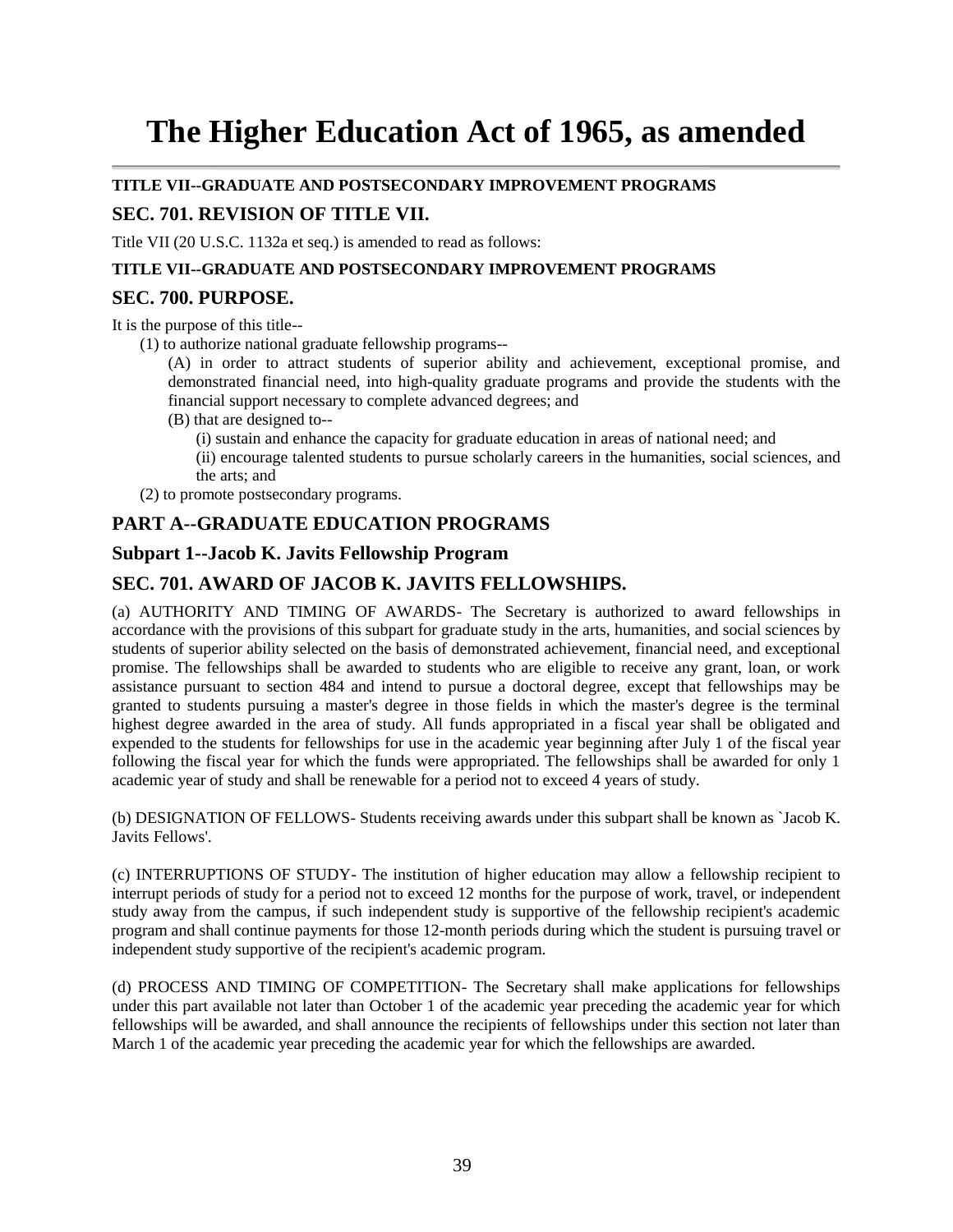(e) AUTHORITY TO CONTRACT- The Secretary is authorized to enter into a contract with a nongovernmental agency to administer the program assisted under this part if the Secretary determines that entering into the contract is an efficient means of carrying out the program.

### **SEC. 702. ALLOCATION OF FELLOWSHIPS.**

(a) FELLOWSHIP BOARD-

(1) APPOINTMENT- The Secretary shall appoint a Jacob K. Javits Fellows Program Fellowship Board (hereinafter in this subpart referred to as the `Board') consisting of 9 individuals representative of both public and private institutions of higher education who are especially qualified to serve on the Board. In making appointments, the Secretary shall give due consideration to the appointment of individuals who are highly respected in the academic community. The Secretary shall assure that individuals appointed to the Board are broadly representative of a range of disciplines in graduate education in arts, humanities, and social sciences.

(2) DUTIES- The Board shall--

(A) establish general policies for the program established by this subpart and oversee the program's operation;

(B) establish general criteria for the award of fellowships in academic fields identified by the Board, or, in the event that the Secretary enters into a contract with a nongovernmental entity to administer the program assisted under this subpart, by such nongovernmental entity;

(C) appoint panels of academic scholars with distinguished backgrounds in the arts, humanities, and social sciences for the purpose of selecting fellows, except that, in the event that the Secretary enters into a contract with a nongovernmental entity to administer the program, such panels may be appointed by such nongovernmental entity; and

(D) prepare and submit to the Congress at least once in every 3-year period a report on any modifications in the program that the Board determines are appropriate.

(3) CONSULTATIONS- In carrying out its responsibilities, the Board shall consult on a regular basis with representatives of the National Science Foundation, the National Endowment for the Humanities, the National Endowment for the Arts, and representatives of institutions of higher education and associations of such institutions, learned societies, and professional organizations.

(4) TERM- The term of office of each member of the Board shall be 4 years, except that any member appointed to fill a vacancy shall serve for the remainder of the term for which the predecessor of the member was appointed. No member may serve for a period in excess of 6 years.

(5) INITIAL MEETING; VACANCY- The Secretary shall call the first meeting of the Board, at which the first order of business shall be the election of a Chairperson and a Vice Chairperson, who shall serve until 1 year after the date of the appointment of the Chairperson and Vice Chairperson. Thereafter each officer shall be elected for a term of 2 years. In case a vacancy occurs in either office, the Board shall elect an individual from among the members of the Board to fill such vacancy.

#### (6) QUORUM; ADDITIONAL MEETINGS-

(A) A majority of the members of the Board shall constitute a quorum.

(B) The Board shall meet at least once a year or more frequently, as may be necessary, to carry out the Board's responsibilities.

(7) COMPENSATION- Members of the Board, while serving on the business of the Board, shall be entitled to receive compensation at rates fixed by the Secretary, but not exceeding the rate of basic pay payable for level IV of the Executive Schedule, including travel time, and while so serving away from their homes or regular places of business, the members may be allowed travel expenses, including per diem in lieu of subsistence, as authorized by section 5703 of title 5, United States Code, for persons in Government service employed intermittently.

(b) USE OF SELECTION PANELS- The recipients of fellowships shall be selected in each designated field from among all applicants nationwide in each field by distinguished panels appointed by the Board to make such selections under criteria established by the Board, except that, in the event that the Secretary enters into a contract with a nongovernmental entity to administer the program, such panels may be appointed by such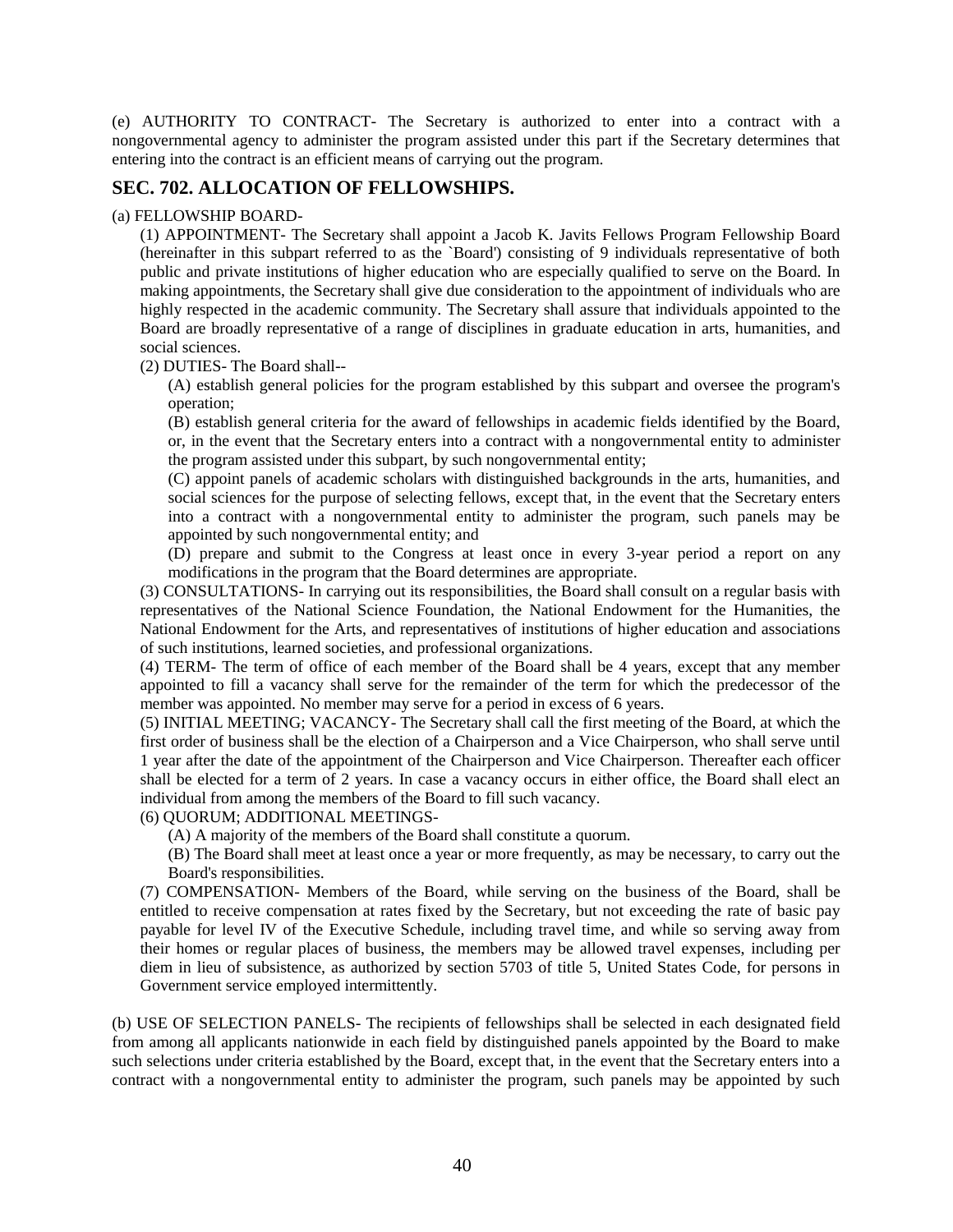nongovernmental entity. The number of recipients in each field in each year shall not exceed the number of fellows allocated to that field for that year by the Board.

(c) FELLOWSHIP PORTABILITY- Each recipient shall be entitled to use the fellowship in a graduate program at any accredited institution of higher education in which the recipient may decide to enroll.

### **SEC. 703. STIPENDS.**

(a) AWARD BY SECRETARY- The Secretary shall pay to individuals awarded fellowships under this subpart such stipends as the Secretary may establish, reflecting the purpose of this program to encourage highly talented students to undertake graduate study as described in this subpart. In the case of an individual who receives such individual's first stipend under this subpart in academic year 1999-2000 or any succeeding academic year, such stipend shall be set at a level of support equal to that provided by the National Science Foundation graduate fellowships, except such amount shall be adjusted as necessary so as not to exceed the fellow's demonstrated level of need determined in accordance with part F of title IV.

#### (b) Institutional Payments-

(1) IN GENERAL-

(A) The Secretary shall (in addition to stipends paid to individuals under this subpart) pay to the institution of higher education, for each individual awarded a fellowship under this subpart at such institution, an institutional allowance. Except as provided in subparagraph (B), such allowance shall be, for 1999-2000 and succeeding academic years, the same amount as the institutional payment made for 1998-1999 under section 933(b) (as such section was in effect on the day before the date of enactment of the Higher Education Amendments of 1998) adjusted for 1999-2000 and annually thereafter in accordance with inflation as determined by the Department of Labor's Consumer Price Index for the previous calendar year.

(B) The institutional allowance paid under subparagraph (A) shall be reduced by the amount the institution charges and collects from a fellowship recipient for tuition and other expenses as part of the recipient's instructional program.

(2) SPECIAL RULES-

(A) Beginning March 1, 1992, any applicant for a fellowship under this subpart who has been notified in writing by the Secretary that such applicant has been selected to receive such a fellowship and is subsequently notified that the fellowship award has been withdrawn, shall receive such fellowship unless the Secretary subsequently makes a determination that such applicant submitted fraudulent information on the application.

(B) Subject to the availability of appropriations, amounts payable to an institution by the Secretary pursuant to this subsection shall not be reduced for any purpose other than the purposes specified under paragraph (1).

### **SEC. 704. FELLOWSHIP CONDITIONS.**

(a) REQUIREMENTS FOR RECEIPT- An individual awarded a fellowship under the provisions of this subpart shall continue to receive payments provided in section 703 only during such periods as the Secretary finds that such individual is maintaining satisfactory proficiency in, and devoting essentially full time to, study or research in the field in which such fellowship was awarded, in an institution of higher education, and is not engaging in gainful employment other than part-time employment by such institution in teaching, research, or similar activities, approved by the Secretary.

(b) REPORTS FROM RECIPIENTS- The Secretary is authorized to require reports containing such information in such form and filed at such times as the Secretary determines necessary from any person awarded a fellowship under the provisions of this subpart. The reports shall be accompanied by a certificate from an appropriate official at the institution of higher education, library, archive, or other research center approved by the Secretary, stating that such individual is making satisfactory progress in, and is devoting essentially full time to the program for which the fellowship was awarded.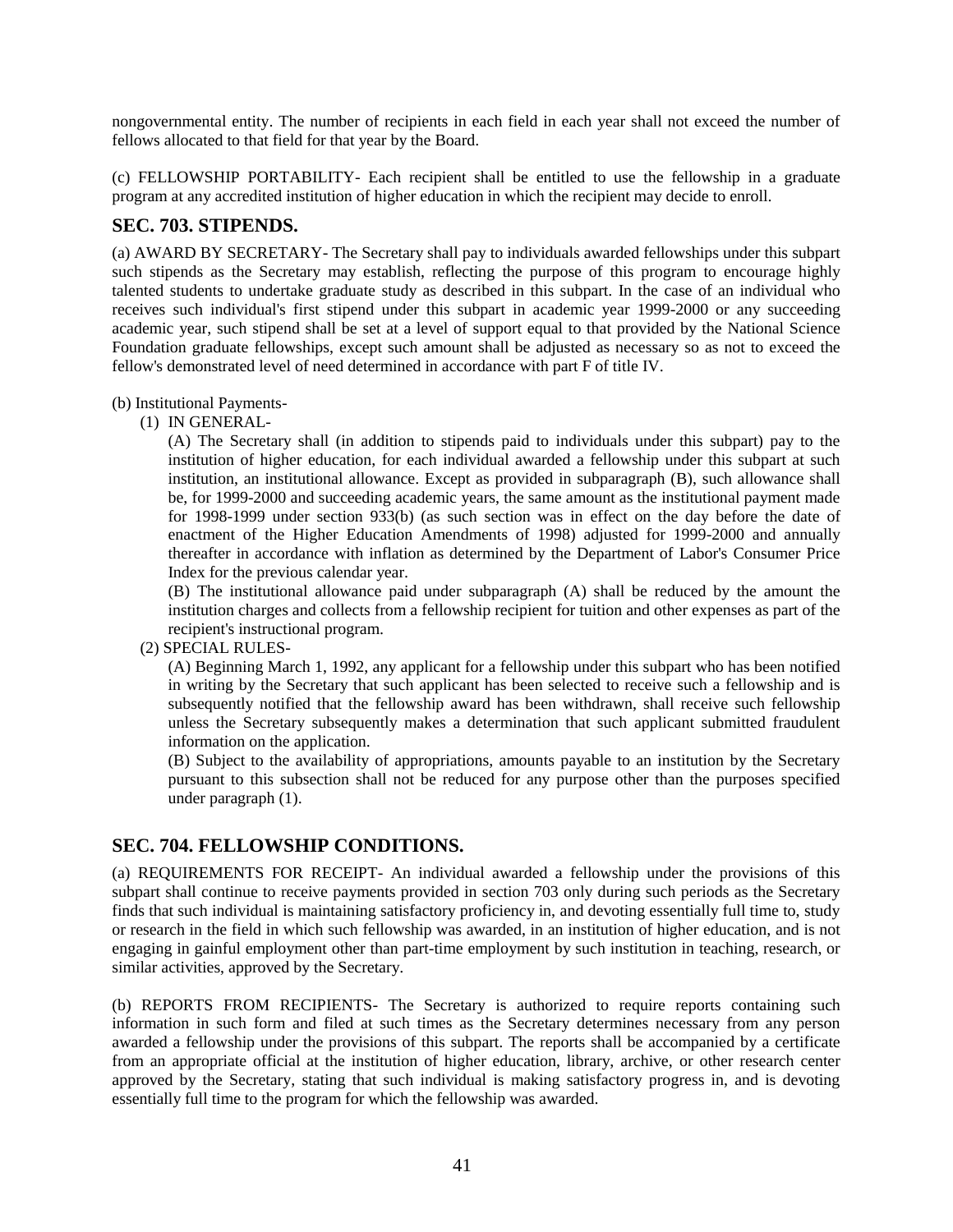### **SEC. 705. AUTHORIZATION OF APPROPRIATIONS.**

There are authorized to be appropriated \$30,000,000 for fiscal year 1999 and such sums as may be necessary for each of the 4 succeeding fiscal years to carry out this subpart.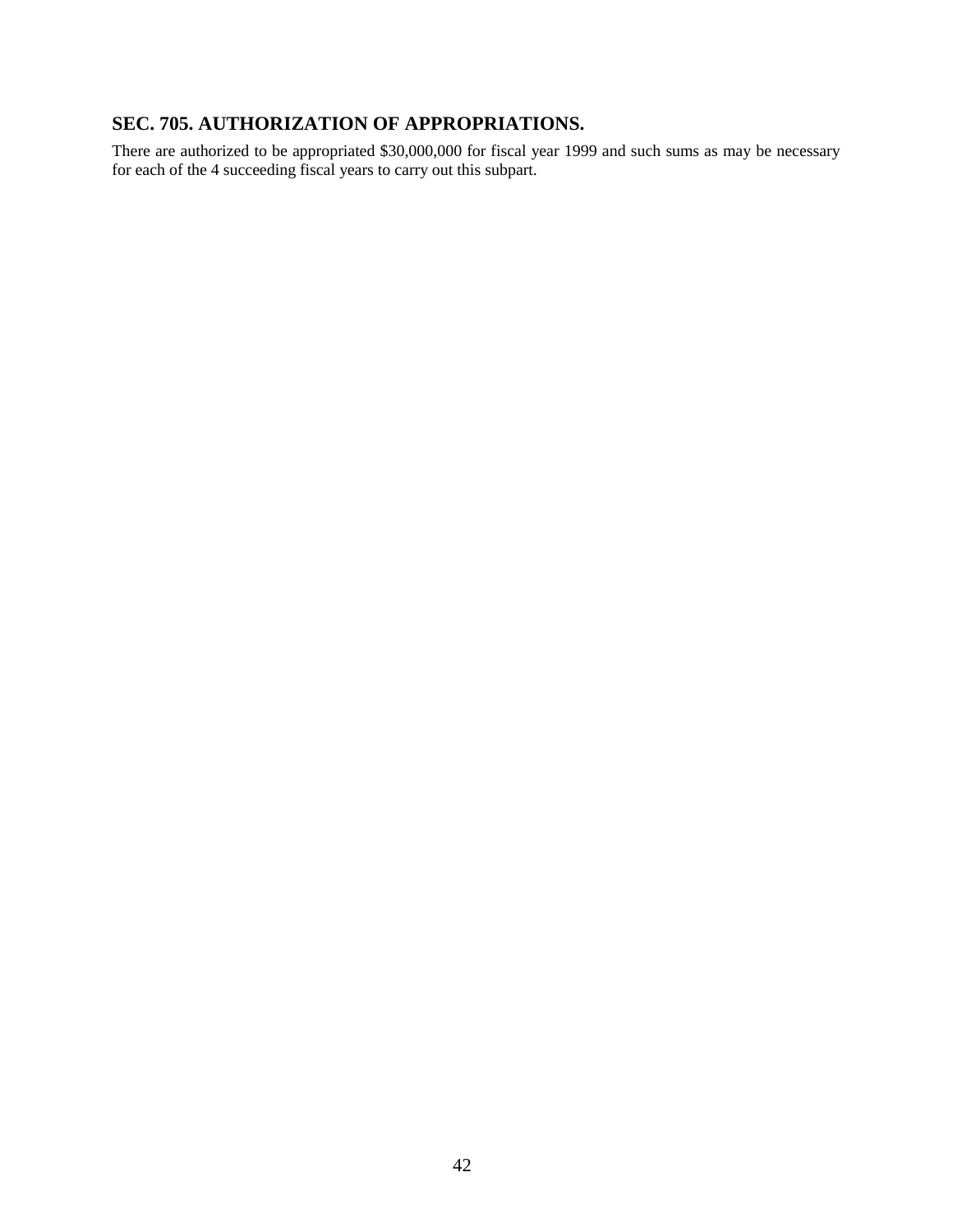## **AMENDMENTS TO THE PROGRAM STATUTE: THE HIGHER EDUCATION OPPORTUNITY ACT OF 2008**

**The Higher Education Opportunity Act (Public Law 110-315) (HEOA) was enacted on August 14, 2008, and reauthorizes the Higher Education Act of 1965, as amended (HEA)**.

### **TITLE VII--GRADUATE AND POSTSECONDARY IMPROVEMENT PROGRAMS**

### **SEC. 701. PURPOSE.**

Section  $700(1)(B)(i)$  (20 U.S.C. 1133(1)(B)(i)) is amended by inserting  $\degree$ , including those areas critical to United States national and homeland security needs, such as science, technology, engineering, and mathematics'' before the semicolon.

### **SEC. 702. JACOB K. JAVITS FELLOWSHIP PROGRAM.**

 (a) Interruptions of Study.--Section 701(c) (20 U.S.C. 1134(c)) is amended by adding at the end the following new sentence: ``In the case of other exceptional circumstances, such as active duty military service or personal or family member illness, the institution of higher education may also permit the fellowship recipient to interrupt periods of study for the duration of the tour of duty (in the case of military service) or for not more than 12 months (in any other case), but without payment of the stipend.''.

(b) Allocation of Fellowships.--Section  $702(a)(1)$  (20 U.S.C. 1134 $a(a)(1)$ ) is amended to read as follows:

 $\lq(1)$  Appointment.--

 ``(A) In general.--The Secretary shall appoint a Jacob K. Javits Fellows Program Fellowship Board (referred to in this subpart as the `Board') consisting of 9 individuals representative of both public and private institutions of higher education who are especially qualified to serve on the Board.

 $\Gamma(B)$  Qualifications.--In making appointments under subparagraph (A), the Secretary shall--

 ``(i) give due consideration to the appointment of individuals who are highly respected in the academic community;

- ``(ii) appoint members who represent the various geographic regions of the United States;
- ``(iii) ensure that individuals appointed to the Board are broadly representative of a range of disciplines in graduate education in arts, humanities, and social sciences; and

[[Page 122 STAT. 3346]]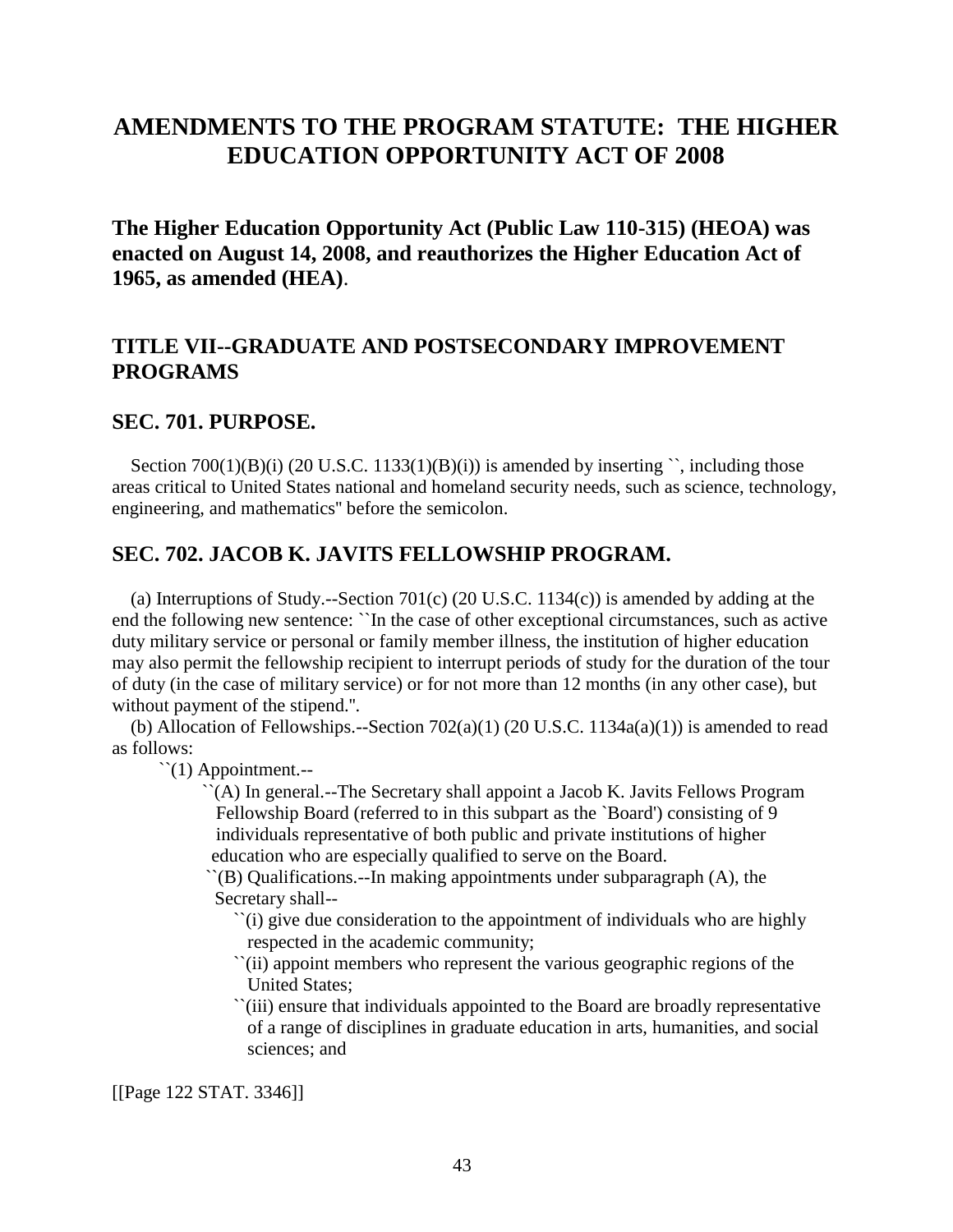``(iv) ensure that such individuals include representatives from institutions that are eligible for one or more of the grants under title III or V.''.

### (c) Stipends.--

- (1) Section 703 (20 U.S.C. 1134b) is amended--
	- (A) in subsection (a)--
		- (i) by striking ``1999-2000'' and inserting ``2009-2010''; and
		- (ii) by striking ``Foundation graduate fellowships'' and inserting ``Foundation Graduate Research Fellowship Program for such academic year''; and
	- (B) in subsection (b), by striking paragraph (1)(A) and inserting the following:  $\lq(1)$  In general.--(A) <<NOTE: Payments.>> The Secretary shall (in addition to stipends paid to individuals under this subpart) pay to the institution of higher education, for each individual awarded a fellowship under this subpart at such institution, an institutional allowance. Except as provided in subparagraph (B), such allowance shall be, for academic year 2009-2010 and succeeding academic years, the same amount as the institutional payment made for academic year 2008- 2009, adjusted for academic year 2009-2010 and annually thereafter in accordance with inflation as determined by the Department of Labor's Consumer Price Index for the previous calendar year.''.
- (d) Authorization of Appropriations.--Section 705 (20 U.S.C. 1134d) is amended by striking ``fiscal year 1999'' and all that follows through the period at the end and inserting ``fiscal year 2009 and each of the five succeeding fiscal years to carry out this subpart.''.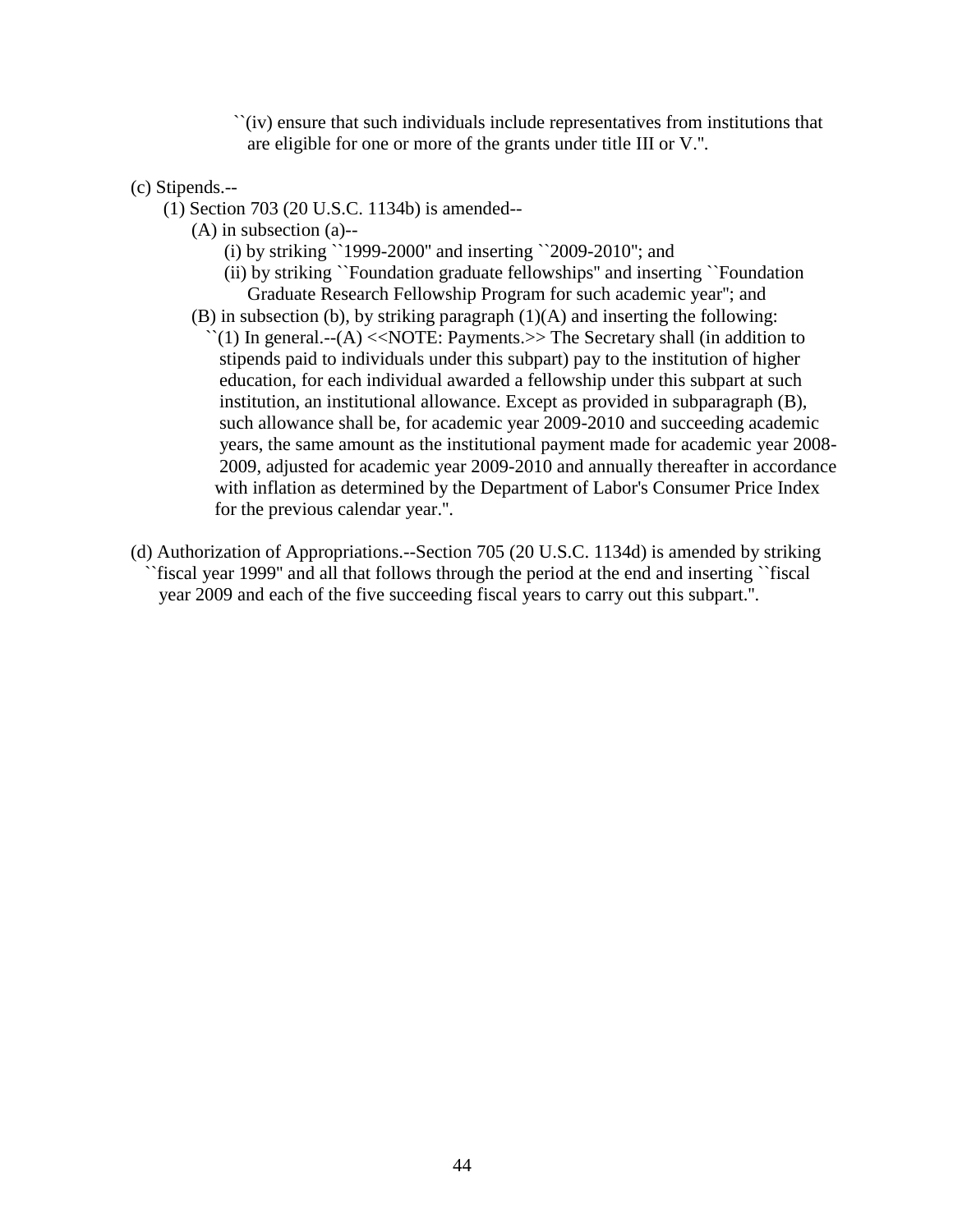Authority: 20 U.S.C. 1134-1134d) Code of Federal Regulations] [Title 34, Volume 3, Parts 400 to end] [Revised as of July 1, 2000] From the U.S. Government Printing Office via GPO Access **[**CITE**:** 34CFR650**.**1**]** 

#### **TITLE 34--EDUCATION**

#### **CHAPTER VI--OFFICE OF POSTSECONDARY EDUCATION, DEPARTMENT OF EDUCATION**

#### **PART 650--JACOB K. JAVITS FELLOWSHIP PROGRAM**

#### **Table of Contents**

#### **Subpart A --General**

- 650.1 What is the Jacob K. Javits Fellowship Program?
- 650.2 Who is eligible to receive a fellowship?

Sec.

- 650.3 What regulations apply to the Jacob K. Javits Fellowship Program?
- 650.4 What definitions apply to the Jacob K. Javits Fellowship Program?
- 650.5 What does the fellowship award include?

#### **Subpart B – How Does an individual apply for a fellowship?**

650.10 How does an individual apply for a fellowship?

#### **Subpart C – How are Fellows Selected?**

650.20 What are the selection procedures?

#### **Subpart D – What Conditions Must Be Met by Fellows?**

- 650.30 Where may fellows study?
- 650.31 How does an individual accept a fellowship?
- 650.32 How does the Secretary withdraw an offer of a fellowship?
- 650.33 What is the duration of the fellowship?
- 650.34 What conditions must be met by fellows?
- 650.35 May fellowship tenure be interrupted?
- 650.36 May fellows make changes in institution of riled of study?
- 650.37 What records and reports are required for fellows?

#### **Subpart E – What are the Administrative Responsibilities of the Institution?**

- 650.40 What institutional agreements are needed?
- 650.41 How are institutional payments administered?
- 650.42 How are stipends to be administered?
- 650.43 How are disbursements and return of funds made?
- 650.44 What records and reports are required from institutions?

#### **Sec. 650.1 What is the Jacob K. Javits Fellowship Program?**

 (a) Under the Jacob K. Javits Fellowship Program the Secretary awards fellowships to students of superior ability selected on the basis of demonstrated achievement, financial need, and exceptional promise, for study at the doctoral level in selected fields of the arts, humanities, and social sciences.

 (b) Students awarded fellowships under this program are called Jacob K. Javits Fellows.

(Authority: 20 U.S.C. 1134)

[58 FR 58084, Oct. 28, 1993, as amended at 64 FR 3199, Jan. 20, 1999]

#### **Sec. 650.2 Who is eligible to receive a fellowship?**

 An individual is eligible to receive a fellowship if the individual--

 (a) Is enrolled at an institution of higher education in the program of study leading to a doctoral degree, and is not studying for a religious vocation, in the academic field for which the fellowship is awarded;

 (b) Meets the eligibility requirements established by the Fellowship Board;

 (c) Is not ineligible to receive assistance under 34 CFR 75.60, as added on July 8, 1992 (57 FR 30328, 30337); and

 $(d)(1)$  Is pursuing a doctoral degree that will not lead to an academic career and is--

(i) A citizen or national of the United States;

(ii) A permanent resident of the United States;

 (iii) In the United States for other than a temporary purpose and intends to become a permanent resident; or

 (iv) A citizen of any one of the Freely Associated States; or

(2) Is pursuing a doctoral degree that will lead to an academic career and is a citizen of the United States.

(Authority: 20 U.S.C. 1134-1134d)

[58 FR 58084, Oct. 28, 1993, as amended at 64 FR 3199, Jan. 20, 1999]

#### **Sec. 650.3 What regulations apply to the Jacob K. Javits Fellowship Program?**

The following regulations apply to this program:

(a) The regulations in this part 650.

 (b) The Education Department General Administrative Regulations (EDGAR) as follows:

(1) 34 CFR part 74 (Administration of Grants to

Institutions of Higher Education, Hospitals, and Nonprofit Organizations).

 (2) 34 CFR part 75 (Direct Grant Programs), except for the following:

(i) Subpart C (How to Apply for a Grant);

(ii) Subpart D (How Grants Are Made); and

(iii) Sections 75.580 through 75.592 of subpart E.

(3) 34 CFR part 77 (Definitions that Apply to

Department Regulations), except for the terms ``grantee'' and ``recipient.''

(4) 34 CFR part 82 (New Restrictions on Lobbying).

 (5) 34 CFR part 85 (Government wide Debarment and Suspension (Nonprocurement) and Government wide

Requirements for Drug-Free Workplace (Grants)).

(6) 34 CFR part 86 (Drug-Free Schools and Campuses).

(Authority: 20 U.S.C. 1134-1134d)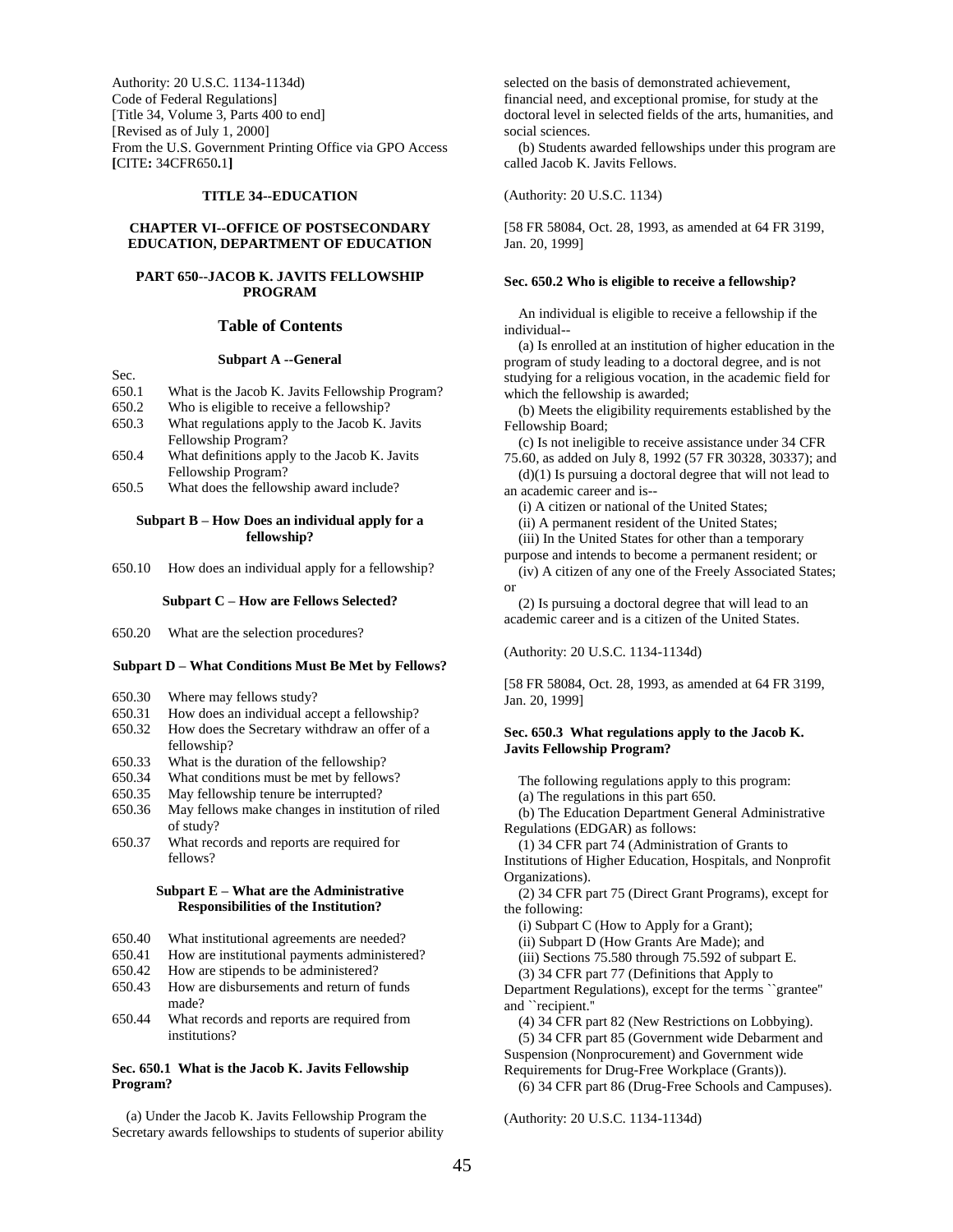[58 FR 58084, Oct. 28, 1993, as amended at 64 FR 3199, Jan. 20, 1999]

#### **650.4 What definitions apply to the Jacob K. Javits Fellowship Program?**

 The following definitions apply to terms used in this part:

 **Academic year** means the 12-month period beginning with the fall instructional term of the institution of higher education.

 **Act** means the Higher Education Act of 1965, as amended.

 **Department** means any program, unit or any other administrative subdivision of an institution of higher education that--

 (1) Directly administers or supervises post-baccalaureate instruction in a specific discipline; and

 (2) Has the authority to award academic course credit acceptable to meet degree requirements at an institution of higher education.

 **Fellow** means a recipient of a Jacob K. Javits fellowship under this part.

 **Fellowship** means an award made to a person for graduate study under this part.

 **Fellowship Board** means the Jacob K. Javits Fellowship Program Fellowship Board, composed of individual representatives of both public and private institutions of higher education who are appointed by the Secretary to establish general policies for the program and oversee its operation.

 **Financial need** means the fellow's financial need as determined under part F of title IV of the HEA, for the period of the fellow's enrollment in the approved academic field of study for which the fellowship was awarded.

 **Grantee** means an institution of higher education that administers a fellowship award under this part.

 **HEA** means the Higher Education Act of 1965, as amended.

 **Institution** means an institution of higher education.  **Institution of higher education** means an institution of higher education as defined in section 1201(a) of the HEA.

 **Institutional payment** means the amount paid by the Secretary to the institution of higher education in which the fellow is enrolled to be applied against the tuition and fees required of the fellow by the institution as part of the fellow's instructional program.

 **Knows or has reason to know** means that a person with respect to a statement--

 (1) Has actual knowledge that the statement is false or fictitious:

 (2) Acts in deliberate ignorance of the truth or falsity of the statement; or

 (3) Acts in reckless disregard of the truth or falsity of the statement.

 **Recipient** means an institution of higher education that administers a fellowship award under this part.

 **Satisfactory progress** means that the fellow meets or exceeds the institution's criteria and standards established for all doctoral students' continued status as applicants for the doctoral degree in the academic field of study for which the fellowship was awarded.

 **Secretary** means Secretary of the Department of Education or an official or employee of the Department acting for the Secretary under a delegation of authority.

 **Stipend** means the amount paid to an individual awarded a fellowship, including an allowance for subsistence and other expenses for the individual and his or her dependents.

(Authority: 20 U.S.C. 1134-1134d)

[58 FR 58084, Oct. 28, 1993, as amended at 64 FR 3199, Jan. 20, 1999]

#### **Sec. 650.5 What does a fellowship award include?**

 The Secretary awards fellowships consisting of the following:

 (a) A stipend paid to the fellow, based upon an annual determination of the fellow's financial need, as described in Sec. 650.42.

 (b) An annual payment made to the institution in which the fellow is enrolled as described in Sec. 650.41.

(Authority: 20 U.S.C. 1134b)

#### **Subpart B--How Does an Individual Apply for a Fellowship?**

#### **Sec. 650.10 How does an individual apply for a fellowship?**

 An individual shall apply to the Secretary for a fellowship award in response to an application notice published by the Secretary in the Federal Register.

(Authority: 20 U.S.C. 1134)

#### **Subpart C--How Are Fellows Selected?**

#### **Sec. 650.20 What are the selection procedures?**

 (a) The Fellowship Board establishes criteria for the selection of fellows.

 (b) Each year the Fellowship Board selects specific fields of study, and the number of fellows in each field (within the humanities, arts and social sciences), for which fellowships will be awarded.

 (c) The Fellowship Board, or in the event the Secretary contracts with a non-governmental entity to administer the program, that non-governmental entity, appoints panels of distinguished individuals in each field to evaluate applications.

 (d) The Secretary may make awards of the fellowships each year in two or more stages, taking into account at each stage the amount of funds remaining after the level of funding for awards previously made has been established or adjusted.

(Authority: 20 U.S.C. 1134a)

[58 FR 58084, Oct. 28, 1993, as amended at 64 FR 3199, Jan. 20, 1999]

#### **Subpart D--What Conditions Must be Met By Fellows?**

#### **Sec. 650.30 Where may fellows study?**

 A fellow may use the fellowship only for enrollment in a doctoral program at an institution of higher education accredited by an accrediting agency or association recognized by the Secretary, which accepts the fellow for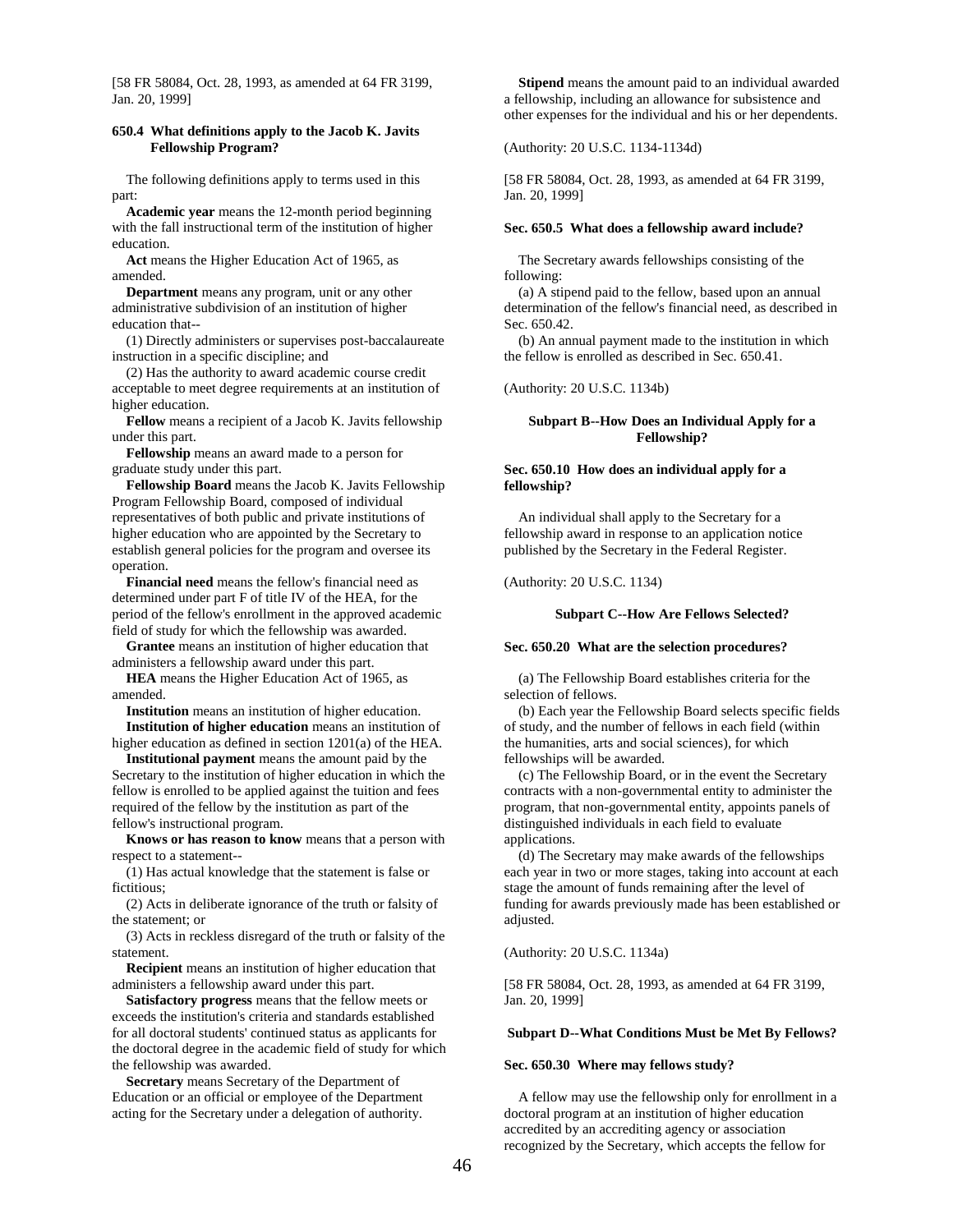graduate study, and which has agreed to comply with the provisions of this part applicable to institutions.

(Authority: 20 U.S.C. 1134-1134d)

[58 FR 58084, Oct. 28, 1993, as amended at 64 FR 3199, Jan. 20, 1999]

#### **Sec. 650.31 How does an individual accept a fellowship?**

 (a) An individual notified by the Secretary of selection as a fellow shall inform the Secretary of the individual's acceptance in the manner and time prescribed by the Secretary in the notification.

 (b) If an individual fails to comply with the provisions of paragraph (a) of this section, the Secretary treats the individual's failure to comply as a refusal of the fellowship. (Authority: 20 U.S.C. 1134)

#### **Sec. 650.32 How does the Secretary withdraw an offer of a fellowship?**

 (a) The Secretary withdraws an offer of a fellowship to an individual only if the Secretary determines that the individual submitted fraudulent information on the application.

 (b) The Secretary considers the application to contain fraudulent information if the application contains a statement that--

(1) The applicant knows or has reason to know--

(i) Asserts a material fact that is false or fictitious; or

 (ii) Is false or fictitious because it omits a material fact that the person making the statement has a duty to include in the statement; and

 (2) Contains or is accompanied by an express certification or affirmation of the truthfulness and accuracy of the contents of the statement.

[58 FR 58084, Oct. 28, 1993, as amended at 64 FR 3199, Jan. 20, 1999]

#### **Sec. 650.33 What is the duration of a fellowship?**

 (a) An individual may receive a fellowship for a doctoral degree program of study for a total of 48 months or the time required for receiving the doctoral degree, whichever is less.

 (b)(1) An individual may receive a fellowship for no more than 24 months for dissertation work, without the prior approval of the Secretary.

 (2) A fellow may apply to the Secretary for an additional period of fellowship support for dissertation work. The fellow's application must include--

 (i) The specific facts detailing the reasons why the additional period of dissertation work support is necessary;

 (ii) A certification by the institution that it is aware of the fellow's application and that the fellow has attained satisfactory progress in the fellow's academic studies; and

 (iii) A recommendation from the institution that the additional period of fellowship support for dissertation work is necessary.

 (c) A fellow who maintains satisfactory progress in the program of study for which the fellowship was awarded may have the fellowship renewed annually for the total length of time described in paragraph (a) of this section.

(Authority: 20 U.S.C. 1134, 1134c)

#### **Sec. 650.34 What conditions must be met by fellows?**

 In order to continue to receive payments under a fellowship, a fellow shall--

 (a) Maintain satisfactory progress in the program for which the fellowship was awarded as determined by the institution of higher education;

 (b) Devote essentially full time to study or research in the field in which the fellowship was awarded, as determined by the institution of higher education;

 (c) Not engage in gainful employment during the period of the fellowship except on a part-time basis, for the institution of higher education at which the fellowship was awarded, in teaching, research, or similar activities approved by the Secretary; and

 (d) Begin study under the fellowship in the academic year specified in the fellowship award.

(Authority: 20 U.S.C. 1134-1134d)

#### **Sec. 650.35 May fellowship tenure be interrupted?**

 (a) An institution of higher education may allow a fellow to interrupt study for a period not to exceed 12 months, but only if the interruption of study is--

 (1) For the purpose of work, travel, or independent study, if the independent study is away from the institution and supportive of the fellow's academic program; and

(2) Approved by the institution of higher education.

 (b) A fellow may continue to receive payments during the period of interruption only if the fellow's interruption of study is for the purpose of travel or independent study that is supportive of the fellow's academic program.

 (c) A fellow may not receive payments during the period of interruption if the fellow's interruption of study is for the purpose of travel that is not supportive of the fellow's academic program, or work, whether supportive of the fellow's academic program or not.

 (d) The Secretary makes a pro rata institutional payment to the institution of higher education in which the fellow is enrolled during the period the fellow receives payments as described in paragraph (b) of this section.

(Authority: 20 U.S.C. 1134)

#### **Sec. 650.36 May fellows make changes in institution or field of study?**

 After an award is made, a fellow may not make any change in the field of study or institution attended without the prior approval of the Secretary.

(Authority: 20 U.S.C. 1134c)

#### **Sec. 650.37 What records and reports are required from fellows?**

 Each individual who is awarded a fellowship shall keep such records and submit such reports as are required by the Secretary.

(Authority: 20 U.S.C. 1134c)

#### **Subpart E--What Are the Administrative Responsibilities of the Institution?**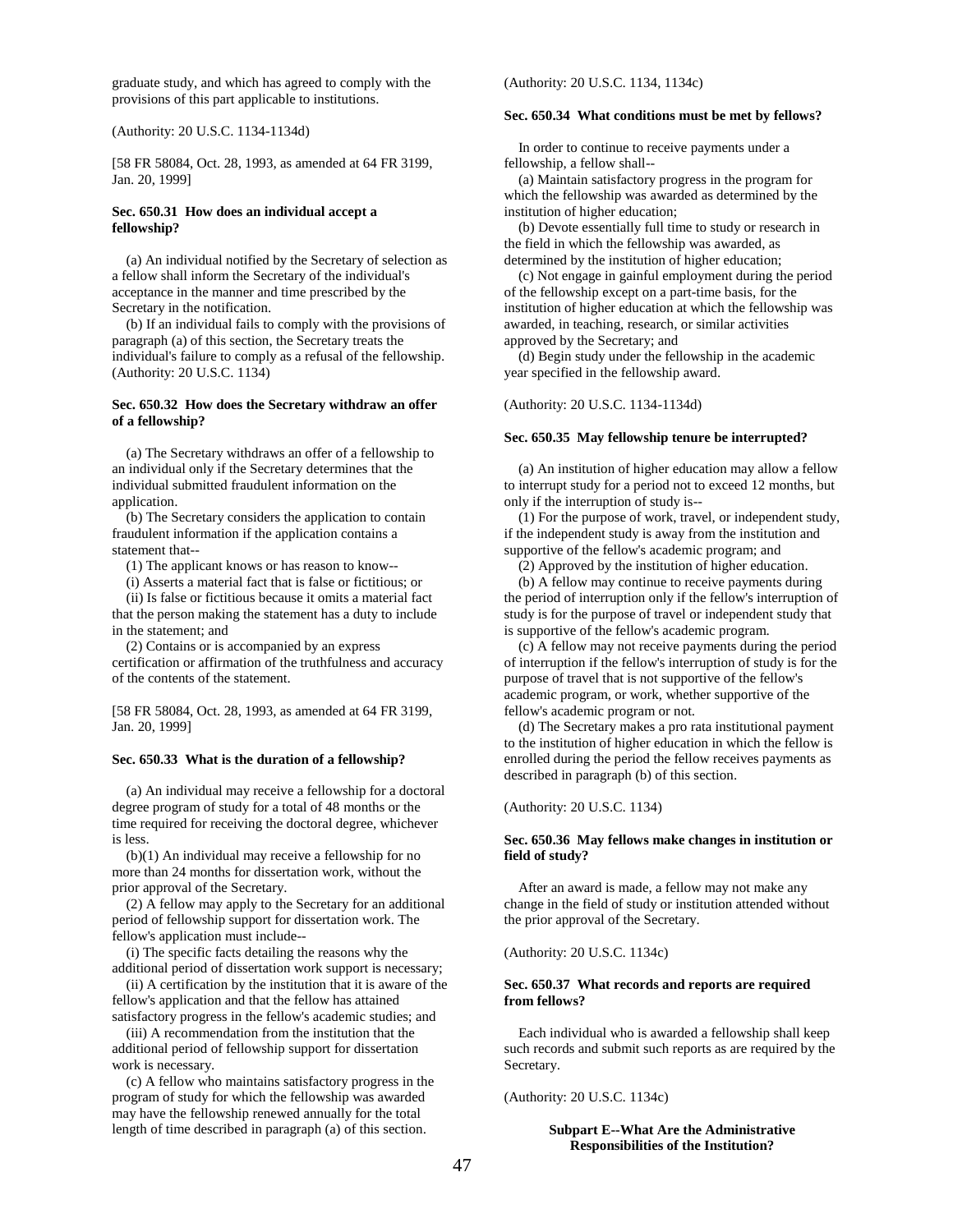#### **Sec. 650.40 What institutional agreements are needed?**

 Students enrolled in an otherwise eligible institution of higher education may receive fellowships only if the institution enters into an Agreement with the Secretary to comply with the provisions of this part.

(Authority: 20 U.S.C. 1134-1134d)

#### **Sec. 650.41 How are institutional payments to be administered?**

 (a) With respect to the awards made for the academic year 1998-1999, the Secretary makes a payment of \$10,222 to the institution of higher education for each individual awarded a fellowship for pursuing a course of study at the institution. The Secretary adjusts the amount of the institutional payment annually thereafter in accordance with inflation as determined by the U.S. Department of Labor's Consumer Price Index for the previous calendar year.

 (b) If the institution of higher education charges and collects amounts from a fellow for tuition or other expenses required by the institution as part of the fellow's instructional program, the Secretary deducts that amount from the institutional payment.

 (c) If the fellow is enrolled for less than a full academic year, the Secretary pays the institution a pro rata share of the allowance.

(Authority: 20 U.S.C. 1134b)

#### **Sec. 650.42 How are stipends to be administered?**

 (a) The institution annually shall calculate the amount of a fellow's financial need in the same manner as that in which the institution calculates its students' financial need under part F of title IV of the HEA.

 (b) For a fellowship initially awarded for an academic year prior to the academic year 1993-1994, the institution shall pay the fellow a stipend in the amount of the fellow's financial need or \$10,000, whichever is less.

 (c) For a fellowship initially awarded for the academic year 1993-1994 or any succeeding academic year, the institution shall pay the fellow a stipend at a level of support equal to that provided by the National Science Foundation graduate fellowships, except that the amount must be adjusted as necessary so as not to exceed the fellow's demonstrated level of financial need.

(Authority: 20 U.S.C. 1134b)

#### **Sec. 650.43 How are disbursement and return of funds made?**

 (a) An institution shall disburse a stipend to a fellow no less frequently than once per academic term. If the fellowship is vacated or discontinued, the institution shall

return any unexpended funds to the Secretary at such time and in such manner as the Secretary may require.

 (b) If a fellow withdraws from an institution before completion of an academic term, the institution shall refund to the Secretary a prorated portion of the institutional payment that it received with respect to that fellow. The institution shall return those funds to the Secretary at such time and in such manner as the Secretary may require.

 (c) A fellow who withdraws from an institution before completion of an academic term for which the fellow received a stipend installment shall return a prorated portion of the stipend installment to the institution at such time and in such manner as the Secretary may require.

(Authority: 20 U.S.C. 1134b)

#### **Sec. 650.44 What records and reports are required from institutions?**

 (a) An institution shall provide to the Secretary, prior to receiving funds for disbursement to a fellow, a certification from an appropriate official at the institution stating whether that fellow is making satisfactory progress in, and is devoting essentially full time to the program for which the fellowship was awarded.

 (b) An institution shall keep such records as are necessary to establish the timing and amount of all disbursements of stipends.

(Approved by the Office of Management and Budget under control number 1840-0562)

(Authority: 20 U.S.C. 1134c)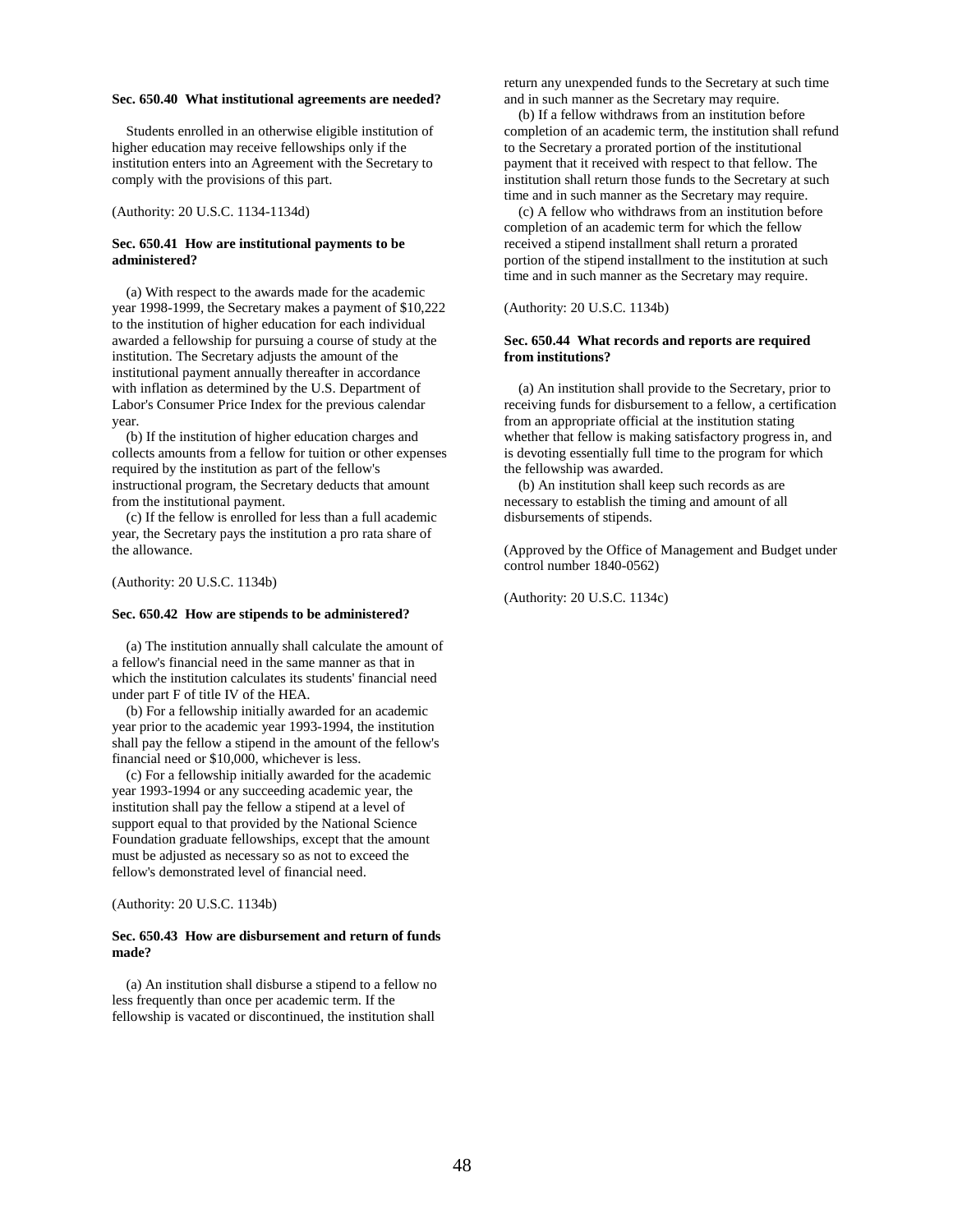## **NOTICE TO APPLICANTS: THE GOVERNMENT PERFORMANCE AND RESULTS ACT (GPRA)**

### **What is GPRA?**

The Government Performance and Results Act of 1993 (GPRA) is a straightforward statute that requires all federal agencies to manage their activities with attention to the consequences of those activities. Each agency is to clearly state what it intends to accomplish, identify the resources required, and periodically report their progress to the Congress. In so doing, it is expected that the GPRA will contribute to improvements in accountability for the expenditures of public funds, improve congressional decision-making through more objective information on the effectiveness of federal programs, and promote a new government focus on results, service delivery, and customer satisfaction.

### **How has the Department of Education Responded to the GPRA Requirements?**

As required by GPRA, the Department of Education has prepared a strategic plan for 2002-2012. This plan reflects the Department's priorities and integrates them with its mission and program authorities and describes how the Department will work to improve education for all children and adults in the U.S. The Department's goals, as listed in the plan, are:

| Goal 1: | Improve student achievement, with a focus on bringing all students to grade level |
|---------|-----------------------------------------------------------------------------------|
|         | in reading and mathematics by 2014.                                               |
| Goal 2: | Increase the academic achievement of all high school students.                    |

*Goal 3: Ensure the accessibility, affordability, and accountability of higher education, and better prepare students and adults for employment and future learning.* 

The performance indicators for the Jacob K. Javits Fellowship Program are part of the Department's plan for meeting Goal 3: Ensure the accessibility, affordability, and accountability of higher education, and better prepare students and adults for employment and future learning.

### **What are the performance indicators for the Jacob K. Javits Fellowship Program?**

The Department's specific goal for the Jacob K. Javits Fellowship Program is to increase the number of persons trained at the highest academic level. The objective and performance indicators are as follows:

- 1. **Graduate school completion:** The percentage of Javits fellows who complete a terminal degree within seven years.
- 2. **Time to degree completion:** Average time to degree completion for Javits fellows.
- 3. **Efficiency Measure:** Cost per terminal degree (MFA/PhD) awarded.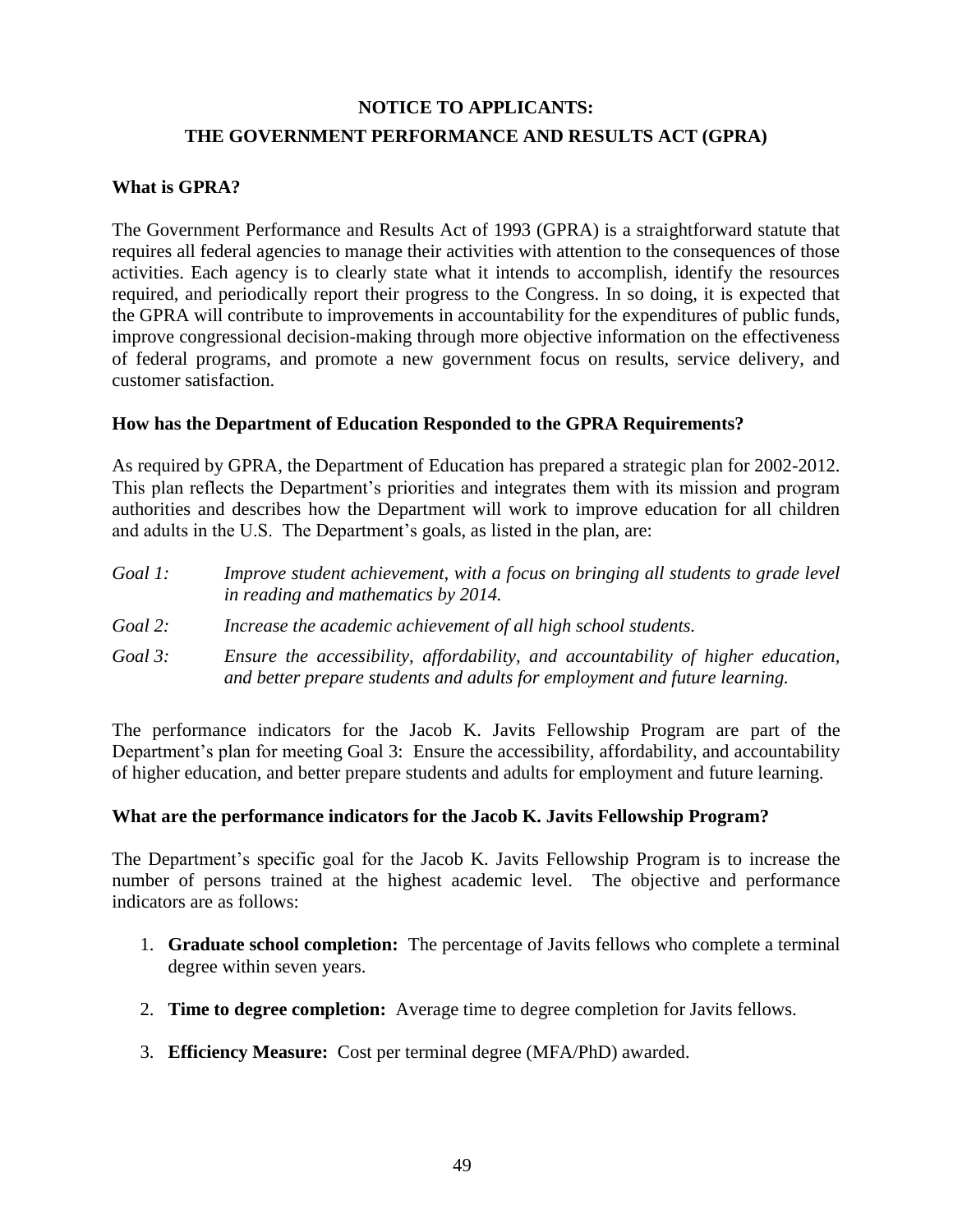#### **IMPORTANT NOTICE TO PROSPECTIVE PARTICIPANTS IN U.S. DEPARTMENT OF EDUCATION CONTRACT AND GRANT PROGRAMS**

#### **GRANTS**

Applicants for grants from the U.S. Department of Education (ED) have to compete for limited funds. Deadlines assure all applicants that they will be treated fairly and equally, without last minute haste. For these reasons, ED must set strict deadlines for grant applications. Prospective applicants can avoid disappointment if they understand that:

> Failure to meet a deadline will mean that an applicant will be Rejected without any consideration whatever.

The rules, including the deadline for applying for each grant, are published individually in the Federal Register. A one-year subscription to the Register may be obtained by sending \$340.00 to: Superintendent of Documents, U.S. Government Printing Office, Washington, D.C. 20402-9371. (Send check or money order only, no cash or stamps.)

The instructions in the Federal Register must be followed exactly. Do not accept any other advice you may receive. No ED employee is authorized to extend any deadline published in the Register.

Questions regarding submission of applications may be addressed to:

U.S. Department of Education Application Control Center  $550$   $12^{\text{th}}$  Street, S.W. Room 7041 Washington, DC 20202-4260

#### **CONTRACTS**

Competitive procurement actions undertaken by the ED are governed by the Federal Procurement Regulation and implementing ED Procurement Regulation.

Generally, prospective competitive procurement actions are synopsized in the Commerce Business Daily (CBD). Prospective offerors are therein advised of the nature of the procurement and where to apply for copies of the Request for Proposals (RFP Offerors are advised to be guided solely by the contents of the CBD synopsis and the instructions contained in the RFP. Questions regarding the submission of offers should be addressed to the Contracts Specialist identified on the face page of the RFP.

Offers are judged in competition with others, and failure to conform with any substantive requirements of the RFP will result in rejection of the offer without any consideration whatever.

Do not accept any advice you receive that is contrary to instructions contained in either the CBD synopsis or the RFP. No ED employee is authorized to consider a proposal, which is non-responsive to the RFP.

A subscription to the CBD is available for \$208.00 per year via second class mailing or \$261.00 per year via first class mailing. Information included in the Federal Acquisition Regulation is contained in Title 48, Code of Federal Regulations, Chapter 1 (\$49.00). The foregoing publication may be obtained by sending your check or money order only, no cash or stamps, to:

Superintendent of Documents U.S. Government Printing Office Washington, DC 20402-9371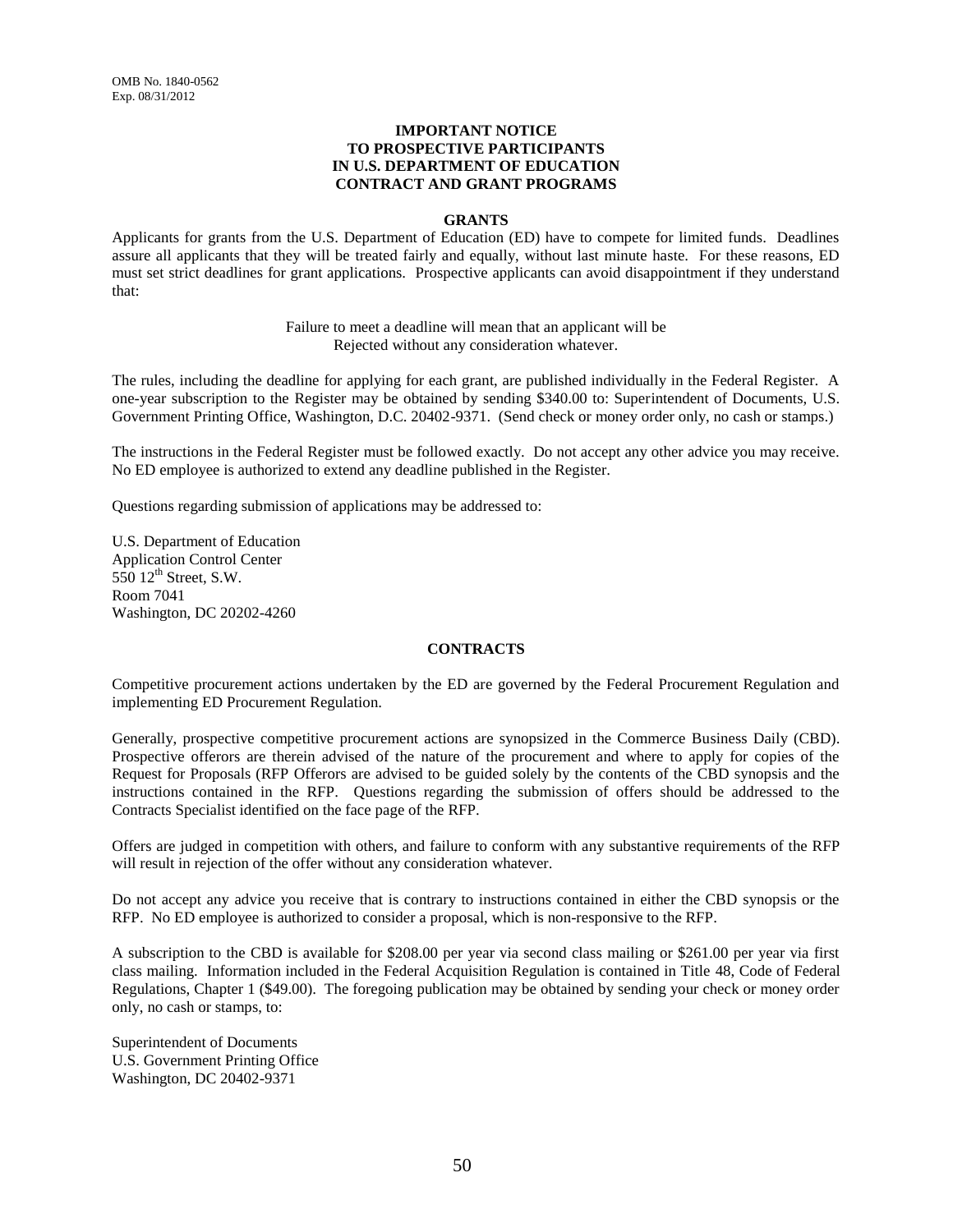In an effort to be certain this important information is widely disseminated, this notice is being included in all ED mail to the public. You may therefore, receive more than one notice. If you do, we apologize for any annoyance it may cause you.

> ED FORM 5348, 8/92 REPLACES ED FORM 5348, 6/86 WHICH IS OBSOLETE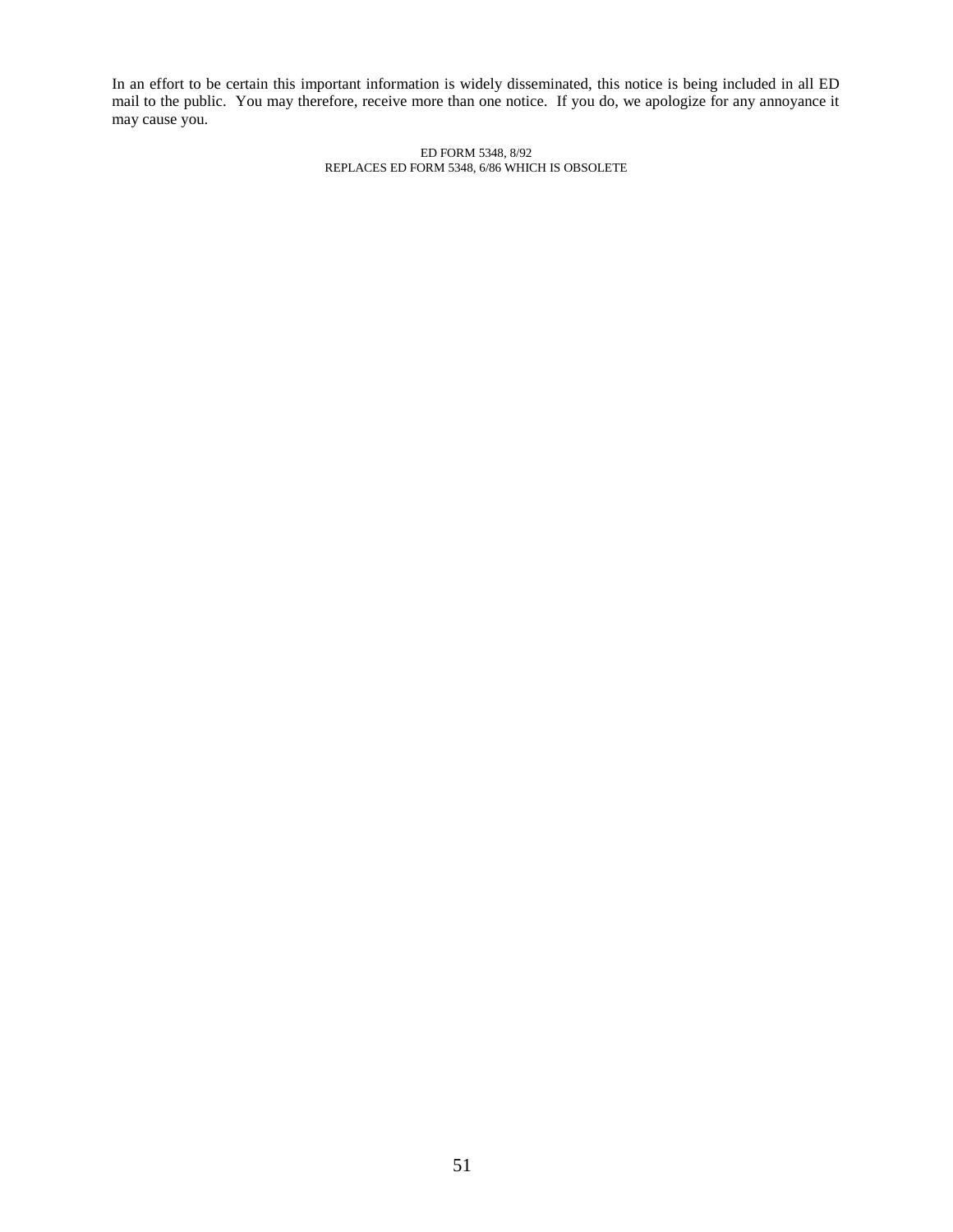#### **PRIVACY ACT STATEMENT**

*In accordance with the Privacy Act of 1974 (Public Law No. 93-579, 5 U.S.C. 552a), you are hereby notified that: (1) The Department is authorized to collect information to implement the Jacob K. Javits Fellowship Program under Title VII, Part A, Subpart 1 of the Higher Education Act of 1965, as amended (20 U.S.C. 1134h-1134k). In accordance with this authority, the Office receives and maintains personal information on applicants for use in processing applications and selecting participants. (2) The principle purpose for collecting this information is to administer the program, including use by program staff, the Fellowship Board, and selection panel members, to determine eligibility and to select Fellows. Disclosure may be made to a Congressional office from the record of an individual in response to any inquiry from the Congressional office made at the request of that individual. If the Department or an employee of the Department is involved in litigation, the Department may send your information to the Department of Justice, a court, adjudicative body, individual or entity empowered by the Department to resolve disputes, counsel or representative or potential witness such disclosure is compatible witness provided such disclosure is compatible with purpose for which the information was requested. Disclosure may also be made to the Department of Justice for the purpose of obtaining its advice as whether particular records are required to be disclosed under the Freedom of Information Act. When the appropriate office of ED determines that an individual or an organization is qualified to carry out specific research, that official may disclose information to that researcher solely for the purpose of carrying out the research. When ED contracts with a private firm for the purpose of administering the seminar(s), relevant records will be disclosed to the contractor. The contractor shall be required to maintain Privacy Act safeguards with respect to such records. Information may be disclosed to any Federal, State, local, or foreign agency or public authority responsible for enforcing, investigating, or prosecuting violations of administrative, civil, or criminal law or regulation where that information is relevant to any enforcement, regulatory, investigative, or prosecutive responsibility with the receiving entity's jurisdiction. (3) You are not required to submit the information requested in this application, however the information will be used in the processing and evaluation of applications; and the failure to provide all or any part of the requested information may delay the process or make it impossible to process an application (disclosure of your social security number is voluntary; failure to disclosure such number will not result in the denial of any right, benefit, or privilege to which an individual may be entitled.)*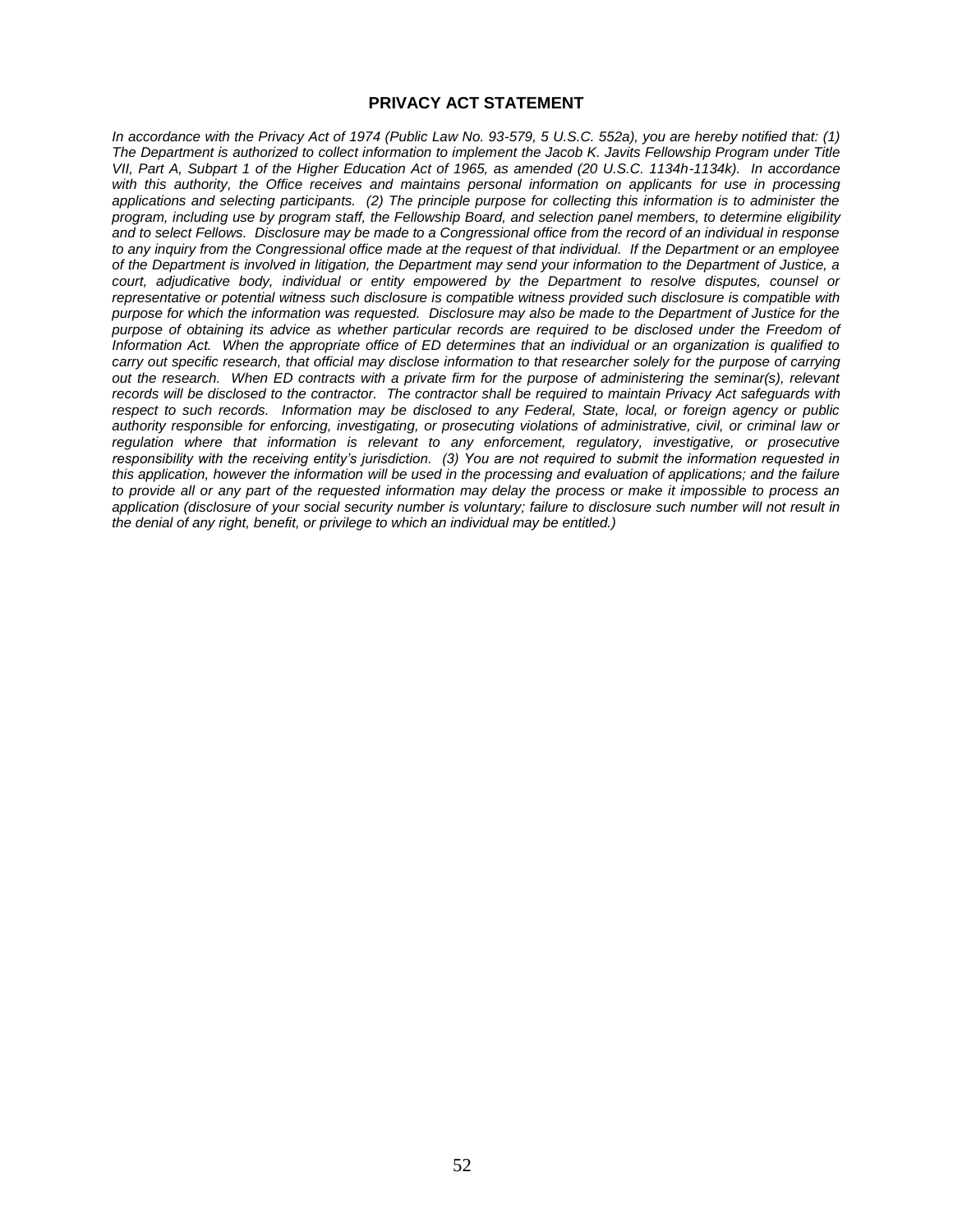### **GRANT APPLICATION RECEIPT ACKNOWLEDGEMENT**

If you send your application by mail, or if you or your courier delivers it by hand, the Application Control Center will mail a Grant Application Receipt Acknowledgement to you. If you fail to receive the notification of application receipt within fifteen (15) days from the closing date call:

> U.S. Department of Education Application Control Center (202) 245-6288

If your application is late, we will notify the applicant that we will not consider the application.

### **GRANT AND CONTRACT FUNDING INFORMATION**

### **The Department of Education provides information about grant and contract opportunities electronically in several ways:**

| ED Web Site                | http://www.ed.gov                                                  |
|----------------------------|--------------------------------------------------------------------|
| <b>OCFO</b> Grants Page    | http://www.ed.gov/about/offices/list/ocfo/grants/grants.html       |
| <b>OCFO</b> Contracts Page | http://www.ed.gov/about/offices/list/ocfo/contracts/contracts.html |

12/01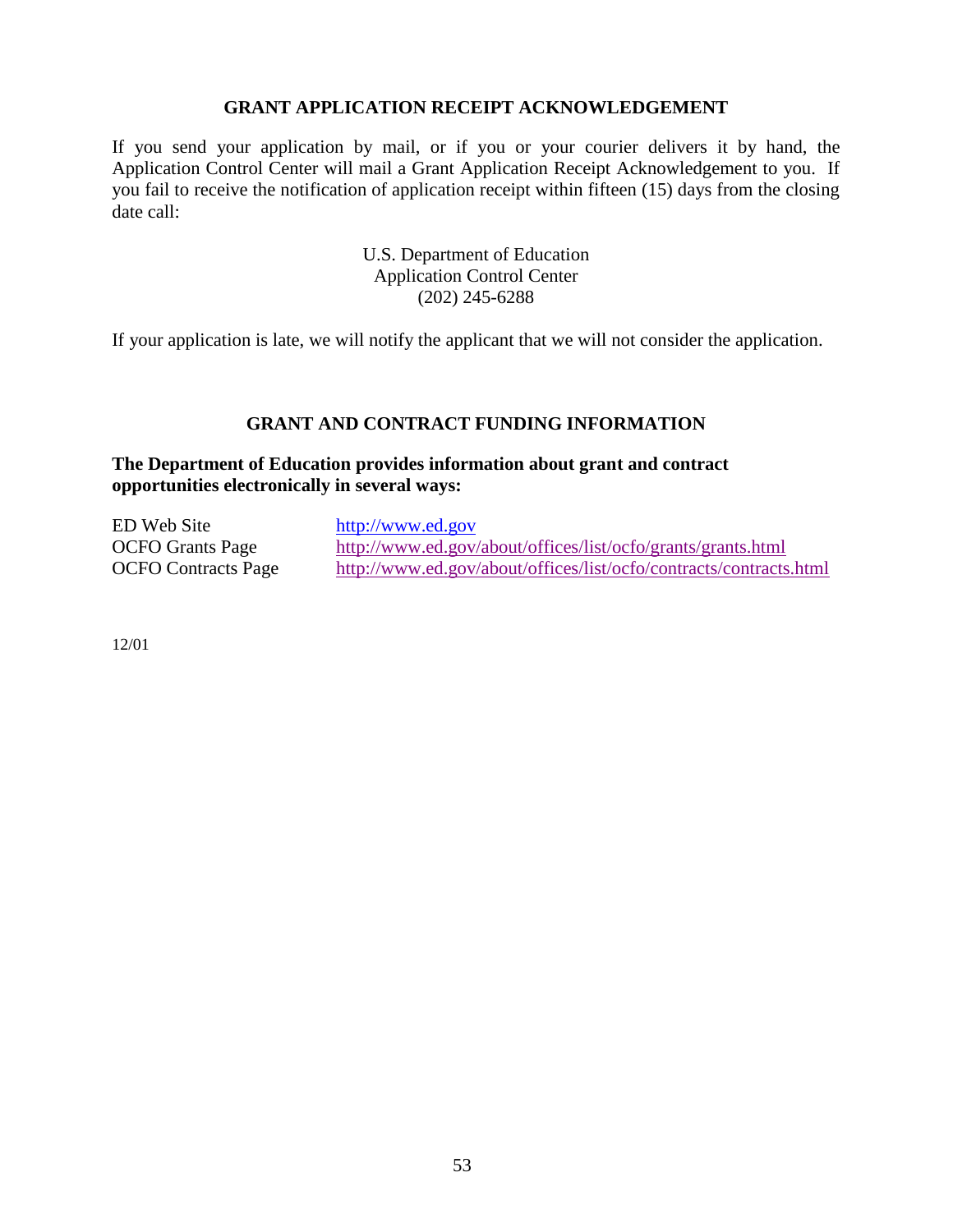### **CHECKLIST FOR APPLICATION PACKAGE**

### **Does the application include each of the following?**

- [ ] Applicant Information Form (including the Listing of Honors and Awards in Block 11]
- [ ] Social Security Number
- [ ] GRE scores
- [ ] Official Transcripts
- [ ] Listing of honors and awards
- [ ] Certification of Eligibility Form
- [ ] Statement of Purpose
- [ ] Supporting art material (Art applicants only)